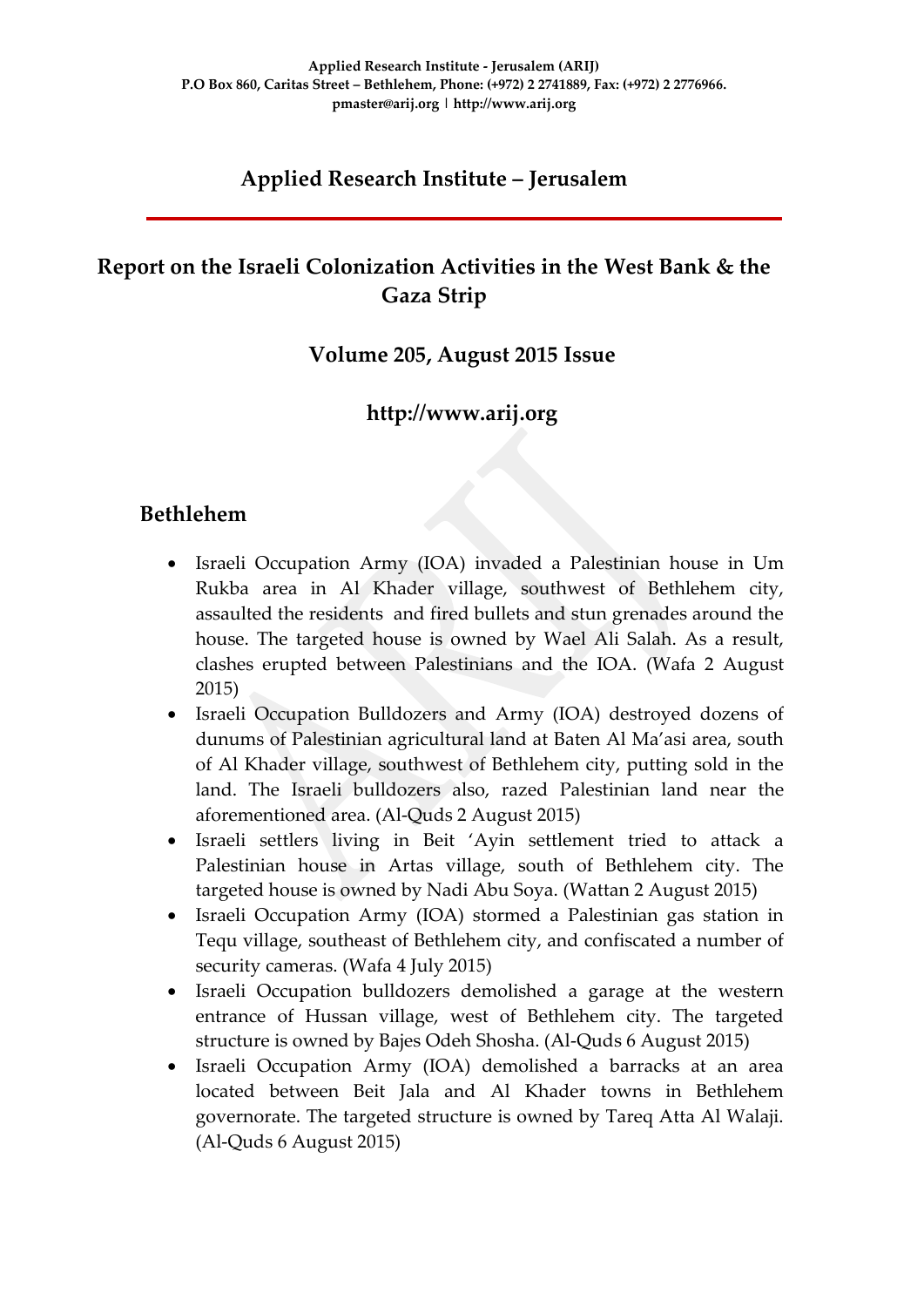- Israeli Occupation Army (IOA) raided the weekly non-violent protest against the segregation wall and settlements in Al Masara village, south of Bethlehem city. The IOA assaulted the participants and prevented them from reaching the land located near the segregation wall. (ARN 7 August 2015)
- Clashes erupted between Palestinians and the Israeli Occupation Army (IOA) in Al-Khader village, southwest of Bethlehem city. The IOA fired teargas and stun grenades at Palestinians , causing dozens of suffocation cases. During the clashes, the IOA arrested three Palestinians. (PNN 7 August 2015)
- Clashes erupted between Palestinians and the Israeli Occupation Army (IOA) in Beit Fajjar village, south of Bethlehem city. The IOA fired rubber bullets and teargas grenades at Palestinians and houses, causing dozens of suffocation cases. During the clashes, the IOA summoned Razbee Salem Thawabta (25 years) and Nasser Mohammad Thawabtah (22 years) to interview the Israeli Intelligence Police in Gush Etzion settlement bloc. (Al-Quds 7 August 2015)
- Israeli settlers stormed Beit Jala town in Bethlehem governorate and tried to kidnap a Palestinian; Mazen Mohammad Ma'ala (14 years) from Ayda refugee camp, while he was walking in the street. (Al-Quds 9 August 2015)
- Israeli Occupation Army (IOA) stormed and searched 4 Palestinian houses in Tuqu' village, southeast of Bethlehem city. The targeted houses are owned by: Musa Ali Ash-Sha'ir, Majed Said Ash-Sha'ir, Jamal Khalil Ash-Sha'ir and Ahmed Ibrahim Ash-Sha'ir. (Wafa 12 August 2015)
- Clashes erupted between Palestinians and the Israeli Occupation Army (IOA) in Ad-Doha town in Bethlehem governorate. The IOA fired teargas and stun grenades at Palestinians and houses. (Al-Quds 13 August 2015)
- Israeli Occupation bulldozers demolish an under construction house in Harmalah village, southeast of Bethlehem city. The targeted house is owned by Mohammad Dabash. (Raya & Al Quds 13 August 2015)
- Israeli Occupation Army (IOA) confiscated a caravan, a number of stones and demolished a fence at the western entrance of Za'tara village, southeast of Bethlehem city. The targeted caravan owned by Khalaf Al Hamri. (Raya 13 August 2015)
- Israeli Occupation Army (IOA) demolished an under construction Palestinian house in Tuqu village, southeast of Bethlehem city. (NBPRS 13 August 2015)
- Israeli Occupation bulldozers escorted by the Israeli Army stormed Beir 'Uona area, west of Beit Jala town in Bethlehem governorate, and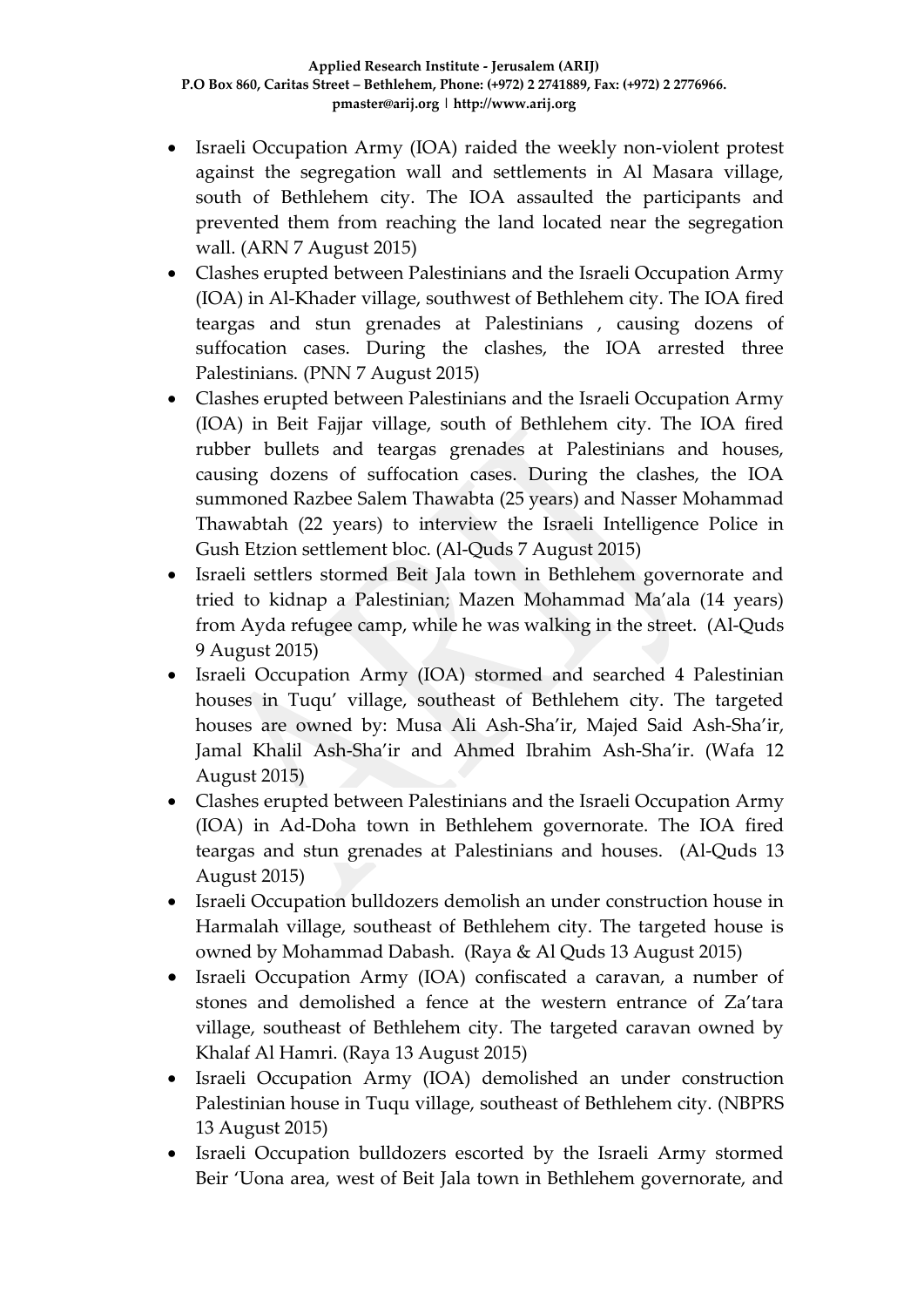razed 25-30 dunums of land and uprooted about 100 olive trees to construct the Israeli segregation wall on the land of Crimsan valley. The targeted land and trees are owned by: Ash-Shatla, Abu Eid, Khaliliyah, Zeidan, Mutalaq, Abu Sa'id, and Abu Ghatas. (Maannews & ARIJ Field workers 17 August 2015)

- Clashes erupted between Palestinians and the Israeli Occupation Army (IOA) in Ad-Doha town in Bethlehem governorate. The IOA fired teargas grenades at Palestinians and houses, causing dozens of suffocation cases. During the clashes, the IOA summoned a Palestinian to interview the Israeli Intelligence Police. (Al-Quds 18 August 2015)
- Israel Builds West Bank Separation Barrier Despite Court Ruling. Palestinian mayor blasts uprooting of '1,500-year-old olive trees'. The Defense Ministry resumed construction on Monday of the separation barrier near Beit Jala, south of Jerusalem, even though the High Court of Justice had invalidated the building of the barrier in that region and ordered the state to reconsider it. On Monday, heavy equipment came to the area and uprooted olive trees and earthwork in preparation for the barrier's construction in the Cremisan Valley, between the city of Beit Jala and the settlement of Har Gilo and the village of Walaja. After nine years of legal proceedings, the High Court of Justice in April accepted a petition against the route of the barrier that had been filed by landowners, the Walaja town council and the Roman Catholic Cremisan Monastery and its related convent. The convent and the monastery would have been separated from one another by the barrier, while the landowners said they would be separated from their lands. "The respondents must swiftly reconsider the various alternatives for the separation fence route in this section," the justices wrote. Despite this, only three weeks after the ruling, attorney Giat Nasser, who represents the residents and the Beit Jala municipality, received a letter from the Defense Ministry saying it had decided to continue building the barrier along the invalidated route, except for 200 meters near the monastery and convent that would remain a "hole" in the barrier. "They apparently haven't reconciled themselves to the ruling," said Nasser. "What they're doing is 'feeding' the court, stage by stage. After they build the fence they'll say it's already up, then they'll ask to build the loops around the monasteries, because there won't be any choice". Nasser filed another petition against the barrier last month and asked for an interim injunction to prevent the work from starting. But although such an injunction had been in place for nine years, Supreme Court Justice Uri Shoham refused to renew the injunction, allowing the work to proceed. Now Nasser is demanding an urgent hearing of his petition. "This is the quietest area and there are no problems here," Beit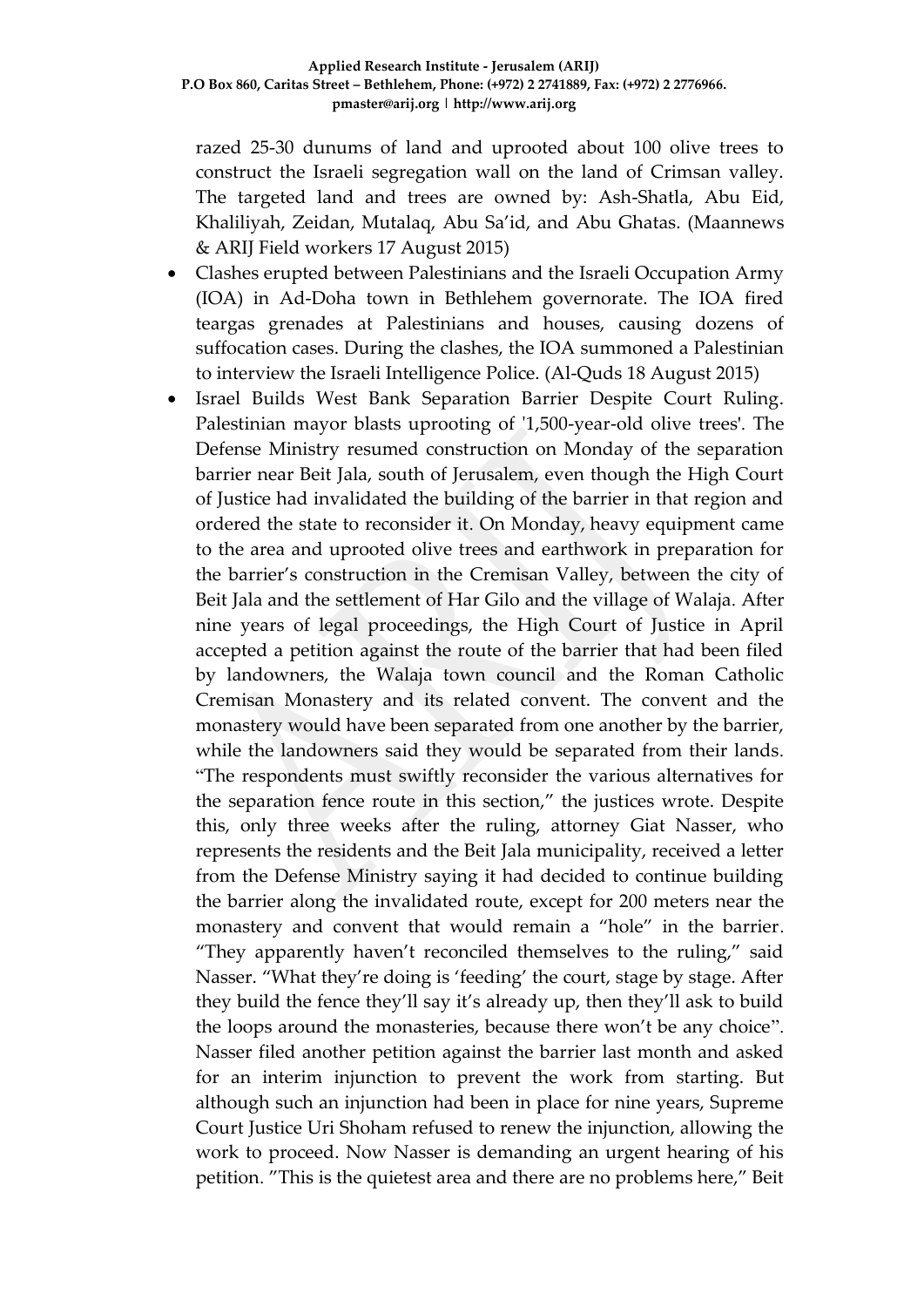Jala Mayor Nicola Khamis said Monday. "Today they uprooted 1,500 year-old trees. How they want us to live here in peace, I don't know". The Defense Ministry said, "Construction of the security fence in the Beit Jala region is being carried out in accordance with the latest decisions by the High Court". [\(Haaretz](http://www.haaretz.com/news/diplomacy-defense/.premium-1.671636) 18 August 2015)

- Israeli Occupation Army (IOA) attacked a non-violent protest against the construction of the segregation wall in Beir 'owna area in Beit Jala town, west of Bethlehem city. The IOA assaulted the participants and arrested two of them, were identified as: Munther Amera and Ahmed Odeha (PNN & Al-Quds 19 August 2015)
- Israeli Occupation Army (IOA) stormed and toured in several areas and neighborhoods in Nahhalin village, southwest of Bethlehem city. (RB2000 & Sama News 20 August 2015)
- Israeli Occupation Army (IOA) attacked a non-violent protest against the construction of the Segregation wall at Beir 'Uona area in Beit Jala town, west of Bethlehem city. The IOA fired teargas grenades at participants, causing dozens of suffocation cases and the torch of land. (Al-Quds 23 August 2015)
- Israeli Occupation Army (IOA) stormed and toured in several areas and neighborhoods in Bethlehem city, and took photos for houses and buildings. (Al-Quds 23 August 2015)
- Israeli Occupation Army (IOA) invaded and searched a number of commercial stores located at a road link between Al-Khader village and Beit Jala town in Bethlehem governorate. (Al-Quds 23 August 2015)
- Israeli Occupation Army (IOA) raided and toured in several areas and neighborhoods in Al Ubidiya town, east of Bethlehem city. The IOA stopped and questioned Palestinians and checked their ID cards. (Al-Quds 26 August 2015)
- Israeli Occupation Army (IOA) invaded and toured in several areas in Bethlehem city. As a result, clashes erupted between Palestinians and the IOA. (Wafa 26 August 2015)
- Israeli Occupation Army (IOA) invaded and searched a Palestinian house owned by Anas Malash in Ad-Doha town in Bethlehem governorate. (Wafa 29 August 2015)
- Clashes erupted between Palestinians and the Israeli Occupation Army (IOA) in Bethlehem city. The IOA fired teargas and stun grenades at Palestinians. (Wafa 29 August 2015)
- Israeli Occupation Army (IOA) attacked a non-violent protest against the construction of the Israeli segregation wall in Beit 'Uona area in Beit Jala town in Bethlehem governorate. The IOA assaulted the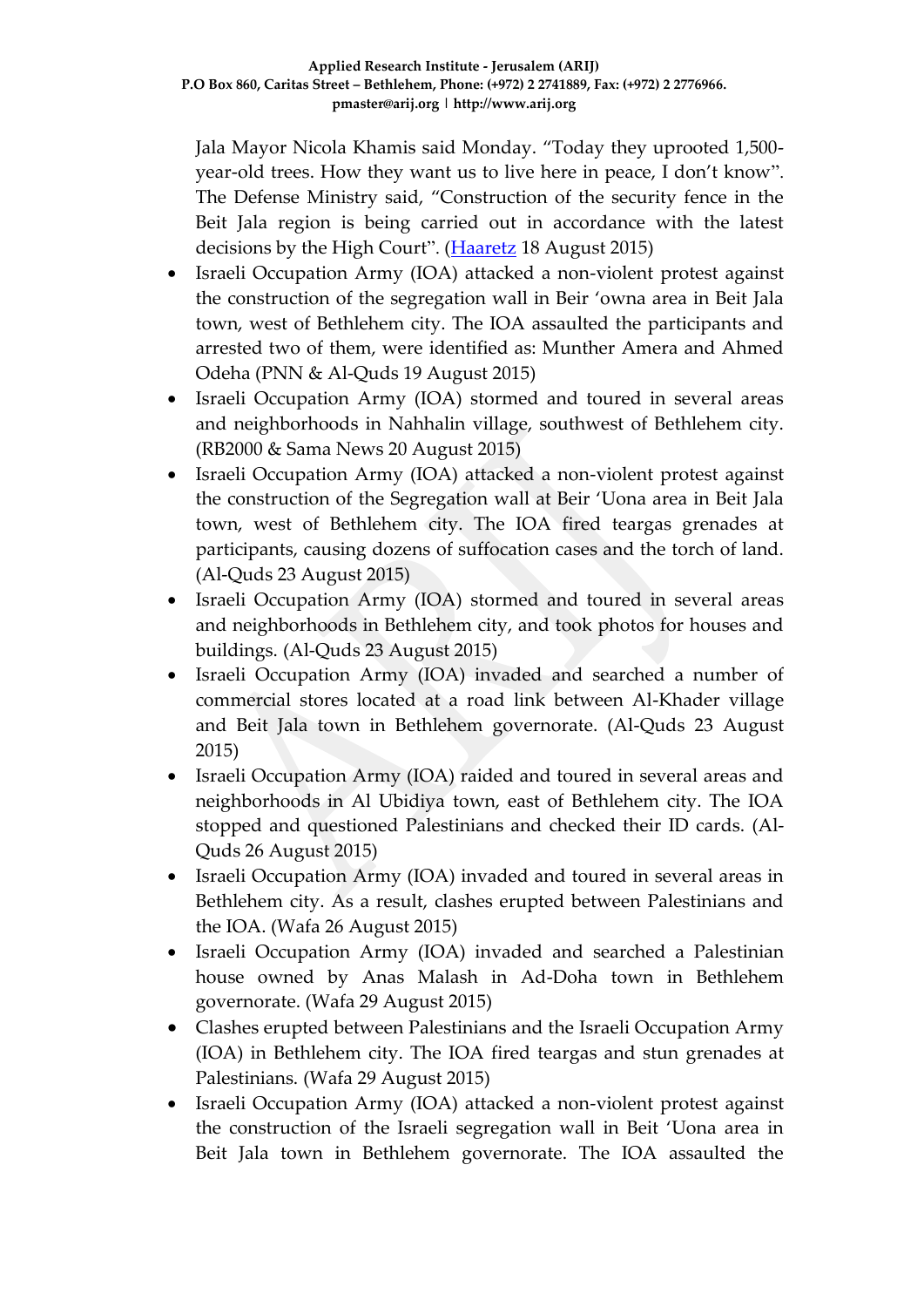participants and the journalists. The IOA alos, fired teargas grenades, causing dozens of suffocation cases. (Al-Quds 30 August 2015)

 **Israeli Drilling Endangers Bethlehem Area Village.** Ongoing Israeli drilling works, including detonation of rocks, near the village of Wadi Fukin, to the west of Bethlehem, may put the lives of nearby Palestinians at risk, according to village mayor Ahmad Sukkar. Sukkar said, recently, that renewed drilling work by the Israeli authorities in the area also involve the use of heavy explosives to detonate rocks. This, according to him, has put the lives of many Palestinians as well as their properties and homes at risk, as a great amount of stone shrapnel splattered and fell near homes during detonation of rocks. According to WAFA, the mayor also said that detonations work have badly affected water resources in and outside the village, and the outcomes are much worse given the nature of the village and the fact it relies heavily on agriculture. The village is just close to Beitar Illit illegal settlement, one of the largest and most rapidly growing Israeli settlements in the West Bank. The settlement was established in 1984 on the lands of the Palestinian village of Husan. (IMEMC 30 August 2015)

### **Jenin**

- Israeli settlers escorted by the Israeli Occupation Army (IOA) stormed the evacuation site of Tarsalah, south of Jenin city, performed Talmudic rituals, and carried out provocative actions. (Pal Info 2 August 2015)
- Israeli Occupation Army (IOA) stormed Yabad town, west of Jenin city and fired stun grenades at Palestinian houses. The IOA also, occupied the roofs of 4 houses and transformed them to military bases. The targeted houses are owned by: Shadi, Raid and Yousif Metani and Tawfiq Mas'oud Abu Bakir. As a result, clashes erupted between Palestinians and the IOA, where the IOA fired teargas and stun grenades at Palestinians and land, causing dozens of suffocation cases and the torch of tens of olive trees. (RB2000 & Safa 3 August 2015)
- Israeli Occupation Army (IOA) stormed and toured in several areas and neighborhoods in Arraba village in Jenin governorate. Clashes erupted between Palestinians and the IOA, where the IOA fired teargas and stun grenades at Palestinians. (Pal Info 5 August 2015)
- Israeli settlers hurled stones and empty bottles at Palestinian houses in Silat Ad-Dhahir village in Jenin governorate and chanted anti-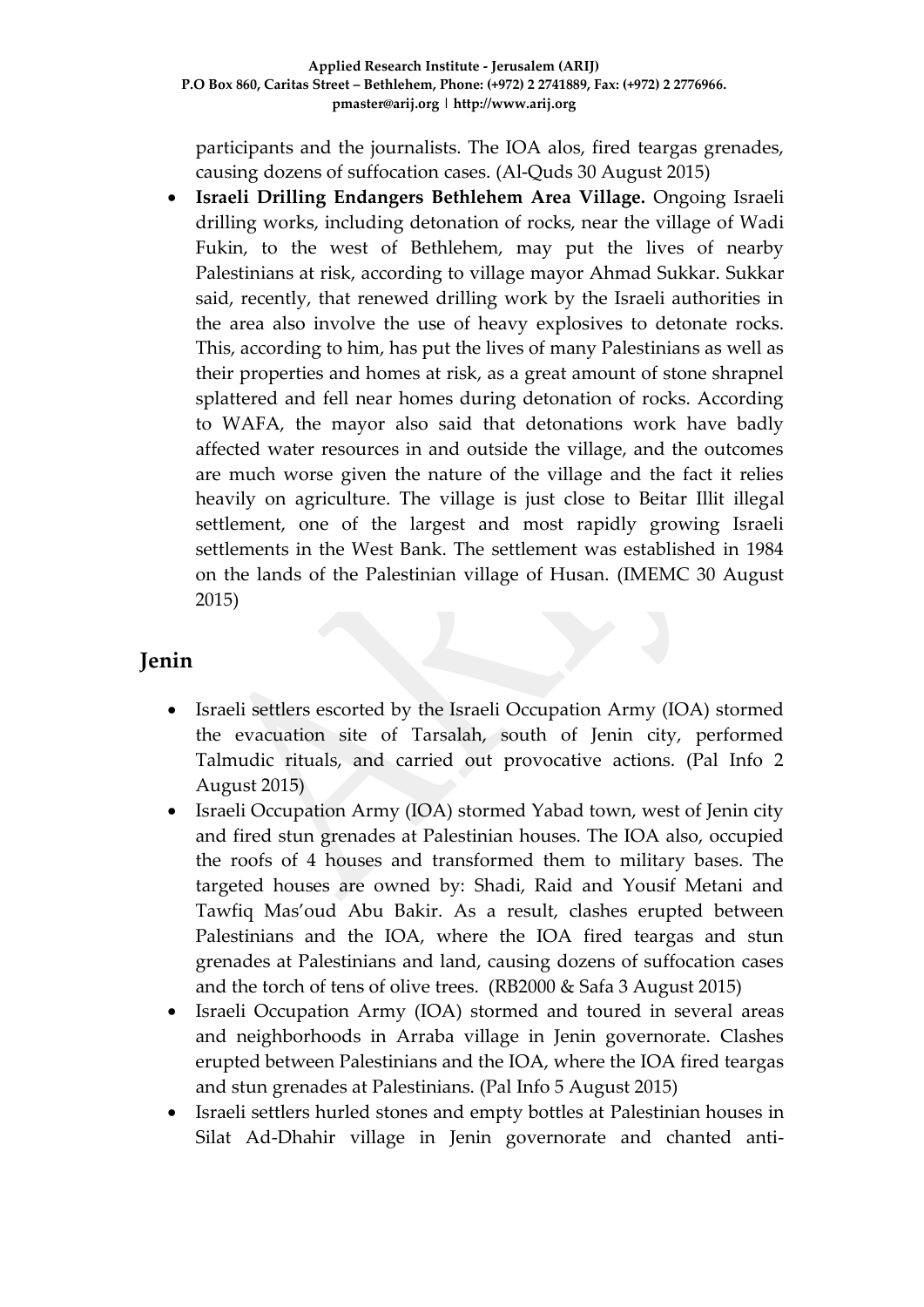Palestinian slogans. The targeted houses are owned by: Raid Yousif Khanjar and Hussni Nayef Al Qadi. (Al-Quds 5 August 2015)

- Israeli Occupation Army (IOA) stormed and searched four Palestinian houses in Qabatiya village, south of Jenin city, arrested Hussen Ameen Aref Somod (27 years) and summoned Taher Jamal Alawnah (28 years) to interview the Israeli Intelligence Police two and forced a Palestinian to hand out his camera to the IOA. The targeted houses are owned by: Hussen Samadi, Mahmoud Hanisha, Jamal At-Taher and Nader At-Turki. (Pal Info & Wafa 6 August 2015)
- Israeli Occupation Army (IOA) raided and searched dozens of Palestinian houses in Imreiha village, southwest of Jenin city, detained and questioned the residents. (Wafa 7 August 2015)
- Israeli settlers set fire in Palestinian agricultural land planted with olive trees in Silat Ad-Dhahir village in Jenin governorate. (ARN 7 August 2015)
- Ahmed Yousif Ahmed (12 years) was injured after an Israeli settler ran over him while he was crossing AL Jalamah military checkpoint, north of Jenin city. (PNN 7 August 2015)
- Israeli Occupation Army (IOA) stormed and searched three Palestinian houses in Jaba village, southwest of Jenin city, and questioned the residents. The targeted houses are owned by: Taleb Shalash Hamamrah, Ahmed Hussen Khaliliya and Farahat Khalied Fakhouri. As a result, clashes erupted between Palestinians and the IOA, where the IOA fired teargas and stun grenades at Palestinians causing dozens of suffocation cases. (Zamn Press 11 August 2015)
- Israeli Occupation Army (IOA) destroyed three commercial structures in Al Jalamah village, north of Jenin city, and confiscated their contents. The IOA declared the area as "closed military zone" and prevented Palestinians from reaching it. The targeted structures are owned by: Arsan Abu Salamah (35 years), Hussen Abu Salem (44 years), Fawzi Tawfeq Sha'ban (60 years) and Khalid Abu Farha (24 years). (Al-Quds & Safa 11 August 2015)
- Israeli Occupation Army (IOA) closed Barta'a military checkpoint, east of Barta'a Ash-Sharqiya town in Jenin governorate. (Wafa 12 August 2015)
- Israeli Occupation Army (IOA) stormed a Palestinian gas station in Barta'a Ash-Sharqiya village, west of Jenin city, and confiscated a laptop. The targeted structure is owned by Sabri Hassan Qabha. As a result, clashes erupted between Palestinian and the IOA, where the IOA fired stun grenades at Palestinians and houses. (Al-Quds 14 August 2015)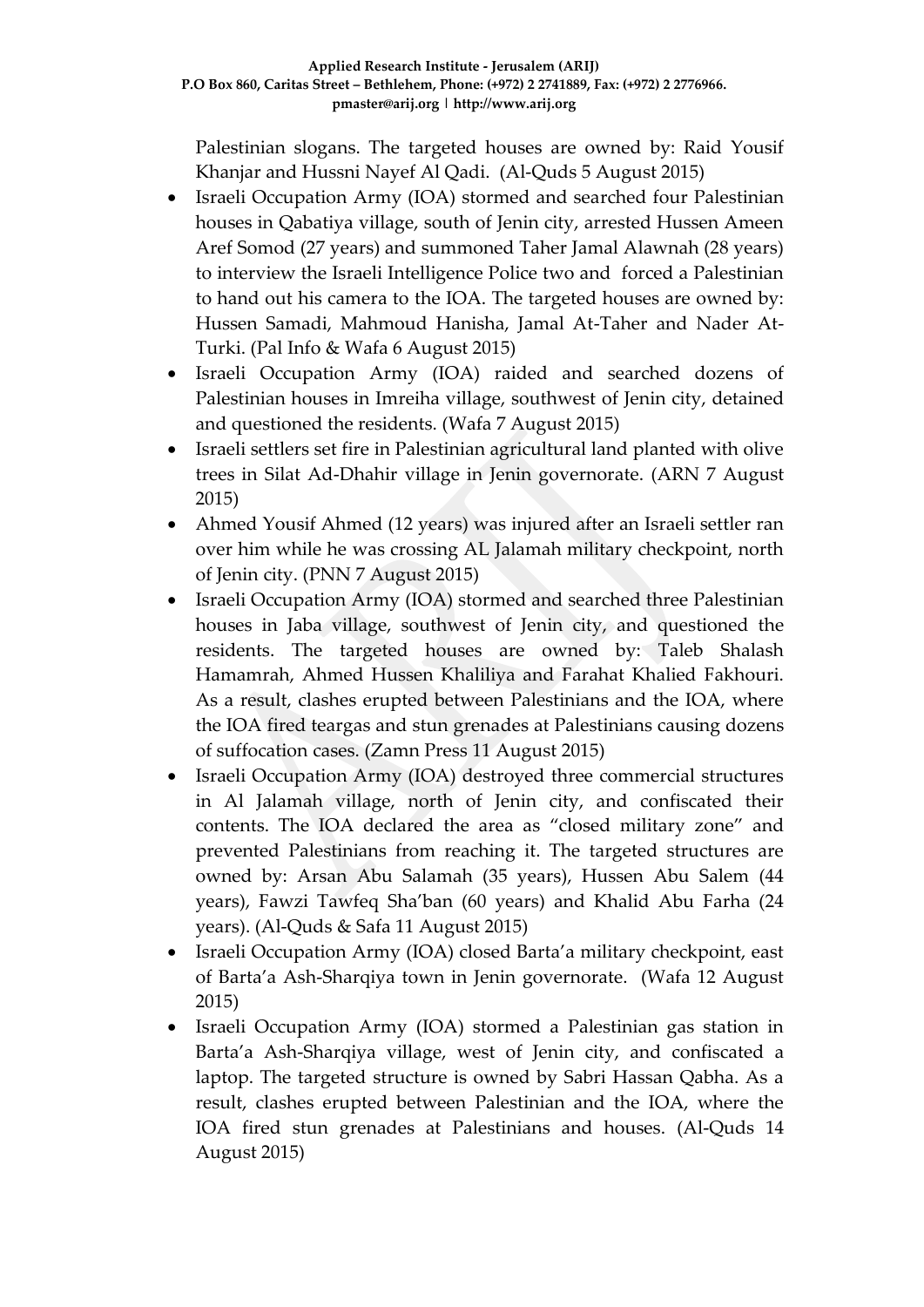- Israeli Occupation Army (IOA) invaded a Palestinian garage in Jenin refugee camp, west of Jenin city and confiscated a vehicle owned by Musa Al Badawi. Clashes erupted between Palestinians and the IOA, where the IOA fired stun grenades at Palestinians. (Al-Quds & Safa 14 August 2015)
- Israeli Occupation Army (IOA) invaded and searched a Palestinian house in Kafr Ra'I village, southwest of Jenin city, and detained the residents. The targeted house is owned by the family of a Palestinian martyr; Mohammad Bassam Abu 'Amsha. (Al-Quds 18 August 2015)
- Israeli Occupation Army (IOA) stormed and searched dozens of Palestinian houses in Yabad town, west of Jenin city. The IOA occupied the roof of a house and transformed it to a military tower. (Pal Info 19 August 2015)
- Israeli Occupation Army (IOA) invaded Zabda village, west of Jenin cut and erected a military checkpoint at the entrance of the village. The IOA stopped and searched Palestinian vehicles and checked ID cards. (Pal Info 19 August 2015)
- Israeli Occupation Army (IOA) stormed and searched a Palestinian factory in Yabad town, west of Jenin city. the targeted factory is owned by Amjad Mahmoud Atarah. (Raya 20 August 2015)
- Clashes erupted between Palestinians and the Israeli Occupation Army (IOA) in Rummana village, northwest of Jenin city. The IOA fired teargas and stun grenades at Palestinians, causing dozens of suffocation cases. (RB2000 23 August 2015)
- Israeli Occupation Army (IOA) stormed and searched three Palestinian houses in Yabad town, west of Jenin city, and threatened to evacuate their houses if they attacks Israeli settlers. The targeted houses are owned by: Imad Sami Abu Bakir, Mohammad Abed Al Hadi Bedes and Waleed Mas'oud Abu Bakir. (NBPRS 26 August 2015)
- Israeli Occupation Army (IOA) invaded and searched four Palestinians houses in Anin village in Jenin governorate. The targeted houses are owned by: Radi, Mahmoud, Mohammad and Yahya Hassan Khadour. (RB2000 27 August 2015)
- Israeli Occupation Army (IOA) stormed Yabad town, west of Jenin city. As a result, clashes erupted between Palestinians and the IOA, where the IOA fired teargas and stun grenades at Palestinians, causing dozens of suffocation cases. During the operation, the IOA detained Fadi Abu Saleh and questioned him. (Pal Info 29 August 2015)
- Israeli Occupation Army (IOA) raided and toured in several areas and neighborhoods in Al Yamun and Silat Al-Harithiya towns in Jenin governorate. (Pal Info 29 August 2015)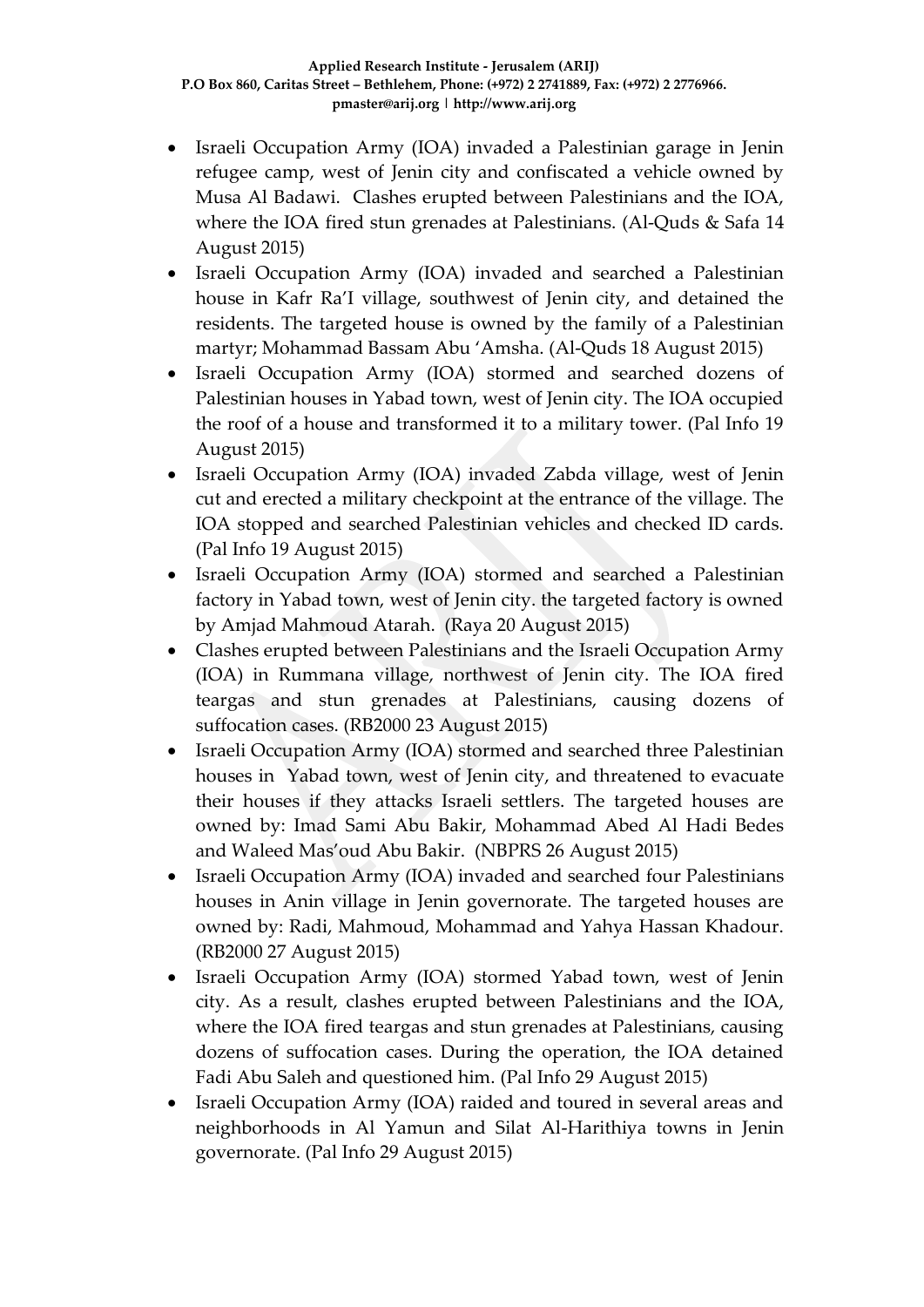- Israeli Occupation Army (IOA) invaded and searched dozens of Palestinian houses in Yabad town in Jenin governorate, and questioned the residents. (Raya 31 August 2015)
- Israeli Occupation Army (IOA) erected a military checkpoint at the entrance of Kufeirit village, west of Jenin city. The IOA stopped and searched Palestinian vehicles and checked ID cards. (Raya 31 August 2015)

### **Jerusalem**

- Clashes erupted between Palestinians and the Israeli Occupation Army (IOA) at Bab Hutta neighborhood in the old city of Jerusalem. During clashes, the IOA detained three Palestinians. (SilwanIC 2 August 2015)
- Clashes erupted between Palestinians and the Israeli Occupation Army (IOA) in Shufat refugee camp, north of Jerusalem city. (SilwanIC 2 August 2015)
- Clashes erupted between Palestinians and the Israeli Occupation Army (IOA) in Sur Baher town, south of Jerusalem city. (SilwanIC 2 August 2015)
- Israeli Occupation Army (IOA) stormed a Palestinian house owned by Al Qaq family in Ein Al Louza neighborhood in Silwan town in Jerusalem city. (SilwanIC 2 August 2015)
- Clashes erupted between Palestinians and the Israeli Occupation Army (IOA) in Abu Dis town, east of Jerusalem city. The IOA fired teargas and stun grenades at Palestinians, houses and land, causing dozens of suffocation cases and the torch of a number of trees inside Al Quds University Campus. (Al-Quds 2 August 2015)
- Israeli Occupation Authorities prevented Palestinian men under the age of 30 years and all women from entering Al Aqas mosque in Jerusalem city. (Al-Quds 2 August 2015)
- The head officer of the Israeli Intelligence Police (Shabat) escorted by the Israeli Army stormed Al Aqas mosque in Jerusalem city and toured in its courtyard. (Al-Quds & Wafa 2 August 2015)
- Israeli settlers attacked a Palestinian bus near Hizma village, northeast of Jerusalem city by hurling stones at the bus, as a result, three Palestinians were injured. Noted that the bus from Dura town in Hebron governorate and it was in the way to Duma village in Nablus governorate. (Pal Info 2 August 2015)
- Israeli settlers torched a Palestinian house at Ras Al Amoud area in Jerusalem city. The targeted house is owned by Samer Mohammad Fahmi Abu Nab (33 years). (Al-Quds 2 August 2015)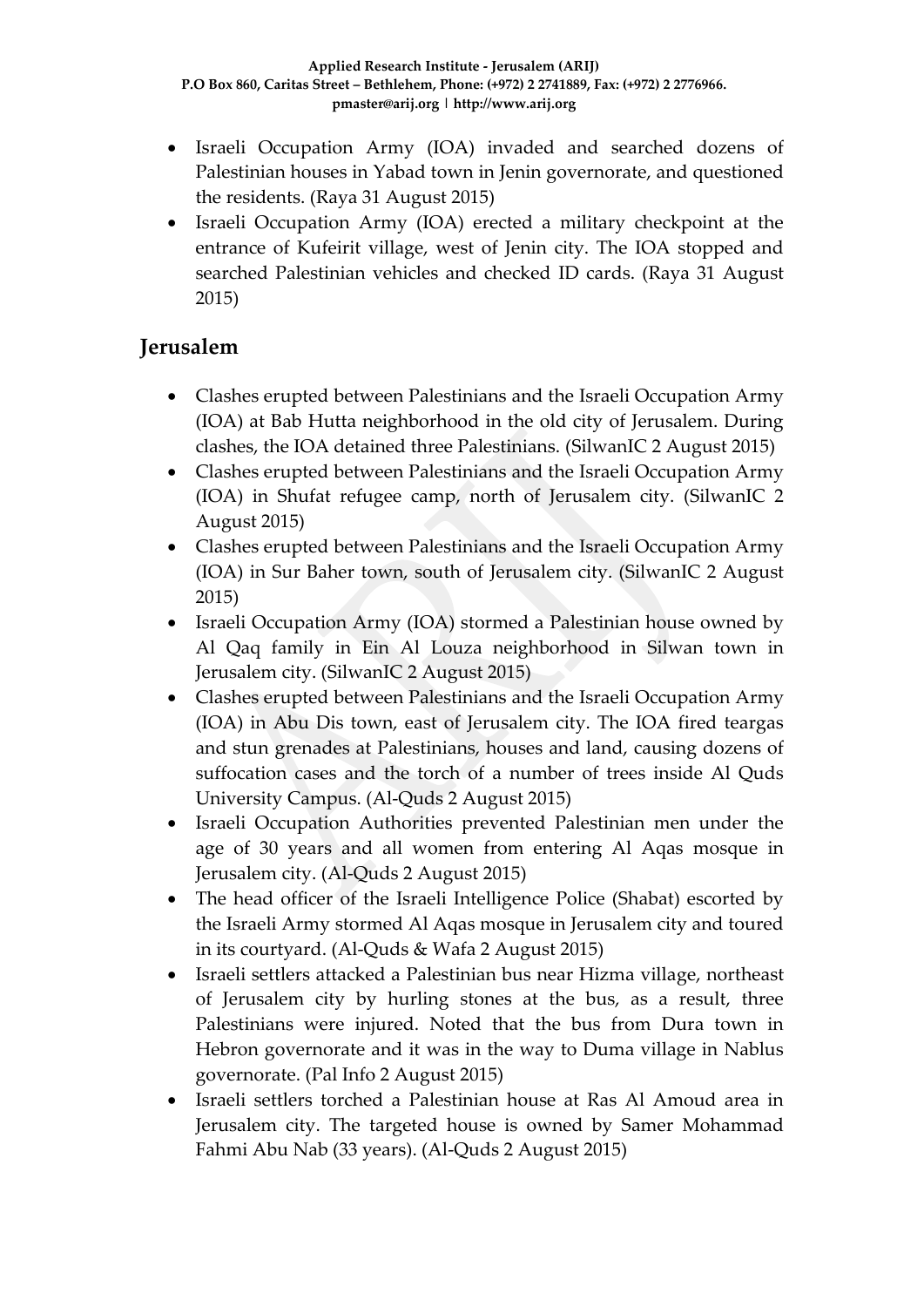- Israeli settlers escorted by the Israeli Occupation Army (IOA) stormed Al Aqsa mosque in Jerusalem city and toured in its courtyard. (Raya 3 August 2015)
- Israeli Occupation Authorities handed out military orders to demolish 7 residential barracks in Jabal Al Baba area, east of Al Eaziriya town, east of Jerusalem city. The targeted structures are owned by: Hani Awedat, Eman Ibrahim Jahaleen, Bader Mohammad Jahaleen, Ghassan Suliman Jahaleen, Yaser Suliman Muzare', Ali Abu Katefah and Ahmed Suliman Taraben. (Maannews 3 August 2015)
- Four Palestinians were injured and dozens suffered gas inhalation during clashes that erupted between Palestinians and the Israeli Occupation Army (IOA) in Abu Dis town, east of Jerusalem city. The IOA fired rubber bullets, teargas and stun grenades at Palestinians. (Wafa 4 August 2015)
- An Israeli settler stormed Al Aqsa mosque in Jerusalem city, and tried to raise the Israeli flag on the top of the mosque. At the same time, the Israeli Army stormed the mosque and assaulted and arrested three Palestinians. (Wafa & Al-Quds 4 July 2015)
- Israeli settlers tried to kidnap a Palestinian child; Ahmed Nader Mohammad Qa'qour (8 years) from Hizma village, northeast of Jerusalem city, while he was crossing the main street in the village. (Maannews 4 August 2015)
- Israeli newspaper "Maariv" revealed that an Israeli company for the development and restoration of ' Jewish neighborhood ' in the old city of Jerusalem, prepared a plan to build a hotel, parking lot and elevator connects the Western Wall and Jewish quarter. According to the reports, the company will develop the neighborhood seized by 600 Jews, and tourism development. ' There is a shortage of parking spaces and hotel rooms ' Manager of the company said, Itay btslael, adding that a parking lot will be built underground which can hold 600 cars and a building with a 150-room hotel and stores. (NRG & NBPRS 4 August 2015)
- Israeli settlers escorted by the Israeli Occupation Army (IOA) stormed Al Aqsa mosque in Jerusalem city and toured in its courtyard. (Al-Quds 5 August 2015)
- Israeli settlers wrote anti-Palestinian slogans on walls at Bab Al Amoud area in Jerusalem city. (Maannews 5 August 2015)
- Israeli Occupation Authorities handed out evacuation orders targeted two Palestinian houses; one of them consist of two floors, in Baten Al Hawa neighborhood in Silwan town in Jerusalem city, under the claim that the targeted houses owned by Israeli settlers. However the targeted houses are owned by Abdalla Abu Nab and his brother Sabri.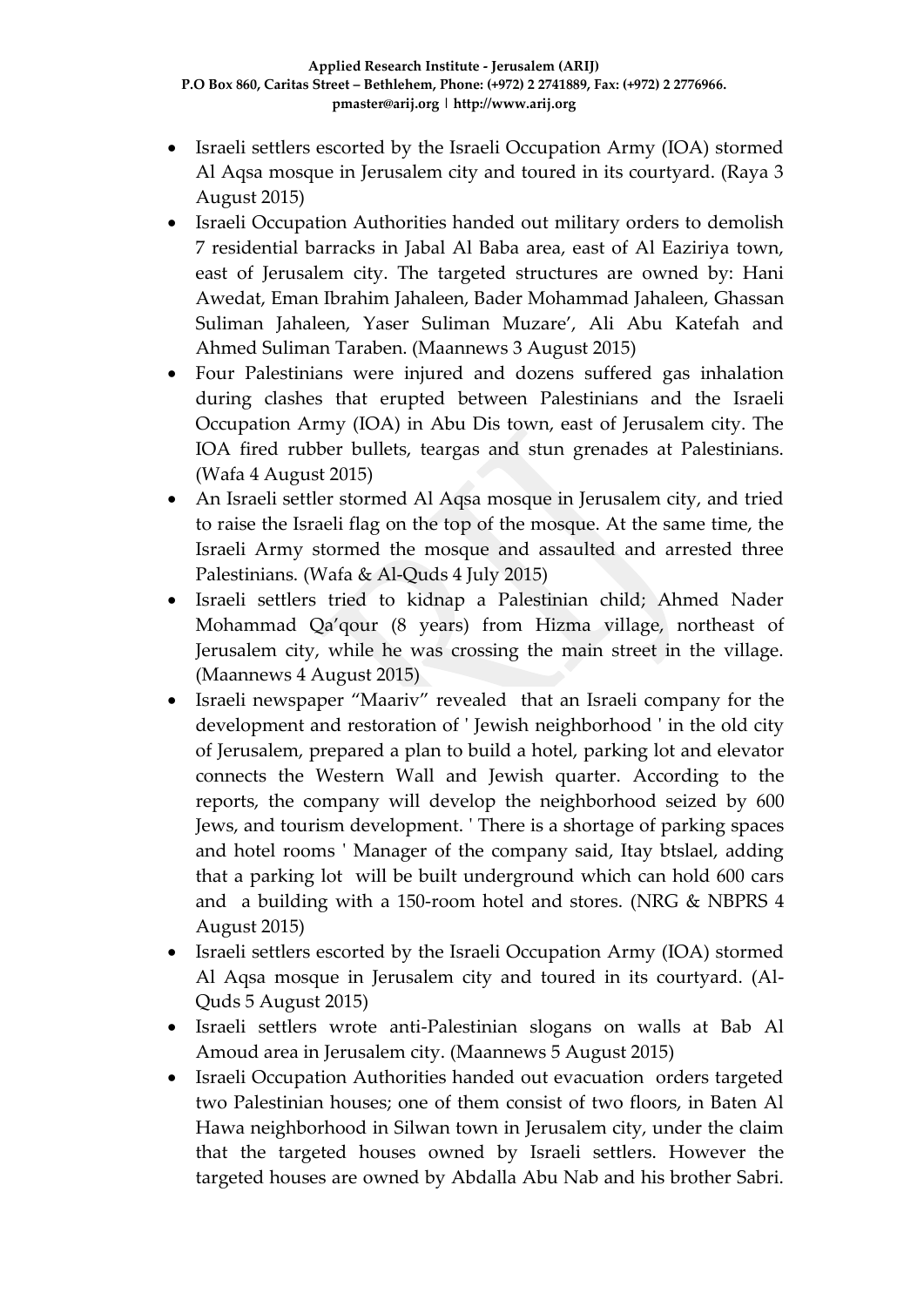According to the order, the Palestinian families have to evacuate the houses by the end of August. (Wafa 5 August 2015)

- Israeli Occupation bulldozers started to razed 2.5 dunums of land near Ma'ale Ha-Zeitim settlement to construct a religious pool called "Mekava". The pool will be used by the Israeli settlers to perform their Talmudic rituals. According to the plan, the Israeli Municipality of Jerusalem seeks to construct three pools near the aforementioned settlement. (Wafa 5 August 2015)
- Israeli settlers escorted by the Israeli Occupation Army (IOA) stormed Al Aqsa mosque in Jerusalem city and toured in its courtyard. (Pal Today 6 August 2015)
- Four Palestinian Families Face Eviction From East Jerusalem Home Next Week. Court ruled that Silwan home where Abu Nab clan has lived since 1948 is built on land owned by Jewish organization; eviction is first stage in move to evict dozens of families and replace them with Jewish ones. Four Palestinian families from the East Jerusalem suburb of Silwan face eviction from their home next week. The families, four brothers of the Abu Nab clan, have been resident in the house since 1948. The eviction notice they received on Wednesday is the first stage in a move to evict dozens of Palestinian families from the neighborhood and replace them with Jewish families. The notice followed court rulings that recognized the Jewish ownership of the land on which the Abu Nab house was built. The far-right settler group Ateret Cohanim, which represents the owners, told the courts the plot had been bought more than 100 years ago by the Hekdesh Benvenisti organization for the purpose of building a Jewish neighborhood there. The extended Abu Nab family lives in Batn al-Hawa, a neighborhood in the heart of Silwan, adjacent to the contentious Jewish settlement of Beit Yonatan. The families have been living there since they were expelled from their home in Sultan's Pool due to the War of Independence in 1948. They rented the house from another Palestinian family that claims ownership. However, some 15 years ago, Jerusalem District Court recognized Hekdesh Benvenisti's ownership of the land. Hekdesh Benvenisti inherited the land at the end of the 19th century for building a neighborhood for immigrants from Yemen. The immigrants lived there until the beginning of the 20th century, and the Abu Nab house apparently served as the neighborhood's synagogue. The law enables Jewish heirs to reclaim property they left on the eastern side of the Green Line due to the war, but does not enable Palestinian owners to reclaim their property in West Jerusalem. Since the court ruling, Ateret Cohanim has been trying to evict the Abu Nabs from their home. In 2010, the families were supposed to be evacuated,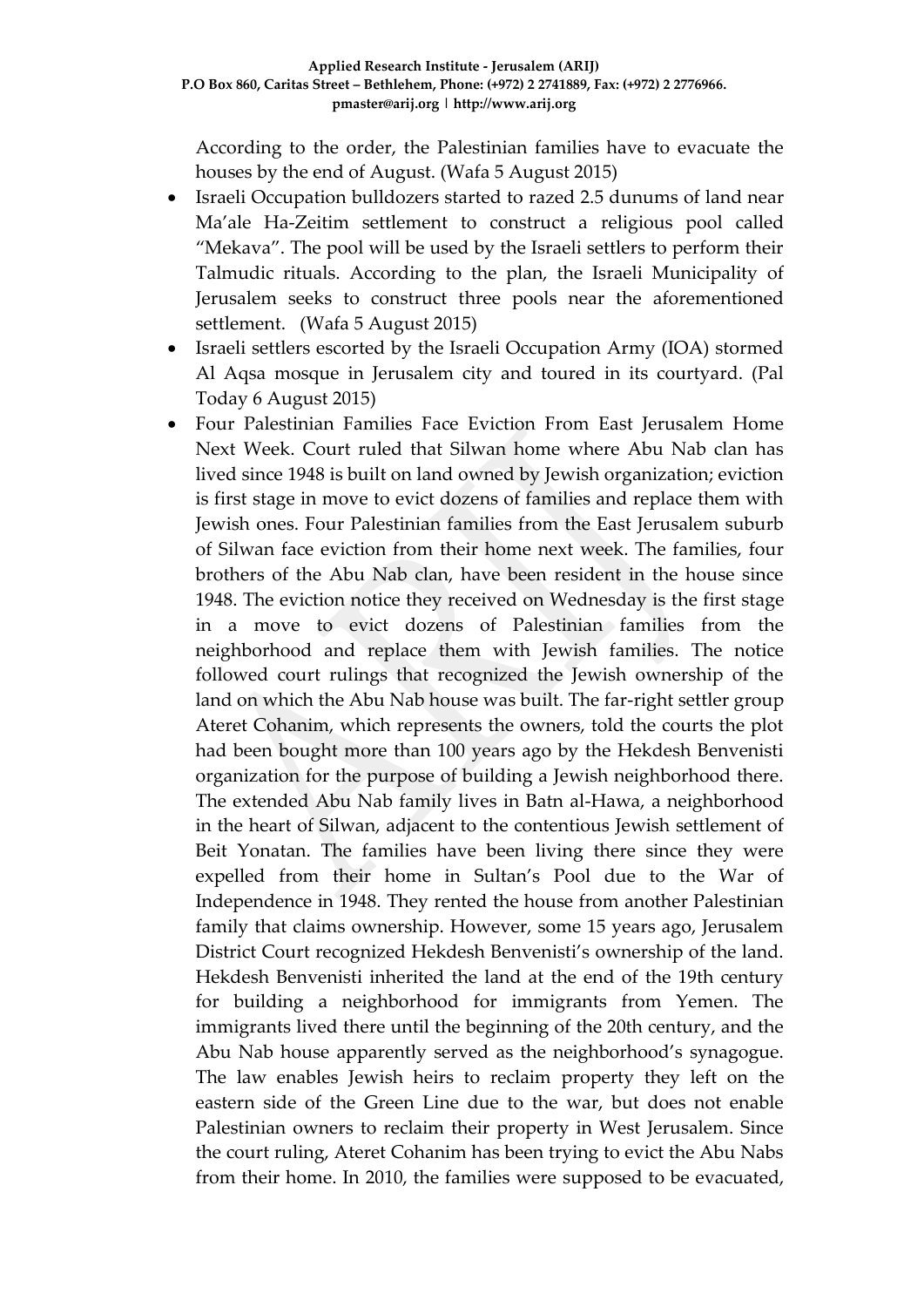together with the Jewish families who were expelled from Beit Yonatan – which was built and inhabited illegally and is pending demolition. However, Jerusalem Mayor Nir Barkat, who was under pressure at the time from the attorney general, state prosecution and the city's legal adviser to evacuate and seal Beit Yonatan, ruled that neither site would be evacuated. In 2010, Barkat issued a statement saying that Beit Yonatan would only be evacuated if the Abu Nab house was. "We won't discriminate against or for Jews," Barkat said then. Despite the apparent deal, the settlers continued to push for the evacuation of the Abu Nab clan. Some two months ago, they made a financial deal with one of the family heads, who evacuated his own home and apparently fled from Jerusalem for fear of being accused of collaborating with the settlers. The remaining brothers refuse to evacuate their homes. Earlier this week, the families received an evacuation order from the Bailiff's Office. On the same day, court officials raided the families' store in the Old City and confiscated all its merchandise, due to debts the families have accumulated to Hekdesh Benvenisti."I was born in this house, and so was my father," says Jawad Abu Nab, 40. "We received a letter that we're going to be evicted from the house but we're staying, we have nowhere else to go. They're pressuring us to leave – they took everything we had in the store. But we're not leaving," he said. The Abu Nabs' expulsion appears to be the first stage in an extensive Jewish takeover of the neighborhood. According to the court ruling, Hekdesh Benvenisti owns a 5.5-dunam (1.35 acre) area on which hundreds of Palestinians live. Hagit Ofran, from Peace Now's settlement watch division, said some 80 Palestinian families live in the area. Furthermore, the families are protected tenants who have been living there for many decades. In recent months, two more extended families – consisting altogether of 12 families – have been ordered to leave the area. The evacuation of the Abu Nab clan will enable the number of Jewish families living in the neighborhood to double, the settlers say. Jewish settlers are protected by Housing Ministry security guards and are subjected to stones and firebombs thrown at their homes and cars. They enter and leave the neighborhood in convoys accompanied by guards and bulletproof cars. Attorney Avi Segal, who represents Hekdesh Benvenisti, said his client owns a lot of real estate "in the Yemenite village. Hekdesh operates in keeping with the law and the District and Supreme Courts' verdicts, which repeatedly ruled it is the rightful owner. Anyone who invades its real estate illegally must be evacuated. We expect the invaders to respect the various court rulings as well." [\(Haaretz](http://www.haaretz.com/beta/.premium-1.669773) 6 August 2015)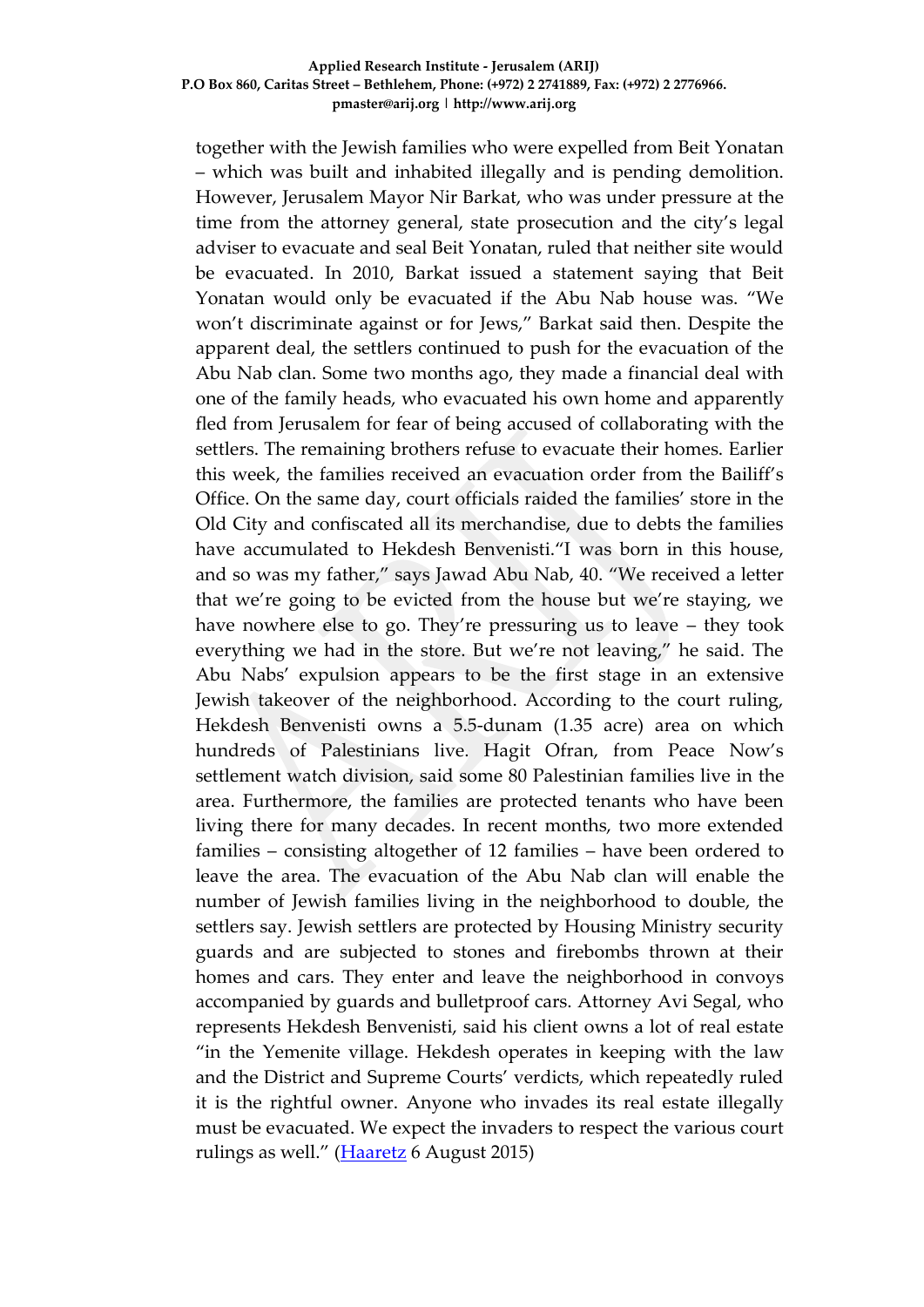- Israeli Occupation Army (IOA) confiscated a donkey from At-Tur town in Jerusalem city, under the claim that the donkey annoys the Israeli settlers. (SilwanIC 7 August 2015)
- Three Palestinians were injured and five others suffered gas inhalation during clashes that erupted between Palestinians and the IOA in Biddu village, northwest of Jerusalem city. The IOA attacked Palestinians with rubber bullets and teargas grenades. (ARN 7 August 2015)
- Clashes erupted between Palestinians and the Israeli Occupation Army (IOA) in Al Issawiya town in Jerusalem city. The IOA fired rubber bullets and stun grenades at Palestinians and houses. (SilwanIC 9 August 2015)
- Clashes erupted between Palestinians and the Israeli Occupation Army (IOA) at Al-Wad street in the old city of Jerusalem. (SilwanIC 9 August 2015)
- Anas Muntaser Taha (20 years) from Qatanna village, northwest of Jerusalem city, was killed after the Israeli Occupation Army (IOA) opened fire at him while he was near the Israeli Jail of Ofar. (Al-Quds 9 August 2015)
- Israeli settlers escorted by the Israeli Occupation Army (IOA) stormed Al-Aqsa mosque in Jerusalem city and toured in its courtyard. During the operation, the Israeli settlers raise the Israeli flags inside the mosque. (Al-Quds 9 August 2015)
- Jerusalem court orders 4 Palestinian families to evacuate longtime Silwan homes. Right-wing NGO proves land homes built on was purchased in 19th century for Yemenite immigrants \* Jewish families expected to move into contested properties. Following a protracted legal battle, four Palestinian families who have been living in the east Jerusalem neighborhood of Silwan for decades face imminent eviction next week. The news comes after a Jerusalem court enforced its ruling that the land the homes were built on is legally owned by a Jewish organization. Members of the Abu Nab family, who have rented the homes located adjacent to the Old City since 1948, said they received eviction notices on Wednesday stipulating that they must vacate the properties no later than next week. The right-wing NGO Ateret Cohanim – an organization that purchases properties for Jews in Arab neighborhoods – had successfully filed a lawsuit 15 years ago proving that the land the homes were built on was purchased over 100 years ago by the Jewish group Hekdesh Benvenisti. Hekdesh Benvenisti bought the plot at the end of the 19th century to build a neighborhood for Jews from Yemen, records state. One of the Abu Nab residences is located inside a building that once served as the neighborhood's synagogue, Ateret Cohanim proved. According to the Abu Nab family,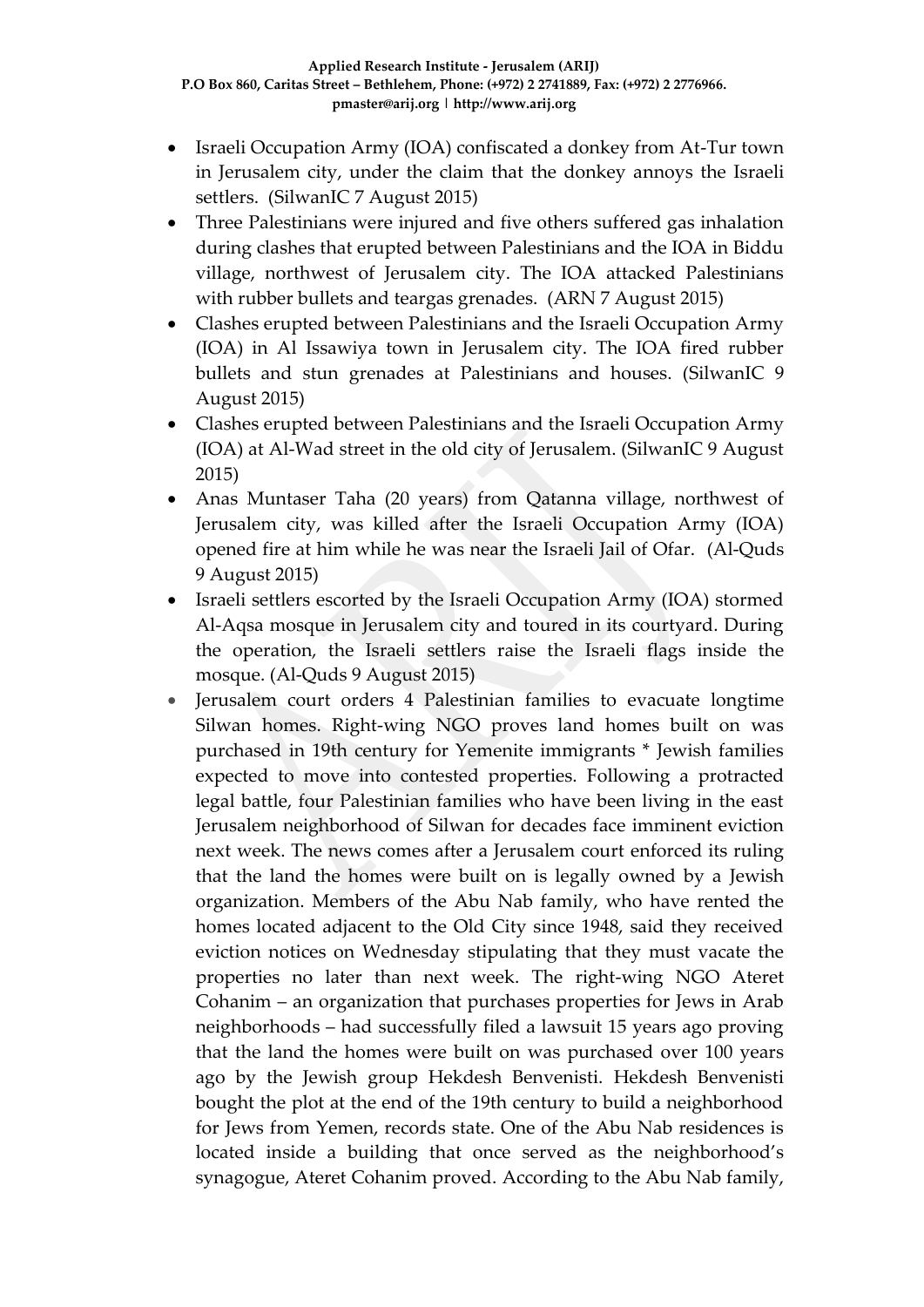they have been living in homes they believed were owned by another Palestinian family since 1948. The family say that they have been living there since they were displaced from their homes in Sultan's Pool during the War of Independence. Prior to Wednesday's court order to vacate the homes, Ateret Cohanim had spent several years trying unsuccessfully to enforce the eviction, which has become a politically heated issue. The court has also ruled that Hekdesh Benvenisti legally owns an additional 5.5 dunams (0.55 hectares) of land in Silwan, where dozens of other Palestinian families have lived for decades, and will now likely face eviction. In a statement, Avi Segal, who represents Hekdesh Benvenisti, said that the organization unequivocally proved that it is the rightful owner of the property and that the Arab families must respect the court's ruling. The eviction comes less than three months after three illegally built shops and a house under construction in Silwan were demolished by the state. Ateret Cohanim has acquired numerous apartments in the neighborhood over the years for Jewish families, including a number of units inside a former Yemenite synagogue in May. [\(JPOST](http://www.jpost.com/Arab-Israeli-Conflict/Jerusalem-court-orders-4-Palestinian-families-to-vacate-longtime-Silwan-homes-411384) 9 August 2015)

- Israeli Occupation Army (IOA) assaulted and injured three Palestinians while they were at Al Asbat gate; one of Al Aqsa mosque gates, in Jerusalem city. The IOA also fired pepper gas on their faces. The Palestinians were identified as: AshrAF Abu Irmilah, Yahya Shahada and Muayyad Hshmiya. (Maannews 10 August 2015)
- Israeli settlers escorted by the Israeli Occupation Army (IOA) stormed Al Aqsa mosque in Jerusalem city and toured in its courtyard. During the operation, the IOA attacked Palestinians and prevented women and children from entering the courtyard of the mosque. (Raya 11 August 2015)
- Israeli Occupation bulldozers demolished a Palestinian commercial building consist of three floor (each floor 100 square meters) in the Industrial area of 'Atarot, north of Jerusalem city. The targeted building is owned by Abu Diyab family. (RB2000 11 August 2015)
- For the second day in a row, the Israeli Occupation Army (IOA) prevented Palestinian women from entering Al Aqsa mosque in Jerusalem city. The IO also, arrested two Palestinians; one of them was identified as: Tamer Shalat'a. (SilwanIC 12 August 2015)
- An Israeli settler assaulted a Palestinian; Jalil Hshma, while he was at Bab As-Silsila in the old city of Jerusalem. The Israeli Occupation Army (IOA) also attacked Mr. Hshma and arrested him. (SilwanIC 12 August 2015)
- The Rabb; Yesrail Arial, and a group of Israeli settlers escorted by the Israeli Occupation Army (IOA) stormed Al Aqsa mosque in Jerusalem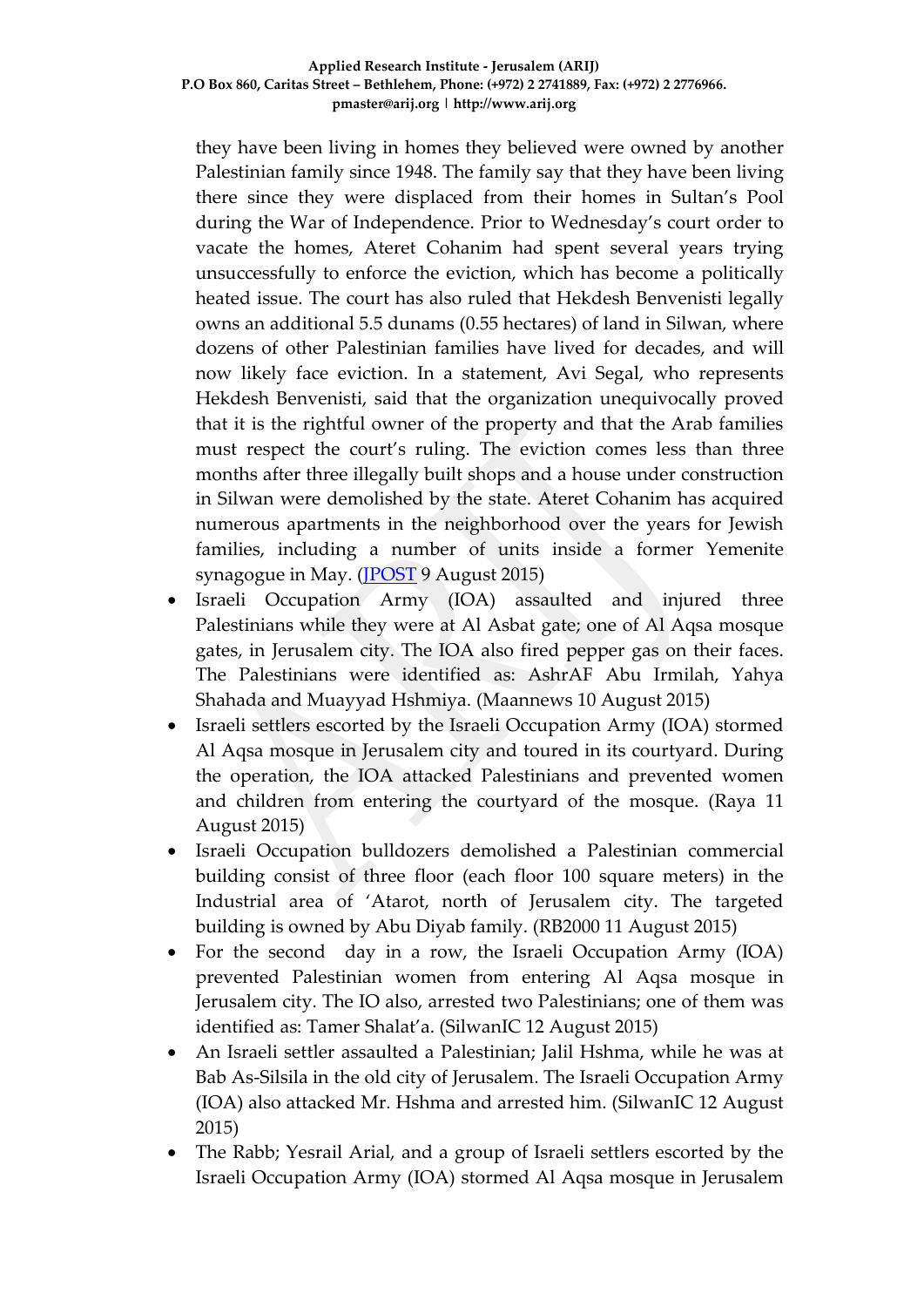city and toured in its courtyard. At the same time, the IOA prevented 20 Palestinian women from entering the mosque. (Wafa 13 August 2015)

- Israeli settlers assaulted and injured Loay Samir Al-Bakri from Jerusalem city while he was fixing the streetlight near Pisgat Ze'ev settlement, north of Jerusalem city. (Al-Quds 13 August 2015)
- An Israeli settler assaulted and injured a Palestinian bus driver; identified as Ihab Mohammad Harbi As-Salimah (44 years), in Jerusalem city. ( Al-Quds 13 August 2015)
- Israeli Occupation Army (IOA) closed with cement blocks the eastern entrance of Al Issawiya town in Jerusalem city. (SilwanIC 13 August 2015)
- Israeli Occupation Army (IOA) attacked three Palestinian children while they were in their way back home in Silwan town in Jerusalem city. The Palestinians were identified as: Qassam Iyad Al-'awar (9 years), Mohammad Kamal Al 'Awar (5 years) and Mohammad Ahmed Al 'Awar (7 years). (SilwanIC 14 August 2015)
- Israeli Occupation Army (IOA) stormed At-Tur town in Jerusalem city, and stopped a Palestinian vehicle and arrested Wissam Abu Al Hawa (30 years) the vehicle owner. As a result, clashes erupted between Palestinians and the IOA, where the IOA fired teargas and stun grenades at Palestinians. (SilwanIC & Maannews 14 August 2015)
- Israeli Occupation Army (IOA) handed out military orders to demolish 20 houses in Abu An-Nawar and Al-Jamadeen Bedouin committees, east of Jerusalem city. (Maannews 14 August 2015)
- Mahmoud Nassem Yousif from Beit Anan village, northwest of Jerusalem city, was injured after the Israeli Occupation Army (IOA) opened fire at him after stopping him at a military checkpoint erected by the IOA at the main entrances of Beit 'Ur al Fuqa and Beit Ur At-Tehta villages, west of Ramallah city. (Maannews 15 August 2015)
- Israeli settlers escorted by the Israeli Occupation Army (IOA) stormed Al-Aqsa mosque in Jerusalem city and toured in its courtyard, and chanted anti-Islamic slogans. During the operation, the IOA arrested two Palestinian children while they were leaving the mosque. (Al-Quds 16 August 2015)
- Israeli authorities confiscated 7 dunums of land adjacent to the eastern wall of Al-Aqsa Mosque near the Golden gate. Jerusalem inspectors from the Israeli Nature and Parks Authority stormed and confiscated land belonging to the al-Husseini and the al-Ansari families. Tract of land measures more than 7000 square meters (1.7 acres). According to reports, the Israelis plan to confiscate the land for settlement expansion, and in effort to gain and maintain a Jewish majority in the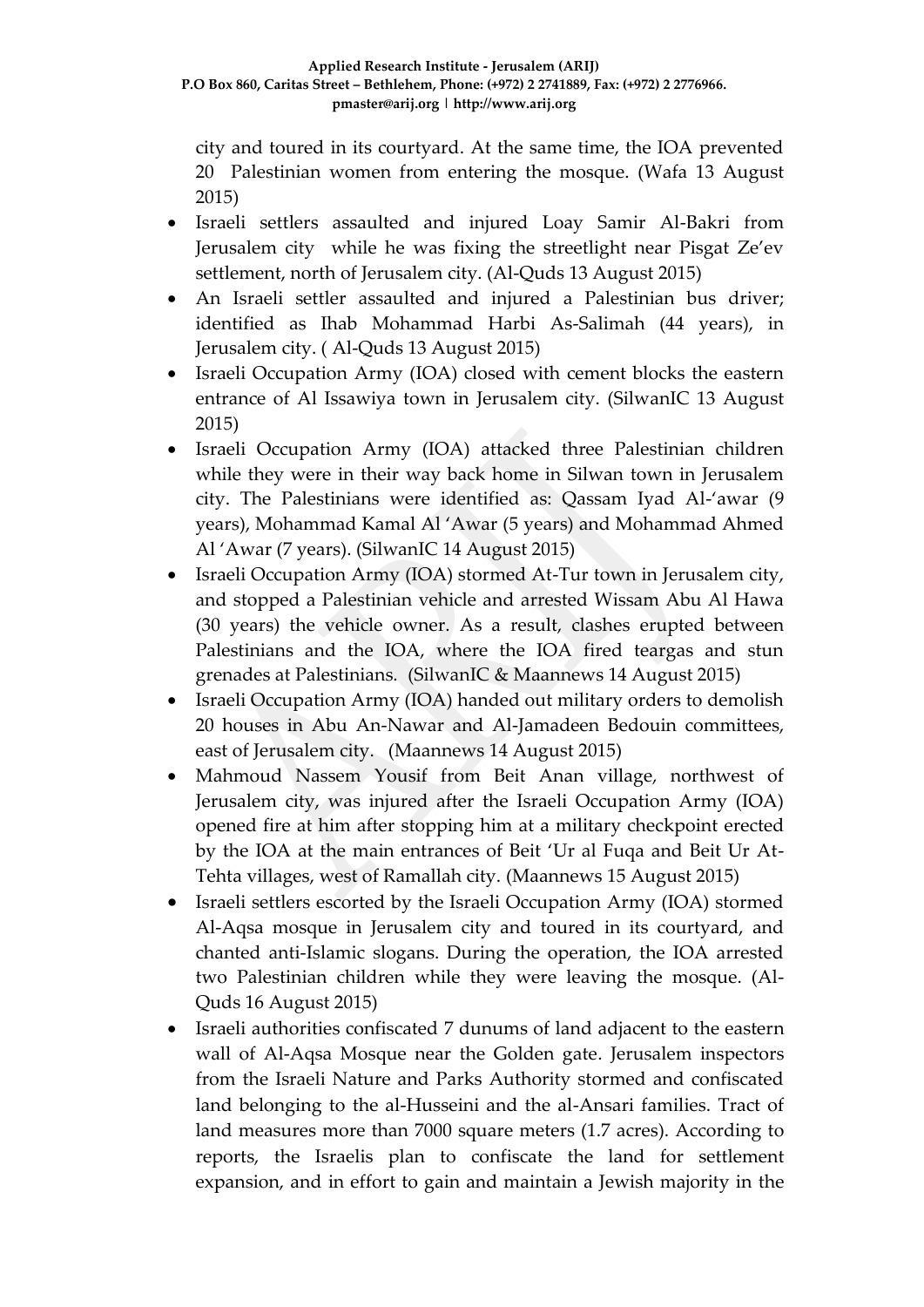city, Jewish residents frequently take over Palestinian buildings with the protection of Israeli security, particularly in occupied East Jerusalem, according to the Israeli rights organization the Association for Civil Rights in Israel. (Maannews 16 August 2015)

- Israeli settlers escorted by the Israeli Occupation Army (IOA) stormed Al-Aqsa mosque in Jerusalem city and toured in its courtyard. At the same time, the IOA stationed at the entrances of the mosque, tightened their procedures and prevented dozens of Palestinians from entering the mosque. (RB2000 17 August 2015)
- Israeli Occupation Army (IOA) demolished 20 structures (resident tents and animal sheds) at Al Khan Al Ahmar area, east of Jerusalem city. The targeted structures are owned by Arab Al Jahaleen Bedouin committee. (Maannews 17 August 2015)
- An Israeli settler hit by his vehicle a Palestinian while he was crossing the road in Ash-Sheikh Jarrah neighborhood in Jerusalem city(Al-Quds 18 August 2015)
- Israeli settlers escorted by the Israeli Occupation Army (IOA) stormed Al Aqsa mosque in Jerusalem city and toured in its courtyard. At the same time, the IOA tightened its procedures at the entrance of the mosque and prevented dozens of children and women from entering it. The IOA also assaulted Bassam Abu Libda and prevented him from entering the mosque. (Maannews & Pal Info 18 August 2015)
- Israeli Occupation Army (IOA) closed three entrances of Al Issawiya town in Jerusalem city. (ARN 18 August 2015)
- Israeli settlers escorted by the Israeli Occupation Army (IOA) stormed Al Aqsa mosque in Jerusalem city and toured in its courtyard. (Safa 19 August 2015)
- Israeli Occupation Army (IOA) demolished an under construction building consist of 3 floors (6 apartments), each floor area reach to 150 square meters, in Wadi Al Jouz neighborhood in Jerusalem city. The targeted building is owned by Toutah and At-Tawtanje families. (Maannews 19 August 2015)
- Clashes erupted between Palestinians and the Israeli Occupation Army (IOA) in Al Issawiya town in Jerusalem city, after they stormed the town and erected a military checkpoint. The IOA fired teargas grenades and wastewater at Palestinians and houses, causing dozens of suffocation cases. The IOA also assaulted a Palestinian and a journalist. The IOA arrested Mahmoud Wassem Abu Al Humos (11 years). (SilwanIC & Maannews 20 August 2015)
- Israeli settlers escorted by the Israeli Occupation Army (IOA) stormed Al-Aqsa mosque in Jerusalem city and toured in its courtyard. At the same time, the IOA tightened their procedures at the entrances of the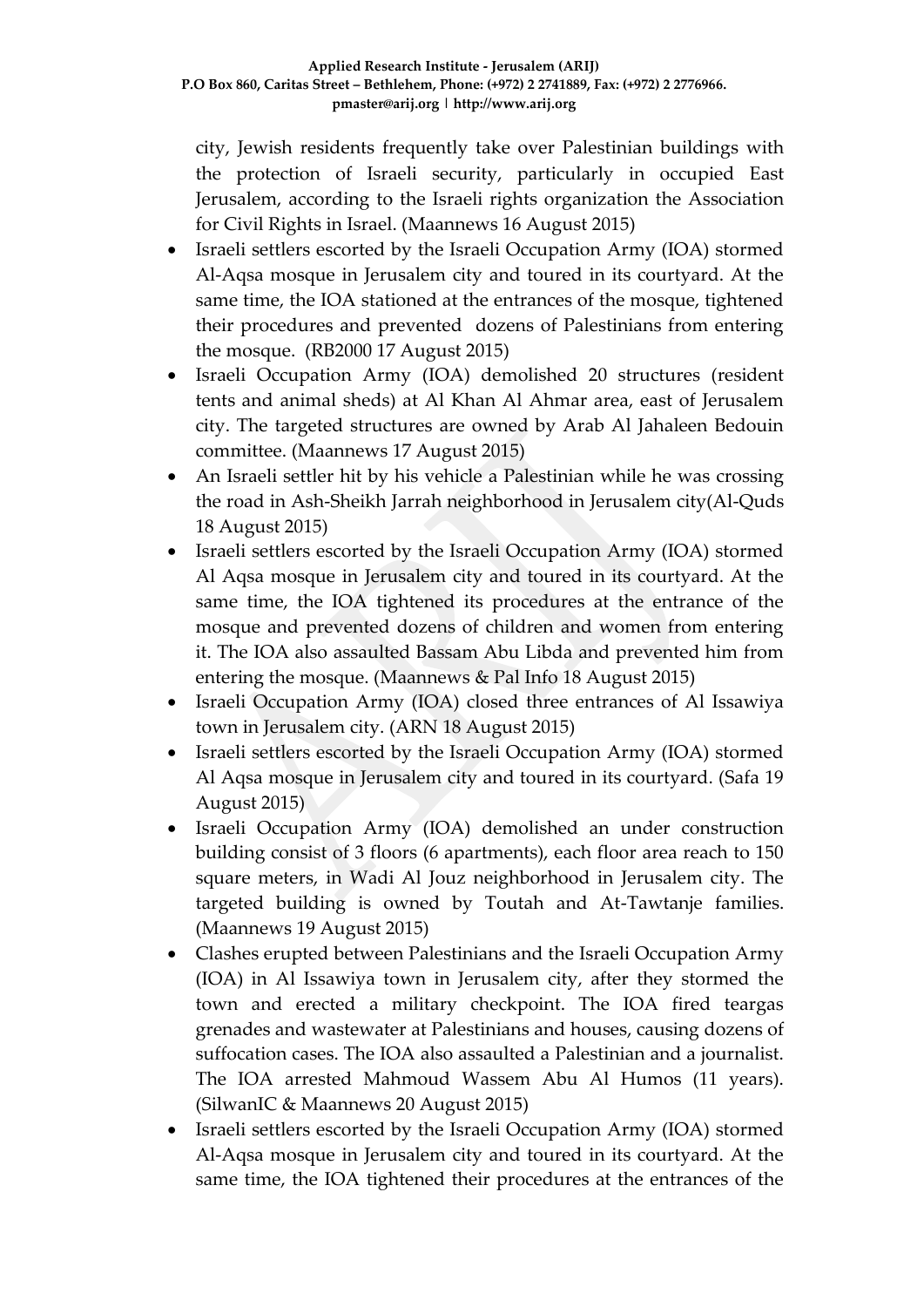mosque, prevented dozens of Palestinians from entering it and arrested Arafat Najeb and Khadeja Khwes. (Maannews & SilwanIC 20 August 2015)

- Israeli settlers assaulted a Palestinian bus driver in Jerusalem city. (Al-Quds 20 August 2015)
- A Palestinian was injured after an Israeli Policeman opened fire at him in Jerusalem city. (Pal Today 21 August 2015)
- Clashes erupted between Palestinians and the Israeli Occupation Army (IOA) in Abu Dis town, east of Jerusalem city. The IOA fired rubber bullets, teargas and stun grenades at Palestinians, causing dozens of suffocation cases. (Maannews 21 August 2015)
- Israeli Municipality of Jerusalem issued an order to remove 1.5 dunums playground and to demolish a 15 square meters store and 40 square meters animal shed also to razed the surrounded land in Wadi Hilwah neighborhood in Silwan town in Jerusalem city. (SilwanIC 21 August 2015)
- Israeli Municipality of Jerusalem handed out an order to demolish a 110 square meters Al-Qa'qa' mosque and 35 square meters residential structure and a house in Ein Al Louza neighborhood and Ein al Fouqa area in Silwan town in Jerusalem city. (SilwanIC 21 August 2015)
- Israeli weekly newspaper "Yorshalim" revealed that an Israeli construction company (Tsrafe Shamroun) prepared the construction of 252 housing units in the Israeli settlement of "Pisgat Ze'ev", north of Jerusalem city. Noted that few weeks ago, the same company buy 7 dunums of land in the settlement from B-Yather company, where the B-Yather company owned also land can be used for the construction of 92 housing units. (Al-Quds 22 August 2015)
- Clashes erupted between Palestinians and the Israeli Occupation Army (IOA) in At-Tur town in Jerusalem city. The IOA fired rubber bullets, teargas and stun grenades at Palestinians, causing dozens of suffocation cases. During the clashes, the IOA arrested Ahmed Na'im 'Ashier (17 years). (SilwanIC 23 August 2015)
- Israeli settlers escorted by the Israeli Occupation Army (IOA) stormed Al Aqsa mosque in Jerusalem city and toured in its courtyard. At the same time, the IOA arrested a Palestinian girl and prevented about 15 of Palestinian women from entering the mosque. (PNN & Al-Quds 23 August 2015)
- Israeli Occupation Army (IOA) tightened its procedures at the entrances of Al-Aqsa mosque in Jerusalem city and prevented dozens of Palestinians from entering it. During the operation, the IOA arrested a Palestinian girl. (Maannews 24 August 2015)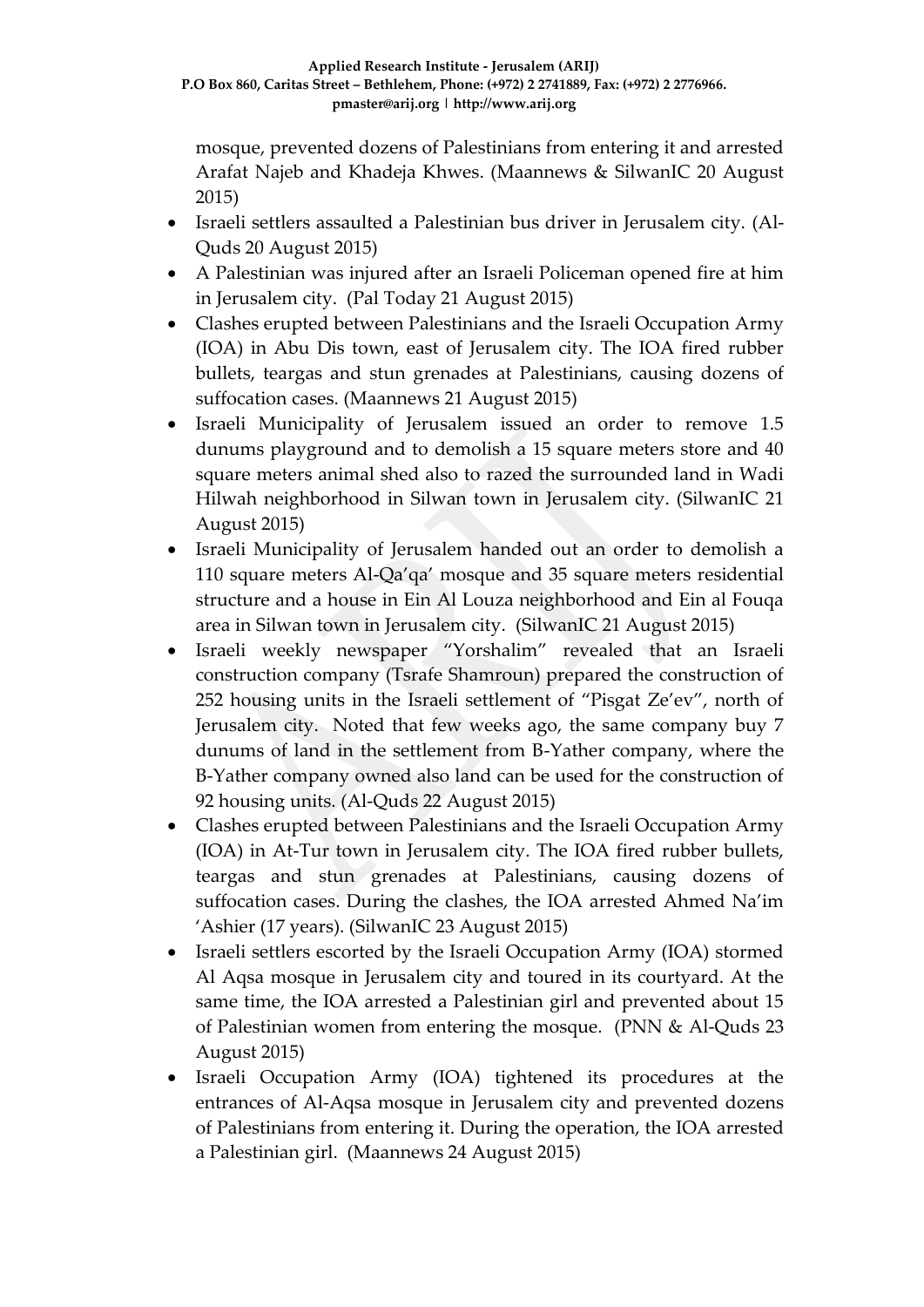- Israeli settlers escorted by the Israeli Occupation Army (IOA) stormed Al Aqsa mosque in Jerusalem city and toured in its courtyard. (Al-Quds 24 August 2015)
- An Israeli construction company started to market the third building in Abesuor project (a housing project) in Har Homa settlement, which its consist of 75 housing units. The project area reach to 4 dunums, with three buildings, each one consist of 8-9 floors and 21-27 housing units. (Al-Quds 24 August 2015)
- Israeli Occupation Army (IOA) tightened its procedures at the entrances of Al-Aqsa mosque in Jerusalem city, where they prevented Palestinian women from entrain the mosque and allowed the men to enter the mosque just for 30 min, where they detained their ID cards. During the operation, the IOA assaulted and injured a Palestinian. (Al-Quds 25 August 2015)
- Israeli settlers opened an additional door for a Synagogue, located at Al Wad street in the old city of Jerusalem. As a result, clashes erupted between Palestinians and the Israeli Occupation Army (IOA). (Maannews 25 August 2015)
- Israeli Occupation Army (IOA) demolished two under construction houses in As-Sal'a neighborhood in Jabal Al Mukabbir town, south of Jerusalem city. The targeted houses are owned by Mohammad Al Abbasi (he owned a 140 square meters house) and his brother Khalid (owned a 120 square meters house). (SilwanIC &Al-Quds 25 August 2015)
- The staff of the Israeli Municipality of Jerusalem escorted by the Israeli Occupation Army (IOA) stormed a Palestinian house in Silwan town and took photos for the house. The targeted house is owned by Adnan Ghaith. The IOA also, summoned Bilal Ghaith to interview the Israeli Intelligence Police. During the operation, clashes erupted between Palestinians and the IOA. (Maannews 26 August 2015)
- For the third day in a row, the Israeli Occupation Army (IOA) tightened its procedures at all the entrances of Al-Aqsa mosque in Jerusalem city, and prevented dozens of Palestinians from entering it. The IOA also arrested two Palestinian women (Isra' Ghazawi and Bara' Ghazawi) and attacked Palestinian journalists and prevented them from entering Al-Aqsa mosque. **At the same time,** Israeli settlers escorted by the Israeli Occupation Army (IOA) stormed Al-Aqsa mosque and toured in its courtyard. (Maannews 26 August 2015)
- Israeli Occupation Army (IOA) demolished two houses (one of them 100 square meters and the other 20 square meters) and 7 commercial structures build on 7 dunums of land in Al Eaziriya town, east of Jerusalem city, under the claim that that targeted structures build on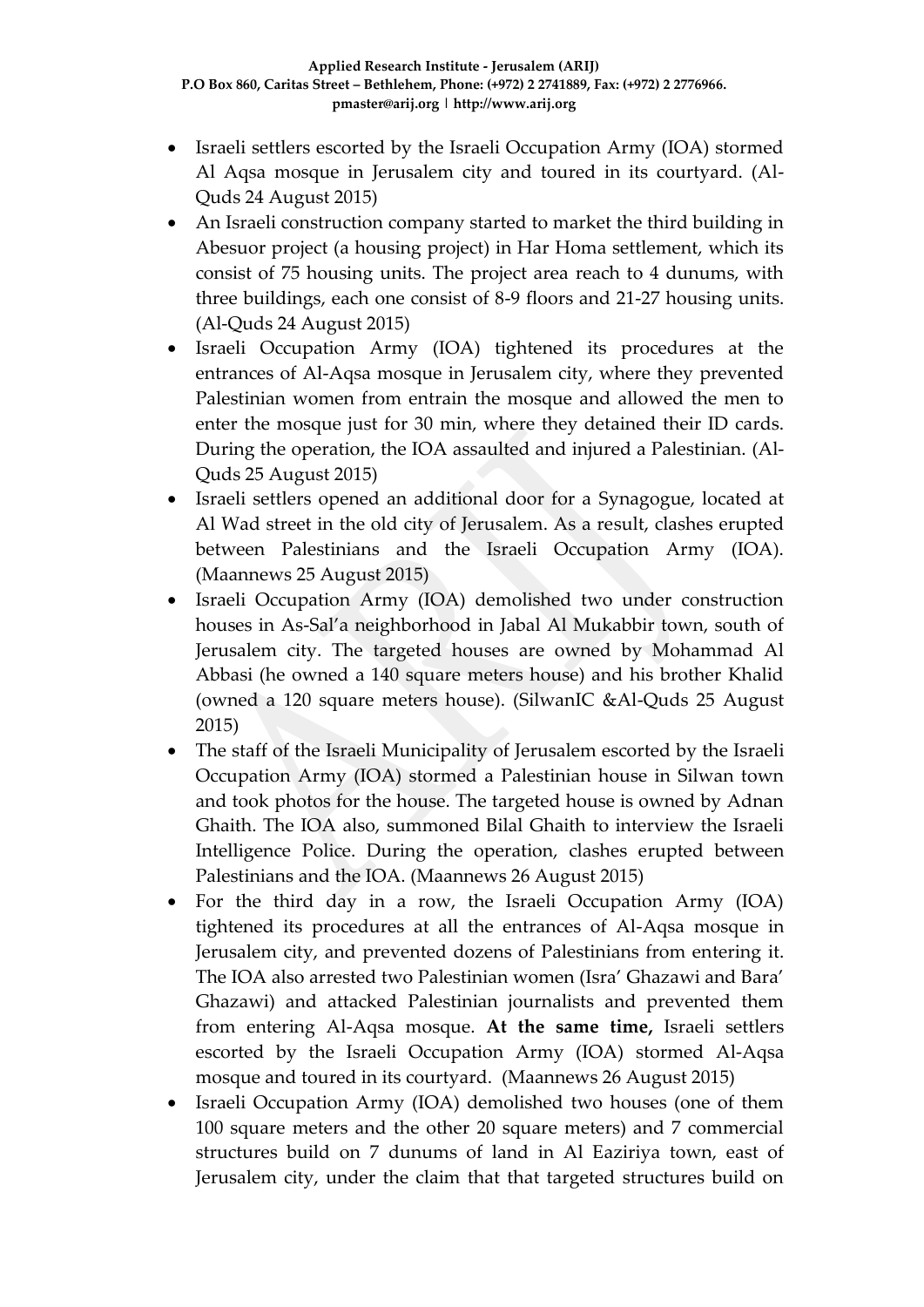land confiscated by the IOA to establish the segregation wall. (Maannews 26 August 2015)

- Clashes erupted between Palestinians and the Israeli Occupation Army (IOA) in At-Tur town in Jerusalem city. The IOA fired live bullets, teargas and stun grenades at Palestinians, causing dozens of suffocation cases. During the clashes, the IOA arrested three Palestinians; identified as: Khader Wael Abu Ghanam (15 years), Ahmed Mohammad Abu Al Hawa and Mohammad Abed Abu Ghanam. (Maannews 27 August 2015)
- Israeli settlers escorted by the Israeli Occupation Army (IOA) stormed Al-Aqsa mosque in Jerusalem city and toured in its courtyard. And for the fourth days in a row, the IOA prevented Palestinian women from entering the mosque. (RB2000 27 August 2015)
- Israeli settlers attacked a Palestinian while he was walking at Al-Anbiya' street in the old city of Jerusalem. (PNN 27 August 2015)
- Israeli settlers stormed "Berzale hospital" and assaulted Palestinians while they were gathering near the room of the Palestinian prisoner "Mohammad Alan". As a result, clashes erupted between Palestinians and the settlers. (Maannews 27 August 2015)
- A new settlement to be established in Silwan. A 5-floor building (12 apartments) is about to be taken over by settlers in the coming days, expanding dramatically the setters' presence in the heart of the highly crowded neighborhood of Batan Al-Hawa in Silwan. The 12 Palestinian families who lived at the Sarhan building have left their homes recently, and yesterday night the locks of the doors were replaced with new ones, indicating the change of ownership. *Peace Now: This is Hebronization of Jerusalem. Up till now the atmosphere in the neighborhood was tense and violent incidents took place, but this development is making the situation more volatile and bringing it closer to an explosion. The settlements in the heart of Palestinian neighborhoods in East Jerusalem stand against the Israeli interest sending us farther from peace and a two states solution.* The Sarhan house is larger than the Beit Yonathan House and can house at least 12 families (potentially more than 50 people). This house is one of the houses which the settlers have taken legal proceedings against recently, demanding its eviction. It is close to the Abu Nab [family](http://peacenow.org.il/eng/abunab2) [house](http://peacenow.org.il/eng/abunab2) and the many more houses under threat of eviction based on the settlers' claim of ownership of the land before 1948 (see more [here\)](http://peacenow.org.il/eng/abunab2). Even if the Israeli government claims that it is not involved in this matter, the government can still prevent the entrance of the settlers by not providing police escort to their entrance. It is the responsibility of the authorities to ensure public peace in Jerusalem and prevent any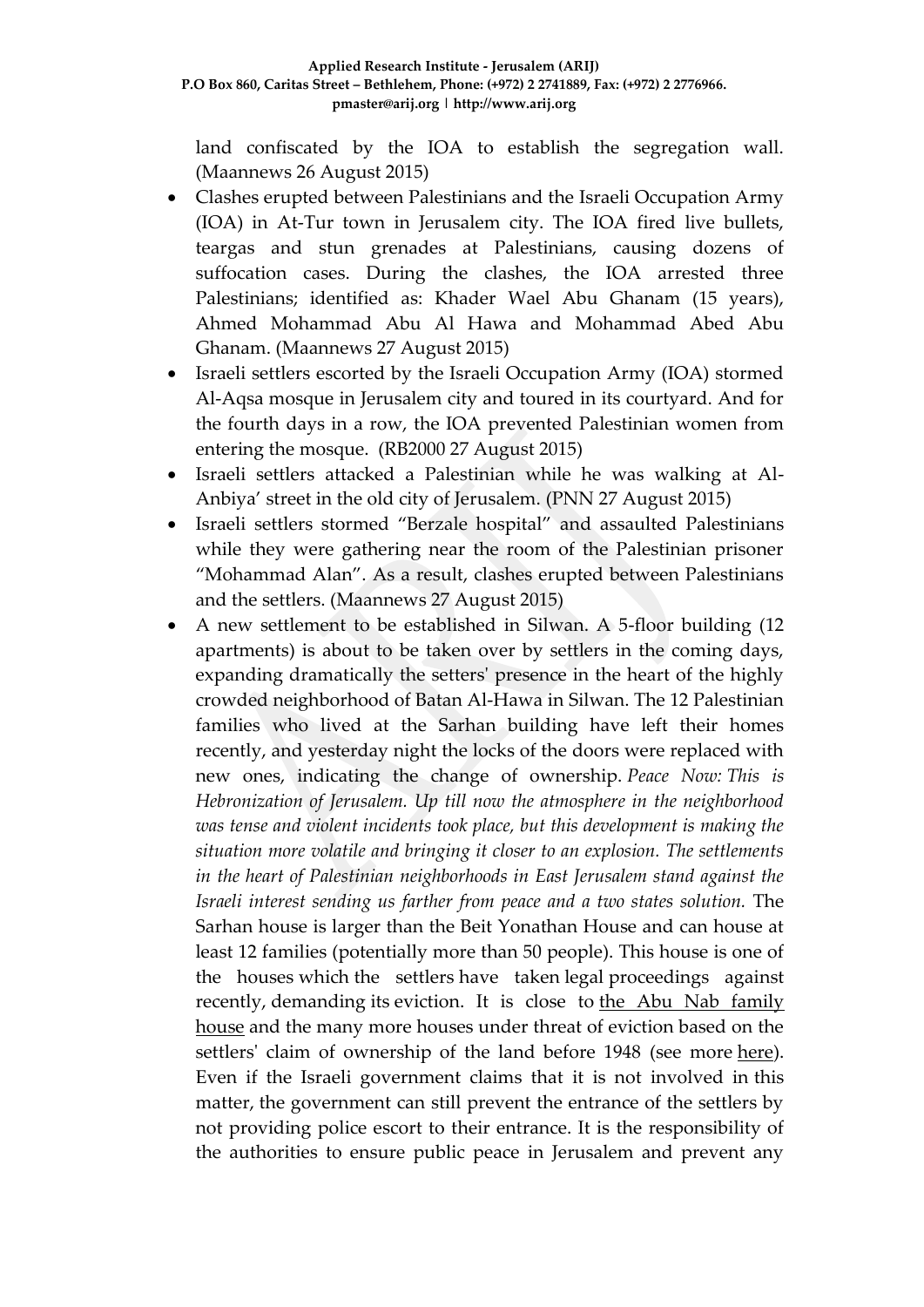escalation, and they have the power to prevent the expansion of the settlement in Silwan. [\(Peace Now](http://peacenow.org.il/eng/SarhanHouse) & SilwanIC 27 August 2015)

- Israeli Occupation Army (IOA) stormed At-Tur town in Jerusalem city, and fired stun grenades at Palestinians and houses. (RB2000 28 August 2015)
- Israeli Occupation Army (IOA) closed with cement bloc a road in At-Tur town in Jerusalem city. (SilwanIC 28 August 2015)
- Clashes erupted between Palestinians and the Israeli Occupation Army (IOA) at the eastern entrance of Al-Issawiya town In Jerusalem city. (Al-Quds 30 August 2015)
- Ahmed Adel Alqam (23 years) was suffered from heart attack after the Israeli Occupation Army (IOA) attacked him by using electric shock, while he was crossing Shufat checkpoint, north of Jerusalem city (Wattan 30 August 2015)
- Israeli settlers escorted by the Israeli Occupation Army (IOA) stormed Al-Aqsa mosque in Jerusalem city and toured in its courtyard. At the same time, and the IOA prevented Palestinian women from entering the mosque. (ARN 30 August 2015)
- Abed Al Karem Yousif Abu Khadir (22 years) from Shufat town, north of Jerusalem city, was injured after the Israeli settlers assaulted him. (Al-Quds 30 August 2015)
- Israeli settlers escorted by the Israeli Occupation Army (IOA) stormed Al Aqsa mosque in Jerusalem city and toured in its courtyard. At the same time, the IOA prevented Palestinian women from entering the mosque. (Wafa 31 August 2015)
- Israeli Occupation Army (IOA) demolished 25 barracks (included residential barracks) in Jaba village, north of Jerusalem city. The targeted barracks is owned by Al 'Ararah Bedouin community. (Wafa 31 August 2015)

## **Hebron**

- Israeli Occupation Army (IOA) assaulted Majdi Issam Al Muhtaseb (21 years) while he was in Tal Ar-Rumida neighborhood in Hebron city and forced him to drink gas. (PNN 2 August 2015)
- Dozens of Palestinians suffered gas inhalation during clashes that erupted between Palestinians and the Israeli Occupation Army (IOA) in Beit Ummer town, north of Hebron city. The IOA fired rubber bullets and teargas grenades at Palestinians. During the clashes, the IOA assaulted Anas At-Tubasi (23 years) and arrested Ayesh Khalid Sabri Awad. (Wafa 2 August 2015)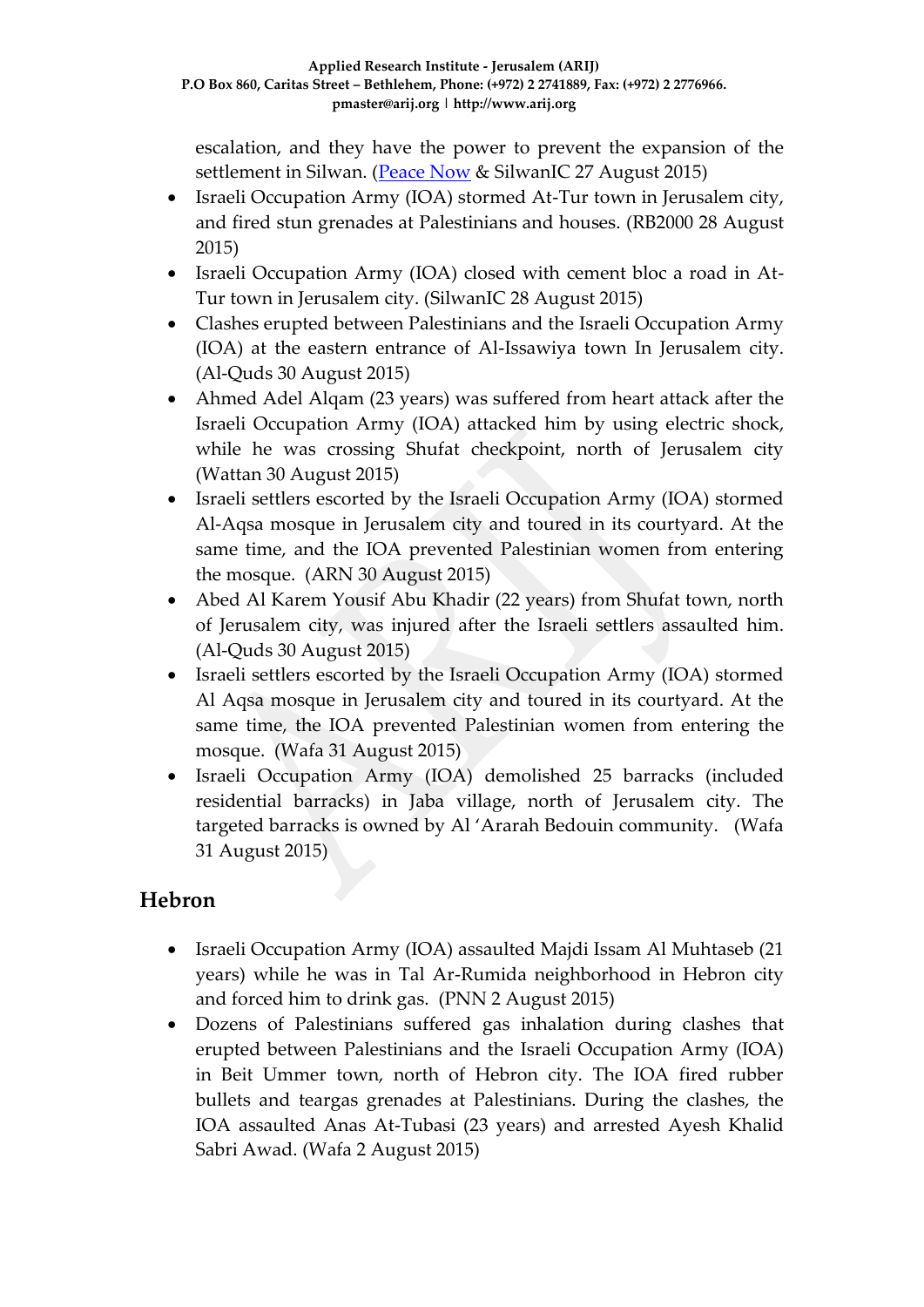- Israeli Occupation Army (IOA) stormed a number of commercial structures inn Al Fawar refugee camp, south of Hebron city and confiscated a number of security cameras. The IOA also, erected two sudden checkpoints at the entrances of the camp. (RB2000 2 August 2015)
- Israeli Occupation Army (IOA) invaded and toured in several areas and neighborhoods in Hebron, Yatta and Ad-Dhahiriya cities in Hebron governorate. (Al-Quds 3 August 2015)
- Israeli settlers escorted by the Israeli Occupation Army (IOA) raided Arnaba area, west of Halhul town, north of Hebron city and performed Talmudic rituals. (Al-Quds 3 August 2015)
- Israeli Occupation Army (IOA) stormed Khirbet Sha'eb Al Batem area in Yatta town, south of Hebron city, and removed the fence surrounded land owned by Yousif Mohammad Al Jabareen. (Wafa 4 August 2015)
- Israeli Occupation Army (IOA) stormed and toured in several areas in Hebron city and erected a military checkpoint at the northern entrance of the city. The IOA stopped Palestinian vehicles and checked ID cards. (Wafa 4 August 2015)
- Israeli Occupation Army (IOA) demolished a residential structure and an animal shed in Khashem Ad-Daraj village, east of Yatta town, south of Hebron city. The targeted structures are owned by Musa Ahmed Awad Al Hathaleen. (Wafa 4 August 2015)
- Israeli Occupation Army (IOA) demolish a 17 square meters agricultural structure in Hilat As-Sou'od area in Beit Kahil town, northwest of Hebron city. The targeted structure is owned by Iyad Mahfoud. (Wafa 4 August 2015)
- Israeli Occupation bulldozers demolished a 16 square meters room, retaining wall and water pool and razed trees in Khirbet Hasla in Halhul town, north of Hebron city. The targeted structures and trees are owned by Waled Mohammad Mustafah Al Qashqesh. (Wafa 4 August 2015)
- Israeli Occupation Army (IOA) erected a military checkpoint at the main entrance of Sair town in Hebron governorate. The IOA stopped and searched Palestinian vehicles and checked ID cards. (Wafa 4 August 2015)
- Clashes erupted between Palestinians and the Israeli Occupation Army (IOA) in Hebron city. The IOA fired teargas and stun grenades at Palestinians and houses, causing dozens of suffocation cases. (Pal Info 5 August 2015)
- Israeli Occupation bulldozers escorted by Israeli Army demolished an under construction house in Al Arroub refugee camp, north of Hebron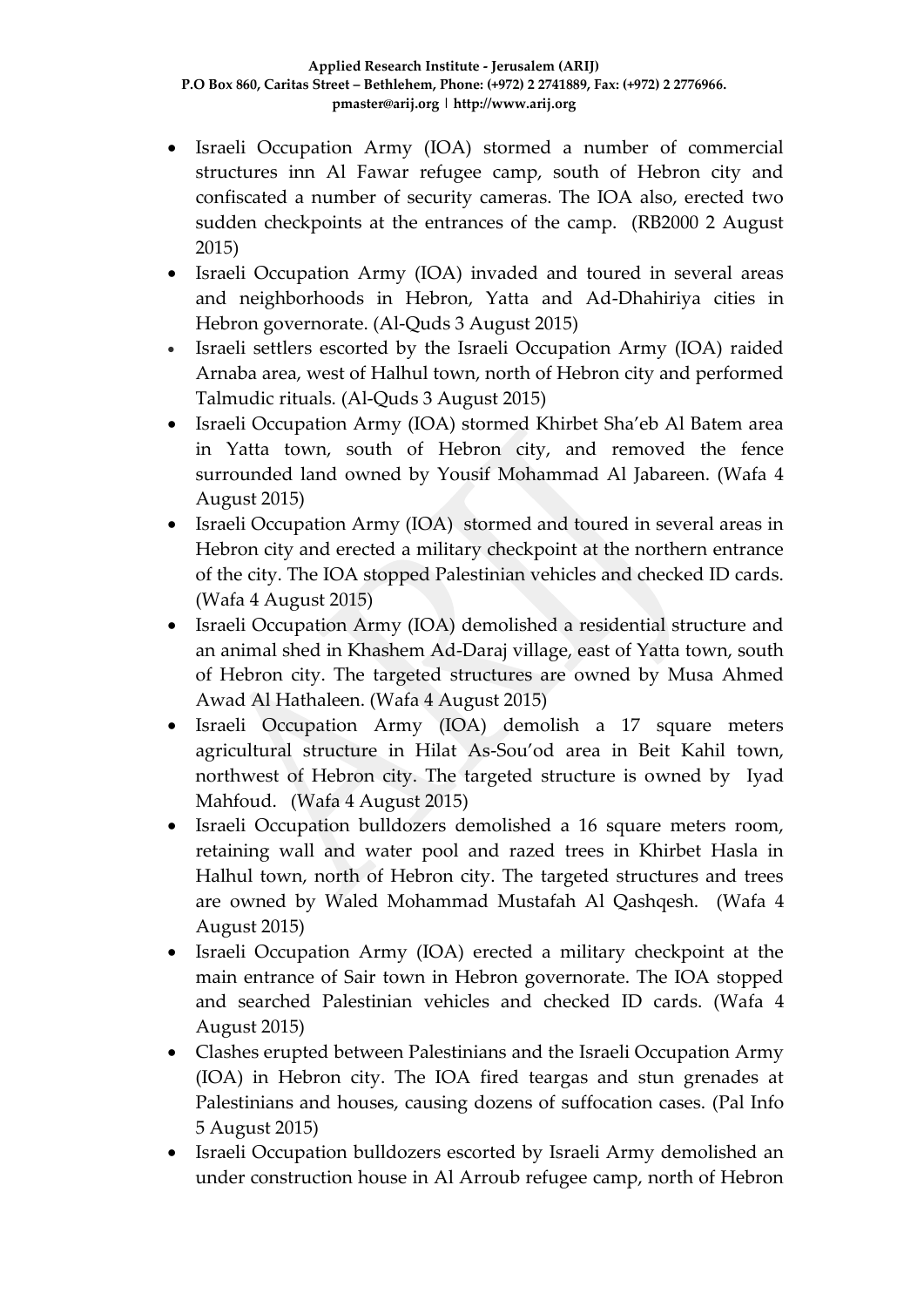city. and handed out military orders to demolish 20 houses in the camp. The targeted house is owned by Khalid Jamal Al Mughrabi. (RB2000 & Wafa 5 August 2015)

- Israeli Occupation bulldozers demolished a 60 square meters house in Khirbet Al Qat, located between Beit Ummer and Halhil towns, north of Hebron city. The targeted house is owned by Azmi Mohammad AL 'Ajlouni and inhabited by 8 family members. (Al-Quds 5 August 2015)
- Israeli Occupation bulldozers razed 5 dunums of Palestinian agricultural land at Az'aima area in Al Karmel village, east of Yatta town, south of Hebron city, and destroyed a number of trees and the water network. The targeted land is owned by Ahmed Barghash Ash-Shawaheen. (Zamn Press 5 August 2015)
- Israeli Occupation Army (IOA) prevented Palestinian farmers from reaching their land in Imneizil village, south of Hebron city. The targeted land located near the Israeli settlement of Beit Ya'ir. (PNN 7 August 2015)
- Israeli settlers tried to occupied a Palestinian house in the old city of Hebron, where the Palestinian surrounded the house and prevented the settlers from occupying it. The targeted house is owned by Abu Rajab family. (Wattan 7 August 2015)
- Israeli settlers opened fire at a Palestinian vehicle at the main entrance of Sair town in Hebron governorate. The targeted vehicle is owned by Mahmoud Abed Al Men'em Al 'Amlah. (PNN 7 August 2015)
- Israeli Occupation Army (IOA) closed a road at the eastern part of Dura town in Hebron governorate. (PNN 7 August 2015)
- Israeli Occupation Army (IOA) attacked a non-violent protest against the confiscation of Beit Al Baraka, at the entrance of Al-Arroub refugee camp, north of Hebron city. The IOA assaulted the participants and tried to arrest number of them. (Al-Quds 8 August 2015)
- Israeli Occupation Army (IOA) stormed Um Al Khair village, east of Yatta town, south of Hebron city and took photos for a number of barracks, tents and water wells. (Maannews 9 August 2015)
- A Palestinian child was injured after a remnants from the Israeli Occupation Army exploded near an Israeli military base in Hebron city. (Pal Info 9 August 2015)
- Israeli Occupation Army (IOA) handed out military orders to stop the construction in two water tanks in Khallet Al Maya village, south of Yatta town, south of Hebron city. The IOA also took photos for a number of water wells. The targeted wells are owned by Bassam Nawa'ja, Qanez An Nawa'ja, Abdalla Jubrail Abu Batekh, Ahmed Mohammad Ash-Shawaheen and Rasem An-Nawa'ja. (Maannews 9 August 2015)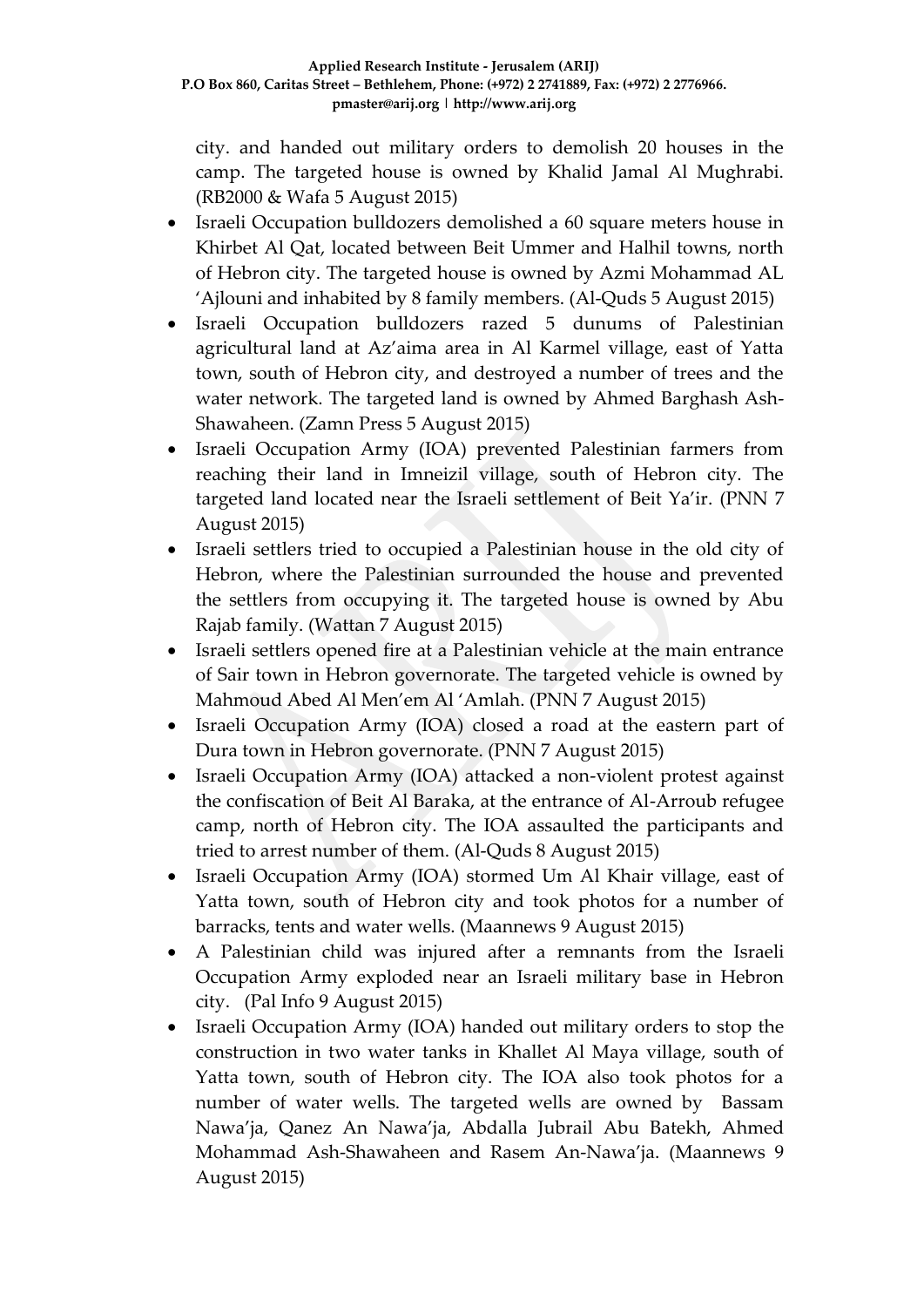- Israeli Occupation Army (IOA) handed out a military order to demolish a water well in Um AL Khair village, east of Yatta town, south of Hebron city. The targeted well is owned by Ali Dababsa. (PNN 10 August 2015)
- Israeli Occupation Army (IOA) erected military checkpoints at the entrances of Sair and Halhul towns in Hebron governorate. The IOA stopped and searched Palestinian vehicles and checked ID cards. (Wafa 10 August 2015)
- Israeli Occupation Army (IOA) closed a road in Khirbet At-Tiran, east of Ad-Dhahiriya town, south of Hebron city. (RB2000 10 August 2015)
- Israeli Defense Minister Moshe Ya'alon escorted by the Israeli Occupation Army (IOA) stormed the Ibrahimi mosque in the old city of Hebron. (Maannews 11 August 2015)
- Israeli Occupation Army (IOA) assaulted and injured Ala' Shabana At-Tamimi (15 years) and Ma'mun Hussen An-Natsha (21 years) while they were in the old city of Hebron. (Wafa 11 August 2015)
- Israeli Occupation Army (IOA) raided and searched several Palestinian houses in As-Samu town, south of Hebron city. One of the targeted houses is owned by Suliman Mohammad Issa Al Mahareq. (Wafa 11 August 2015)
- Israeli Occupation Army (IOA) invaded and searched a Palestinian house owned by Rasem Hussen Falah Al Hroub in Deir Samit town in Hebron governorate. (Wafa 11 August 2015)
- Israeli Occupation Army (IOA) stormed and searched the office of the Health Work Committee in Hebron city. (Raya 11 August 2015)
- Israeli Occupation Army (IOA) demolished two residential structures and an animal shed in Khirbet Ar-Rahwa, south of Ad-Dhahiriya town, southwest of Hebron city. The targeted structures are owned by: Rajeh Farahat As-Samamrah. (Maannews 11 August 2015)
- Israeli Occupation Authorities forced Iyad Abed Al Hay Mahfoud to demolish his an agricultural room in his land in Khallit Al Lolab in Beit Kahil town in Hebron governorate. (Al-Quds 11 August 2015)
- Israeli Occupation Army (IOA) erected military checkpoints at main the entrances of Sair and Halhul towns in Hebron governorate. The IOA stopped and searched Palestinian vehicles and checked ID cards. (Wafa 11 August 2015)
- Israeli Occupation Authorities decided to close the Ibrahimi mosque in Hebron city on the 13th of August 2015, under the claim of "Jewish holiday". (PNN 12 August 2015)
- Clashes erupted between Palestinians and the Israeli Occupation Army (IOA) in Beit Ummer town, north of Hebron city, after the IOA attacked the mourners in a Palestinian funeral. The IOA fired teargas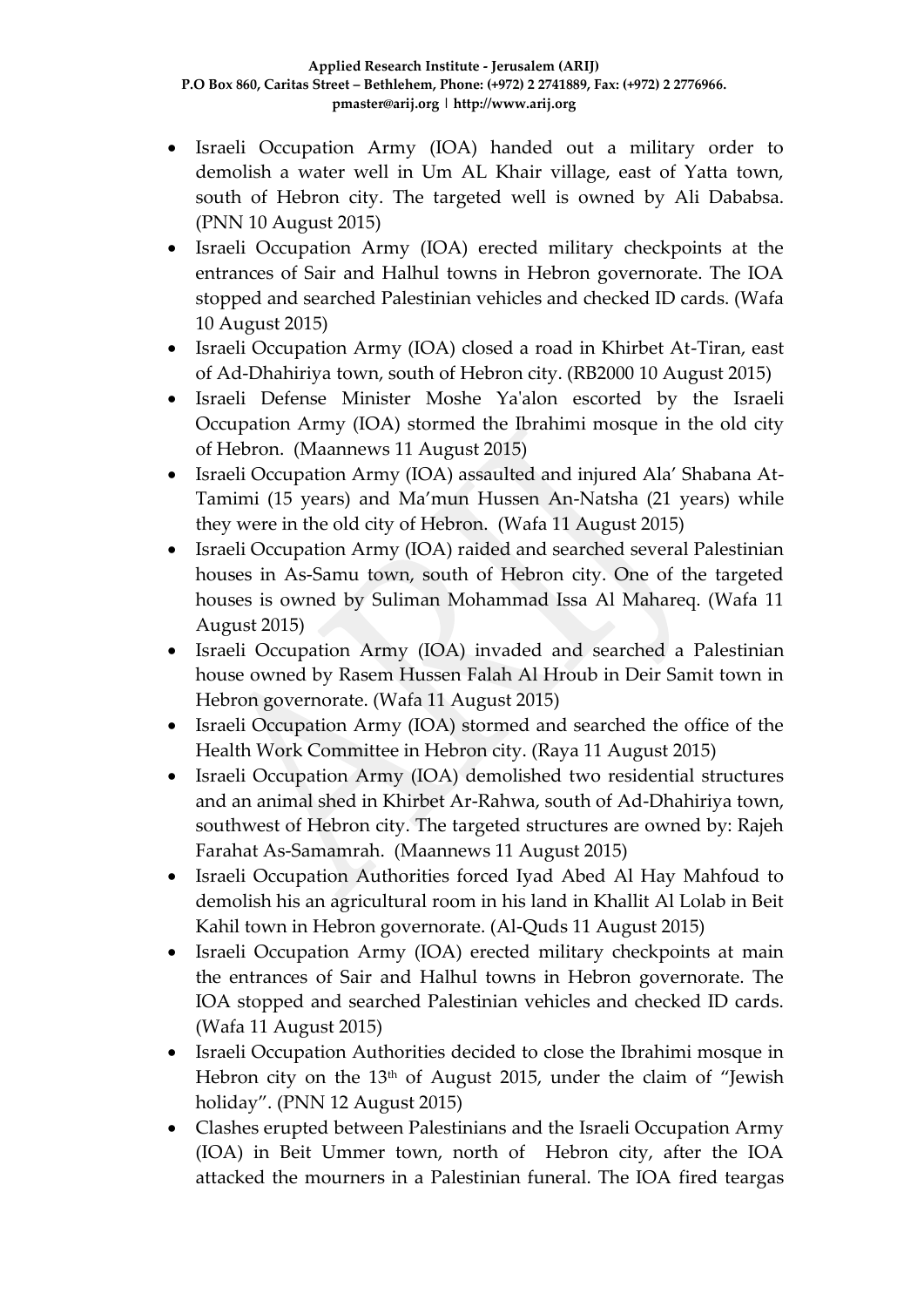and stun grenades at Palestinians, causing dozens of suffocation cases. (RB2000 14 August 2015)

- Israeli Occupation Army (IOA) attacked a non-violent protest against the confiscation of "Beit Al Baraka"; a building surrounded 35 dunums of land, owned by Palestinians, at the entrance of Al-Arroub refugee camp, north of Hebron city. The IOA assaulted the participants, causing the injury a number of them. (Wafa 15 August 2015)
- Israeli Occupation Army (IOA) stormed and toured in several neighborhoods in Kkursa village, southwest of Hebron city. (Pal Info 18 August 2015)
- Israeli Occupation Army (IOA) invaded and searched dozens of areas and neighborhood in At-Tabaqa village, southwest of Hebron city. (Pal Info 18 August 2015)
- Israeli Occupation Army (IOA) raided and toured in several neighborhoods and streets in Beit Ummer town, north of Hebron city. (Pal Info 18 August 2015)
- Israeli Occupation Army (IOA) assaulted and injured a Palestinian after storming his house in Al Arroub refugee camp, north of Hebron city. (Pal Info 18 August 2015)
- Israeli Occupation Army (IOA) invaded and toured in several areas and neighborhoods in Idhna town in Hebron governorate. The IOA also, stopped and searched vehicles, checked ID cards and questioned Palestinians. (RB2000 18 August 2015)
- Israeli settlers assaulted and injured Yacoub Othman Abed Al Hadi Al Komi (37 years) while he was at Al Majnona area, south of Hebron city. (RB2000 18 August 2015)
- Israeli settlers hurled stones at a Palestinian child; Farah Jawad Abu Isninah, while she was near the Ibrahim mosque in the old city of Hebron. Farah Abu Isninah was injured. (RB2000 18 August 2015)
- Israeli Occupation Army (IOA) erected military checkpoints at the entrances of Halhul and Sair towns in Hebron governorate. The IOA stopped and searched Palestinian vehicles and checked ID cards. (Pal Info 18 August 2015)
- Israeli Occupation Army (IOA) handed out a military order to demolish a Palestinian house in Hebron city. The targeted house is owned by the Palestinian prisoner; Maher Al-Hashlamoun. (Maannews 19 August 2015)
- Israeli Occupation Army (IOA) erected a military checkpoint at the eastern entrance of Halhul town, north of Hebron city. The IOA stopped and searched Palestinian vehicles and checked ID cards. (Wattan 20 August 2015)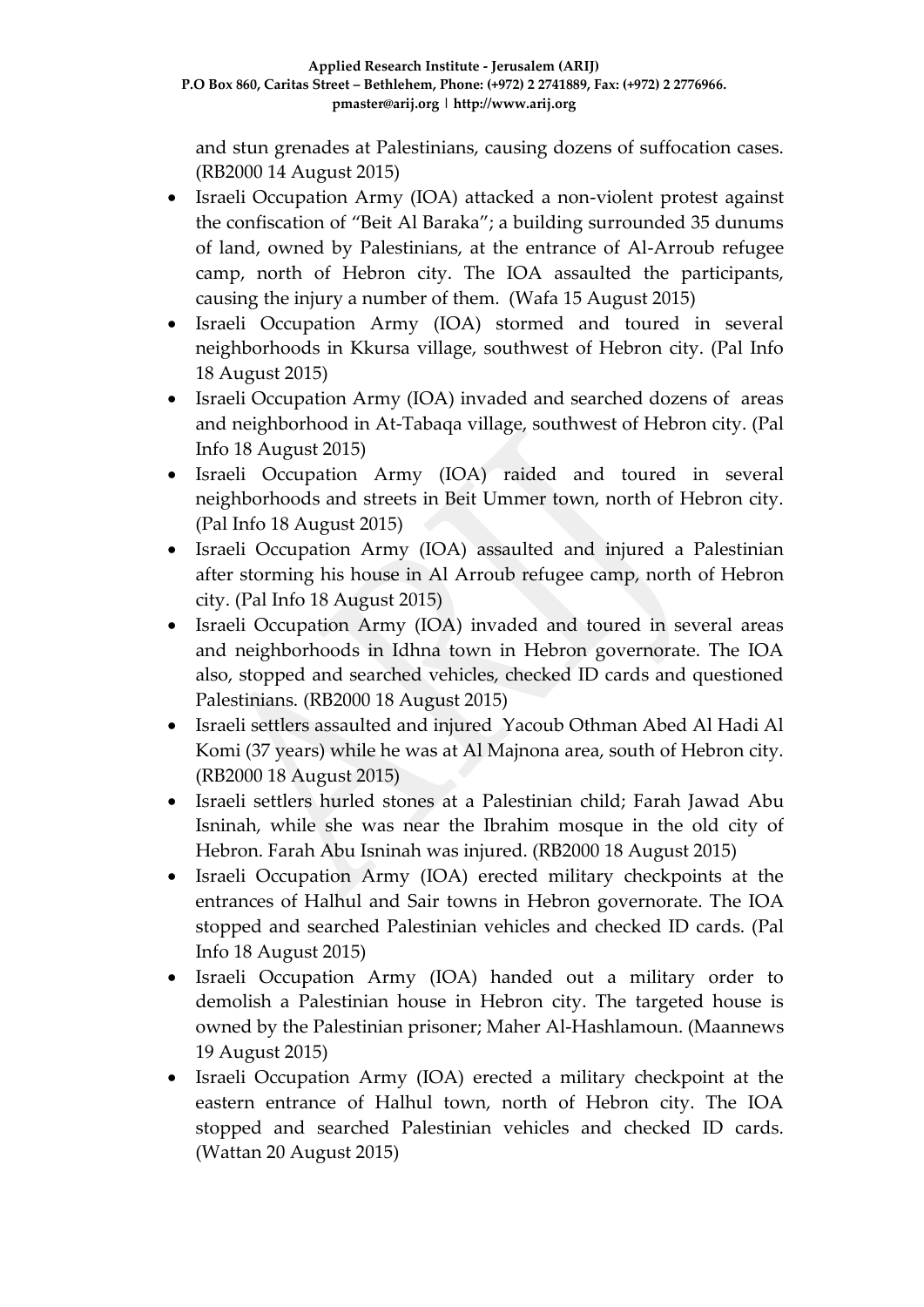- Israeli Occupation Army (IOA) stormed and searched a Palestinian house in Beit Ummer town, north of Hebron city, destroyed the house main door and detained all the family members in a small room. The targeted house is owned by Riad Akhdiri Murshed Abed Sabarnah. As a result, clashes erupted between Palestinians and the IOA, where the IOA fired teargas and stun grenades, causing a number of suffocation cases. (Orient FM 21 August 2015)
- Israeli Occupation Army (IOA) erected a military checkpoint in Halhul town, north of Hebron city. The IOA stopped and searched Palestinian vehicles and checked ID cards. (RB2000 21 August 2015)
- Israeli Occupation Army (IOA) stormed and searched a number of Palestinian houses at Saffa area in Beit Ummer town, north of Hebron city. Three of the targeted houses are owned by: Ahmed Mohammad Qauqas Akhalil, Ahmed Mahmoud Salem Al 'Alami and Khalid Khalil Qauqas Akhalil. (Raya 22 August 2015)
- Israeli Occupation Army (IOA) invaded and toured in several areas and neighborhoods in Hebron city. (Raya 22 August 2015)
- Israeli Occupation Army (IOA) erected military checkpoints at the entrance of Sair and Halhul towns in Hebron governorate. The IOA stopped and searched Palestinian vehicles and checked ID cards. (Raya 22 August 2015)
- Israeli Occupation Army (IOA) stormed and toured in several areas and neighborhoods in Dura town in Hebron governorate. (Pal Info 24 August 2015)
- Israeli Occupation Army (IOA) erected military checkpoints at the entrances of Sair, Halhul and Hebron towns. The IOA stopped and searched Palestinian vehicles and checked ID cards. (Wafa 25 August 2015)
- Israeli Occupation Army (IOA) tightened its procedures at Abu Ar-rish military checkpoint, which located at the southern part of Hebron city and near the Ibrahimi mosque, by putting fence around the checkpoint. The IOA also, stopped and questioned Palestinians and checked their ID cards. (Pal Info 26 August 2015)
- Hamza Marwan Barqan (10 years) from Hebron city was injured after the Israeli Occupation Army (IOA) assaulted him while he leaving his school, at the southern area of Hebron city. (Al-Quds 28 August 2015)
- Israeli Occupation Army (IOA) attacked a non-violent protest against the confiscation of "Beit Al Baraka" which located near Al Arroub refugee camp,, north of Hebron city. The IOA assaulted participants. Causing the injury of: Youaif Abu Mariya, Rateb Jabour, Bade Dwiek and Younis Arar. (RB2000 29 August 2015)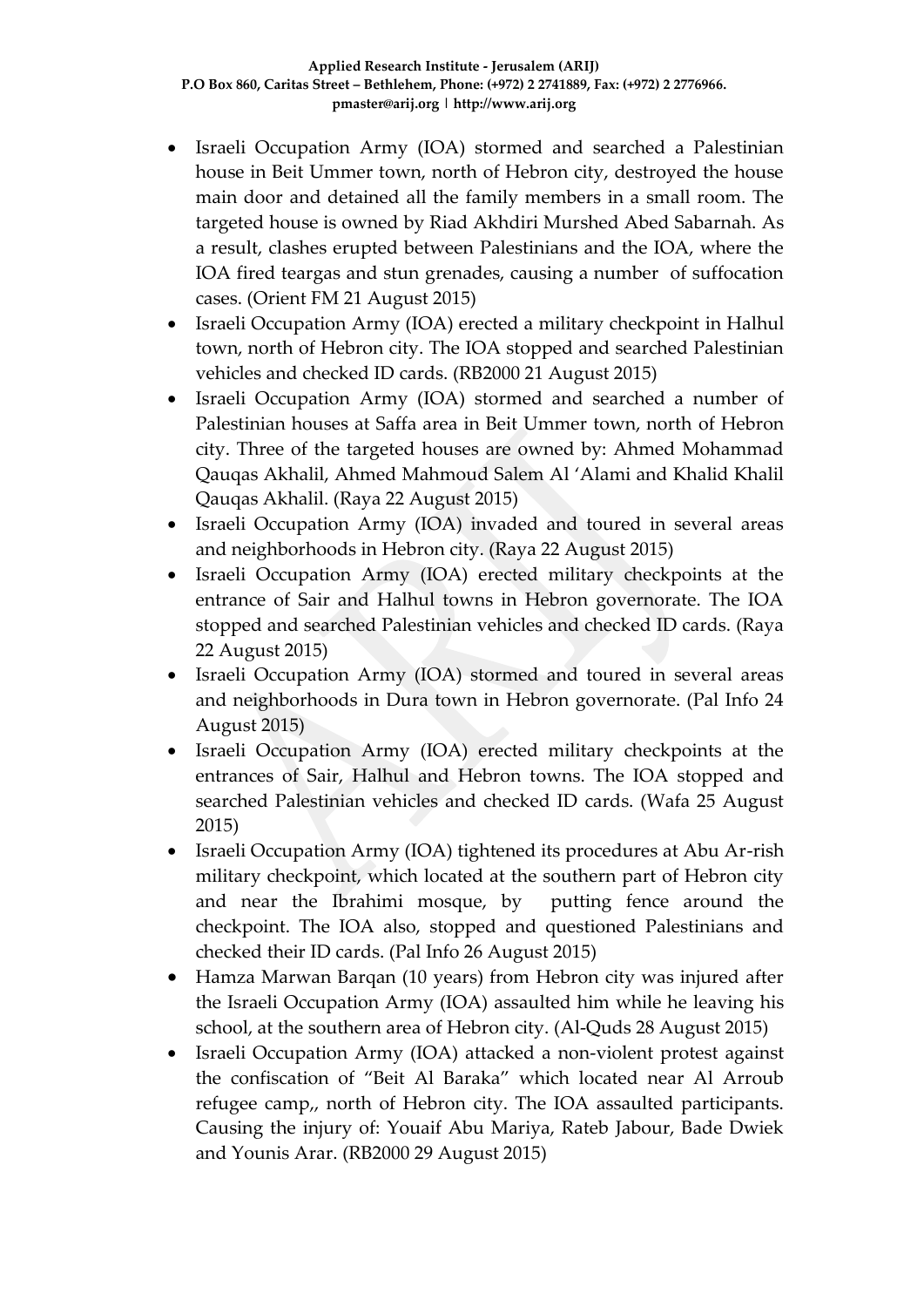- Israeli settlers escorted by the Israeli Occupation Army (IOA) stormed an area in Al Karmel village, east of Yatta town, south of Hebron city, and performed Talmudic rituals near a water well. (Pal Info 29 August 2015)
- Israeli Occupation Army (IOA) erected a military checkpoint at the entrance of Al Arroub refugee camp, north of Hebron city. (Pal Info 29 August 2015)
- Israeli Occupation Army (IOA) opened fire at a Palestinian vehicle while it was at Hary road junction, which located between Hebron and Yatta towns, at the Israeli bypass road No. 60. (Al-Quds 30 August 2015)
- Israeli Occupation authorities carried out lands survey for Palestinian land located near the Israeli Bypass road No.60, in Beit Einun village, northeast of Hebron city. (Al-Quds 30 August 2015)
- Israeli settlers and the Israeli Occupation Army (IOA) prevented the restoration work in Yaqen tomb in Bani Naim town in Hebron governorate, after they stormed the tomb and forced the worker to leave the area. (Wafa 31 August 2015)

# **Qalqilyah**

- Israeli setters torched tens of olive trees in Wad Azzun area in Azzun village, east of Qalqiliyah city. (Wafa 4 August 2015)
- A Palestinian was injured after an Israeli settler hit him by his vehicle while he was crossing Halhuliya checkpoint, east of Qalqiliyah city. (Maannews 4 August 2015)
- Israeli Occupation Army (IOA) closed three agricultural roads in Kafr Qaddum village, east of Qalqiliyah city and uprooted three olive trees. The targeted trees are owned by Ali Abed Ar-Rahman. (PNN 6 August 2015)
- Israeli Occupation Army (IOA) attacked the weekly non-violent protest against the segregation wall and settlements in Kafr Qaddum village, east of Qalqiliyah city. The IOA fired teargas and stun grenades at Palestinians, causing dozens of suffocation cases. (Al-Quds 7 August 2015)
- Dozens of Palestinians suffered gas inhalation after the Israeli Occupation Army (IOA) attacked the weekly non-violent protest against the segregation wall and settlements in Kafr Qaddum village, east of Qalqiliyah city. The IOA fired rubber bullets, wastewater, teargas and stun grenades at participants and houses. During the operation, the IOA erected a military checkpoint at the entrance of the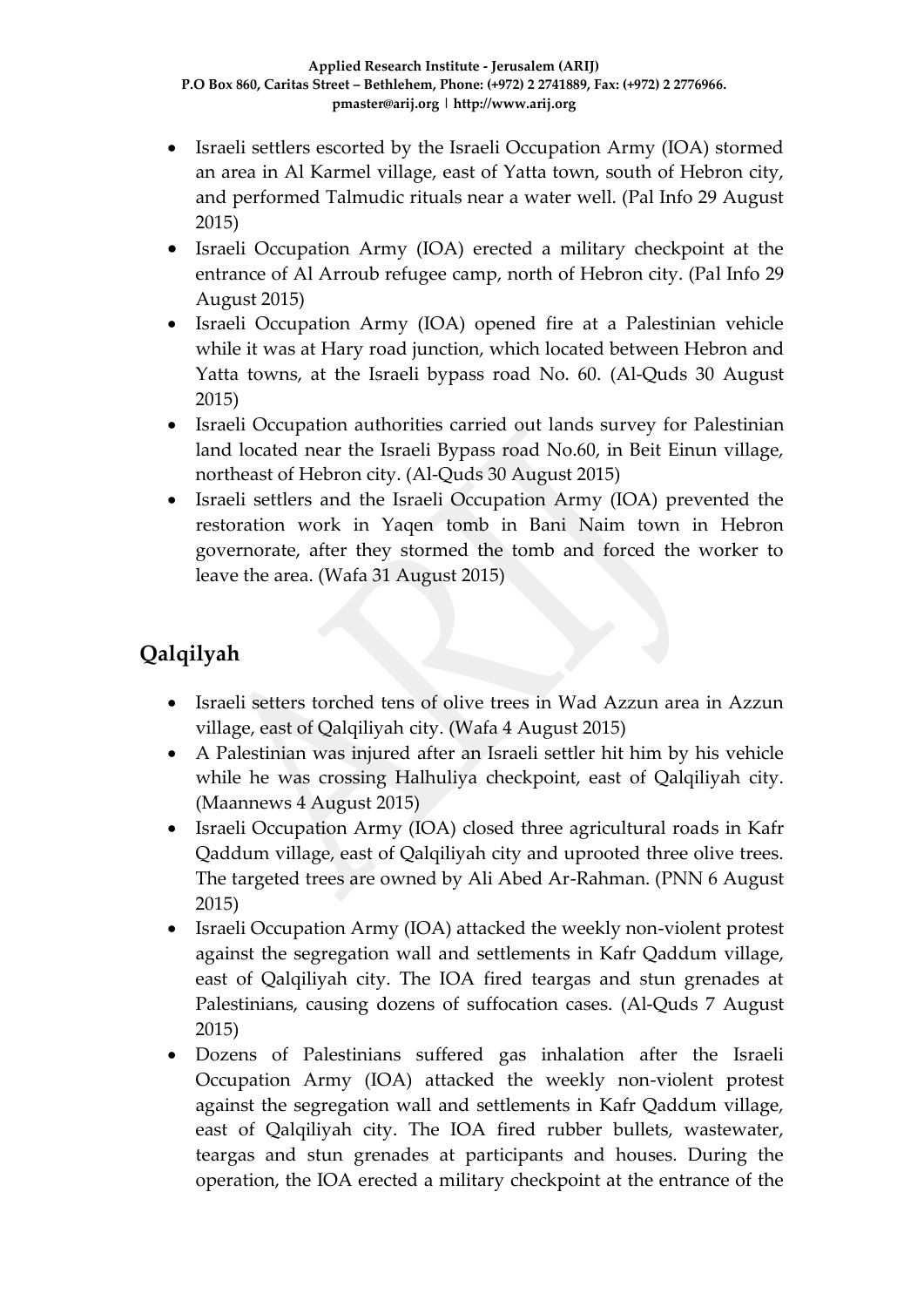village and prevented Palestinians from entering or leaving the village. The IOA also, declared the village as "closed military area". (Al-Quds 14 August 2015)

- Four Palestinians; included two children, were injured and dozens suffered gas inhalation after the Israeli Occupation Army (IOA) attacked the weekly non-violent protest against the segregation wall and settlements in Kafr Qaddum village, east of Qalqiliyah city. The IOA fired rubber bullets, teargas and stun grenades at participanst. (Maannews 21 August 2015)
- Israeli Occupation Army (IOA) raided the weekly non-violent protest against the segregation wall and settlements in Kafr Qaddum village, east of Qalqiliyah city. The IOA fired live and rubber bullets, and stun and teargas grenades at participants, causing dozens of suffocation cases and the injury of Dia' Shtawi (36 years). (Maannews 28 August 2015)
- Amjad Farouq Abu Khalid (17 years) was injured and dozens suffered gas inhalation after the Israeli Occupation Army (IOA) attacked a nonviolent protest in Kafr Qaddum village, east of Qalqiliya city. The IOA fired rubber bullets and teargas grenades at participants. (ARN 30 August 2015)
- Israeli Occupation Army (IOA) erected 5 military checkpoint; at the eastern entrance of Qalqiliya city, at the entrances of Kafr Thulth, Immatin, near Jet village and Yetzher settlement. The IOA stopped and searched Palestinians vehicles. (Wafa 30 August 2015)

## **Tubas**

- Israeli Occupation bulldozers demolished four residential tents and 5 barracks in Al Mita village in the northern of Jordan valley. (Maannews 5 August 2015)
- Israeli Occupation bulldozers demolished 3 tents and 2 animal sheds in Yirza village in the northern of Jordan valley. (Maannews 5 August 2015)
- Israeli Occupation Army (IOA) demolished 4 agricultural and animal structures and a house in Al Aqaba village, east of Tubas city. (Al-Quds & Wafa 5 August 2015)
- Israeli Occupation Army (IOA) stopped and detained an agricultural tractor and a water tank after stopping it at the entrance of Wadi Al Maleh area in the northern of Jordan valley. (Pal Info 9 August 2015)
- Israeli Occupation Army (IOA) handed out military orders to demolish all the Palestinian structures located near Al Hamra military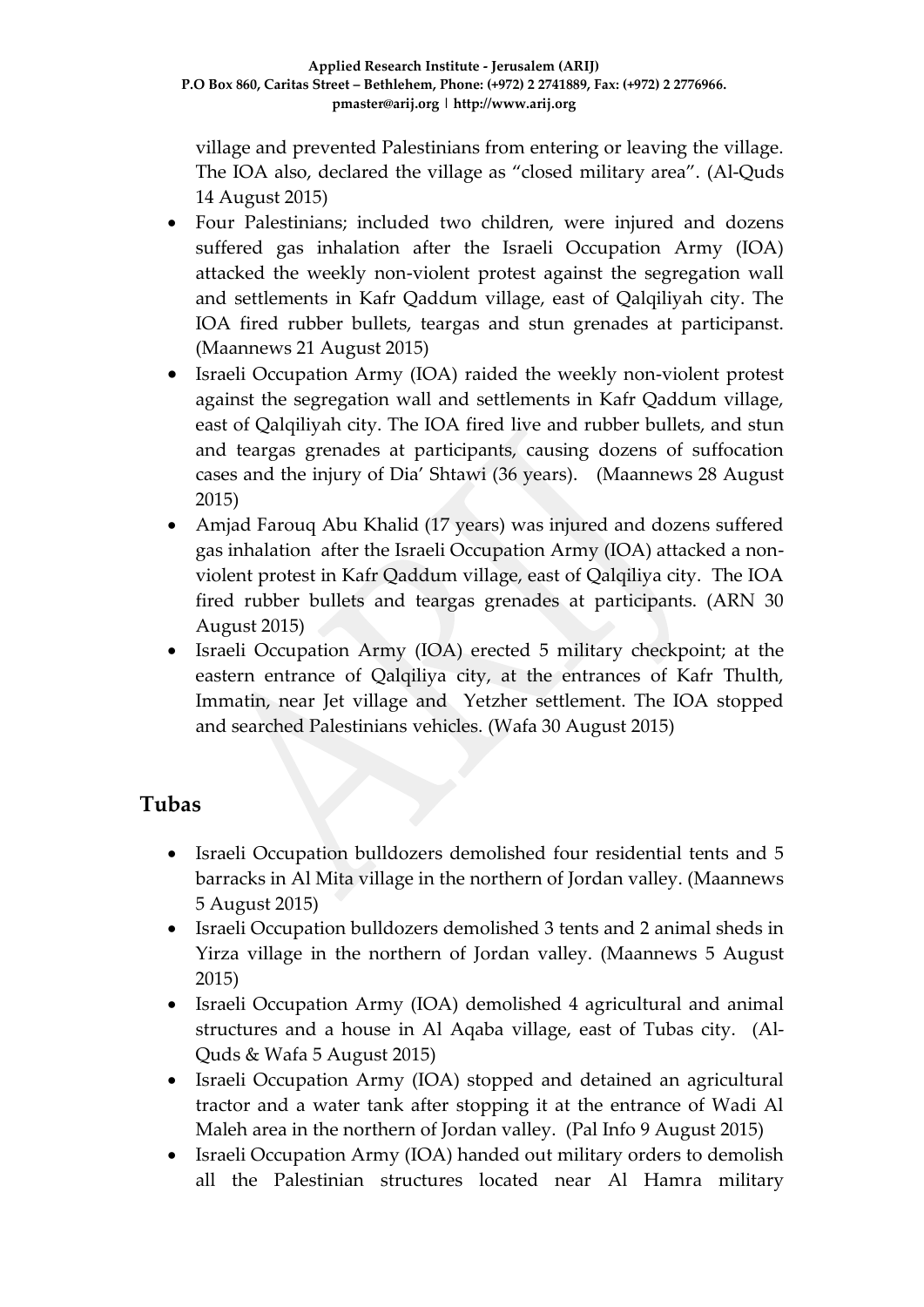checkpoint in the northern of Jordan valley. The IOA gave the residents 10 days to evacuate their houses. (PNN 10 August 2015)

- Israeli Occupation bulldozers escorted by the Israeli Army demolished three houses located near the Israeli military checkpoint of AL Hamra in the northern of Jordan valley. (PNN 11 August 2015)
- Israeli Occupation Army (IOA) stormed Khirbet Ibziq, east of Tubas city and confiscated an agricultural tractor owned by Hatim Yousif. (Al-Quds 16 August 2015)
- Israeli Occupation bulldozers demolished a house and an agricultural barracks in Einun area, east of Tubas city. (Wattan 20 August 2015)
- Israeli Occupation Army (IOA) handed out a military orders to demolish a house and a water well in Khirb.et 'Atuf , southeast of Tammun village, southeast of Tubas city. The targeted house and well are owned by Jamal Bani Odeh. (Al-Quds 20 August 2015)
- Israeli Occupation Authorities issued an order to uproot a number of trees planted in 14 dunums of land in Eanun nature reserve, east of Tubas city. (Sama News 27 August 2015)
- Israeli Occupation Army (IOA) handed out orders to 14 Palestinian families to evacuate their houses and land in Ras Al-Hamra area, east of Tubas city, under the claim of "Israeli Military training".
- Israeli Occupation Army (IOA) forced 14 Palestinian families to evacuate their houses in Ar-Ras Al Ahmar area, east of Tubas city, under the claim of "Israeli military trainings". The targeted families will evacuate their houses for five days. (NBPRS 30 August 2015)

## **Ramallah**

- Israeli Occupation Army (IOA) stormed and searched dozens of Palestinian houses in Kar Malek village in Ramallah governorate, and confiscated a vehicle. (RB2000 1 August 2015)
- Laith Fadel Al Khaldi (17 years) from AL Jalazoun refugee camp, north of Ramallah city, died of wounds he sustained on the 31<sup>st</sup> of July 2015, during clashes that erupted between Palestinians and the Israeli Army at 'Atara military checkpoint, north of Ramallah city. (Maannews 1 August 2015)
- Israeli settlers set fire in Palestinian agricultural land in Al Mughayyir village, northeast of Ramallah city. (Al-Quds 2 August 2015)
- Israeli settlers hurled stones at Palestinian vehicles at Eioun Al Haramiya area, between Ramallah and Nablus cities. (RB2000 3 August 2015)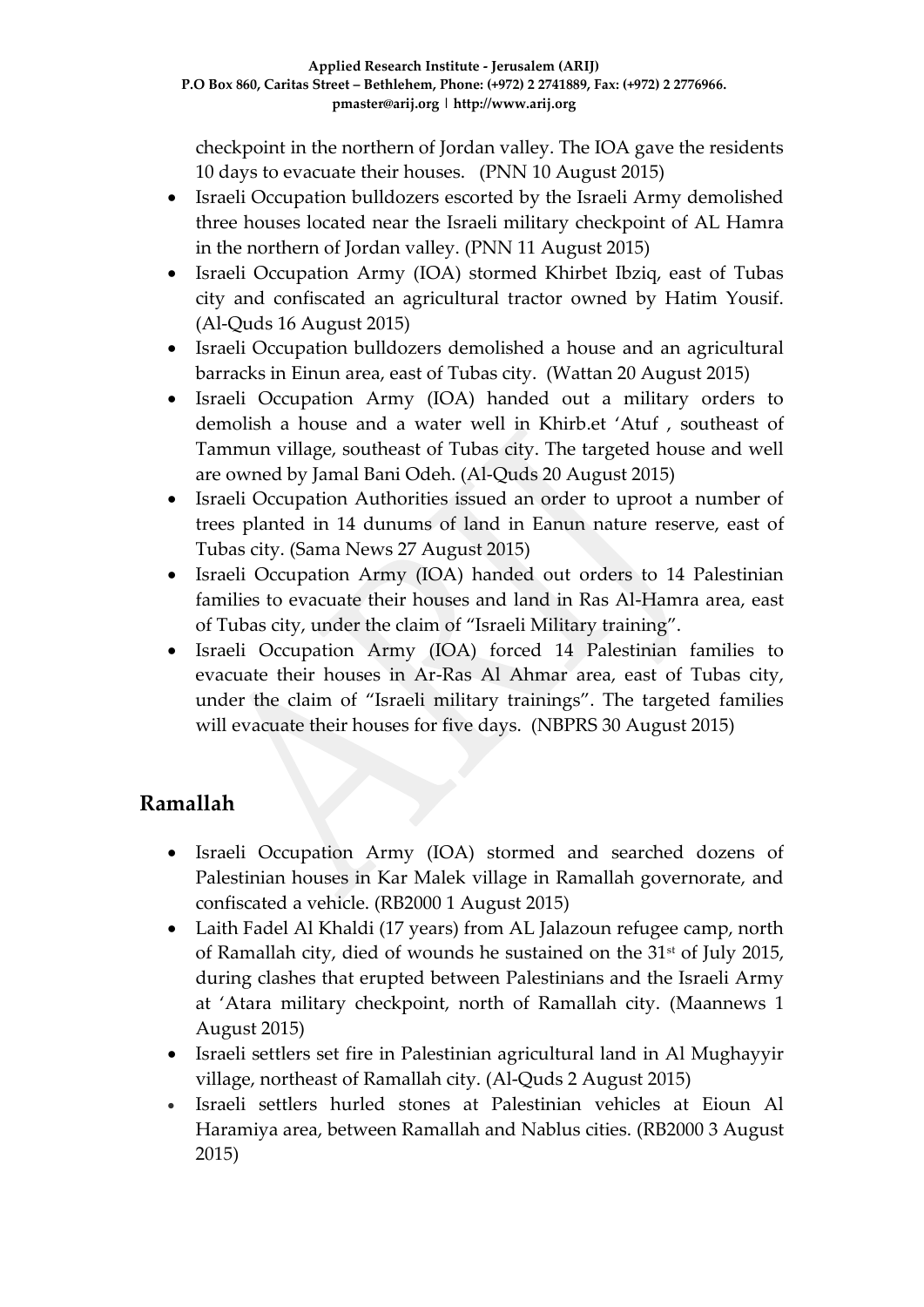- Israeli Occupation Authorities prevented a Palestinian academic; Amro Issa Omar As-Sourani from entering the State Of Palestine, as he get a job offer in Birzeit University. (Wafa 5 August 2015)
- Israeli Occupation Army (IOA) stormed Al Jalazoun refugee camp, north of Ramallah city. Clashes erupted between Palestinians and the IOA, where the IOA fired teargas grenades. (Safa 7 August 2015)
- Clashes erupted between Palestinians and the Israeli Occupation Army (IOA) in Silwad town, northeast of Ramallah city. The IOA fired rubber bullets, teargas and stun grenades at Palestinians and houses, causing dozens of suffocation cases. During the clashes, the IOA stormed a house owned by An-Nahal family and occupied the roof. (Pal Today 7 August 2015)
- Israeli Occupation Army (IOA) attacked the weekly non-violent protest against the segregation wall and settlements in An-Nabi Saleh village, northwest of Ramallah city. The IOA fired teargas grenades at Palestinians, causing dozens of suffocation cases. (ARN & Wattan 7 August 2015)
- Israeli Occupation Army (IOA) attacked the weekly non-violent protest against the segregation wall and settlements in Bilin village, west of Ramallah city. The IOA fired teargas at participants, causing dozens of suffocation cases. (ARN 7 August 2015)
- Israeli Occupation Army (IOA) opened fire at a Palestinian from Biddu village, northwest of Jerusalem city, while he was crossing an Israeli checkpoint near Sinjil village, north of Ramallah city. (Al-Quds 7 August 2015)
- Israeli settlers hurled Molotov cocktail at a Palestinian house in At-Tayba village, east of Ramallah city. (RB2000 8 August 2015)
- Israeli settlers torched a residential tent in Ein Samiya village, northeast of Ramallah city and wrote anti-Palestinian slogans on the walls. The targeted tent is owned by Yousif Ka'abnah. (Al-Quds 13 August 2015)
- Clashes erupted between Palestinians and the Israeli Occupation Army (IOA) near the Israeli Jail of Ofar, west of Ramallah city. The IOA fired rubber bullets, teargas and stun grenades, causing dozens of suffocation cases and the injury of a Palestinian. (ARN 14 August 2015)
- Israeli Occupation Army (IOA) attacked the weekly non-violent protest against the segregation wall and settlements in Nilin village, northwest of Ramallah city. The IOA fired teargas and stun grenades at participants, causing dozens of suffocation cases and the injury of an International activist. (Al-Quds 14 August 2015)
- Israeli Occupation Army (IOA) attacked the weekly non-violent protest against the segregation wall and settlements in An-Nabi Saleh village,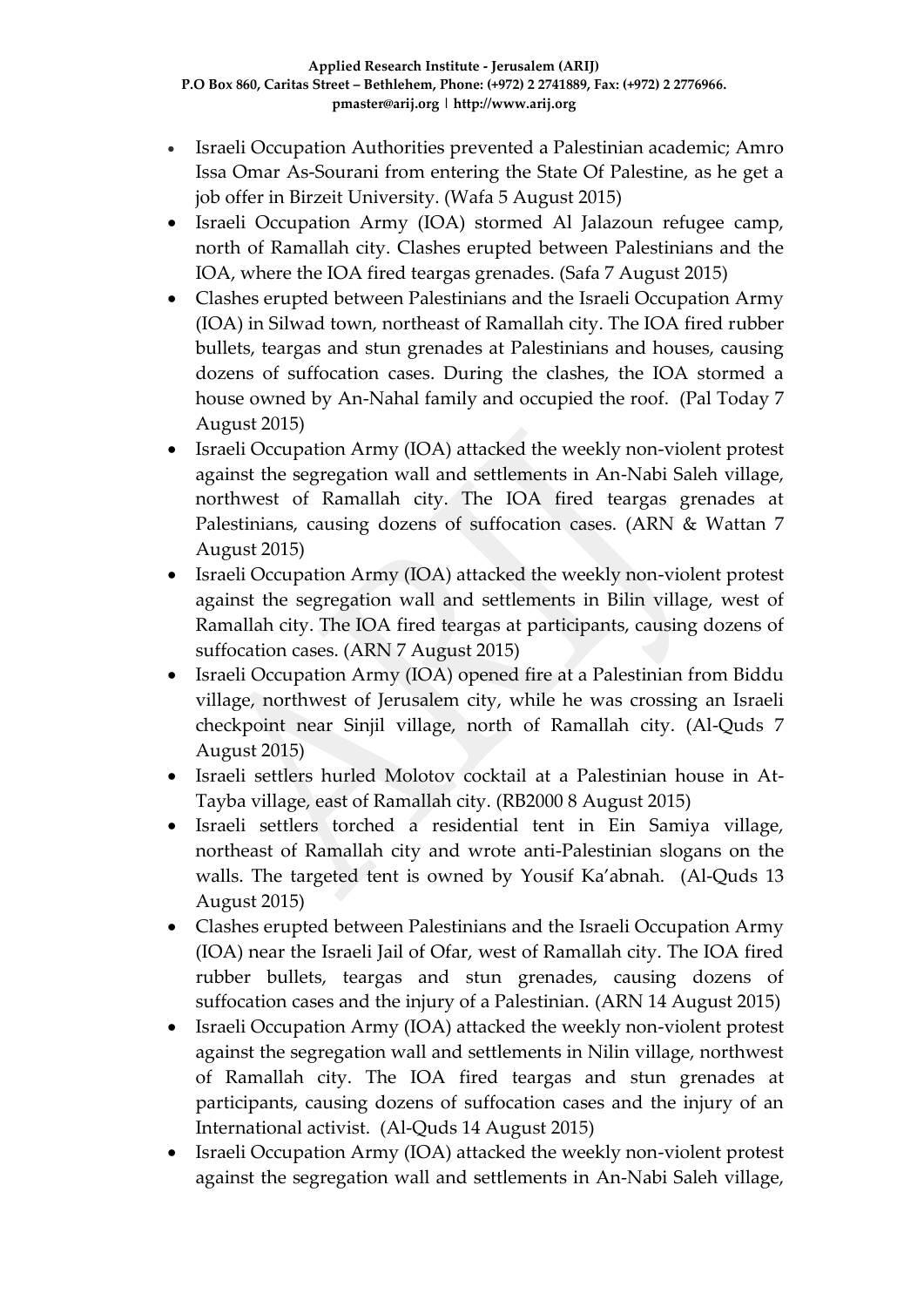north of Ramallah city. The IOA fired rubber bullets, teargas and stun grenades at participants, causing dozens of suffocation cases. (Al-Quds 14 August 2015)

- Dozens of Palestinian and international activists suffered gas inhalation after the Israeli Occupation Army (IOA) attacked the weekly non-violent protest against the segregation wall and settlements in Bilin village, west of Ramallah city. The IOA fired rubber bullets, teargas and stun grenades at participants. (Al-Quds 14 August 2015)
- Israeli Occupation bulldozers razed Palestinian land and demolished an agricultural barracks in an area located between Beit 'Ur Al Fouqa and Beituniya town in Ramallah governorate. The targeted structure is owned by Nabil Samara. (Al Watan Voice & RB2000 19 August 2015)
- Clashes erupted between Palestinians and the Israeli Occupation Army (IOA) at the western entrance of Silwad town in Ramallah governorate. The IOA fired rubber bullets, teargas and stun grenades at Palestinians, causing dozens of suffocation cases. (PNN 21 August 2015)
- Israeli Occupation Army (IOA) attacked the weekly non-violent protest against the segregation wall and settlements in An-Nabi Saleh village, north of Ramallah city. The IOA assaulted and arrested Bilal At-Tamimi; a Palestinian journalist, and fired rubber bullets, teargas and stun grenades at participants, causing a number of suffocation cases. The IOA arrested two activists work with B'Tselem organization and transferred them to unknown location. (Al-Quds 21 August 2015)
- Israeli Occupation Army (IOA) attacked the weekly non-violent protest against the segregation wall and settlements in Bilin village, northwest of Ramallah city. The IOA fired teargas and stun grenades, causing dozens of suffocation cases, and the torch of agricultural land owned by Ali Abu Rahma. (Al-Quds 21 August 2015)
- Clashes erupted between Palestinians and the Israeli Occupation Army (IOA) in An-Nabi Saleh village, north of Ramallah city. The IOA fired live and rubber bullets and teargas grenades, causing dozens of suffocation cases, and the injury of a 11 years old Palestinian. (Pal Today 26 August 2015)
- Israeli Occupation Army (IOA) invaded and searched a Palestinian house in Beitin village, northeast of Ramallah city and IOA fired stun grenades at Palestinians and houses. During the operation, the IOA erected a military checkpoint at the eastern entrance of the village. (Raya 26 August 2015)
- Israeli Occupation Army (IOA) erected a military checkpoint at the northern entrance of Deir Abu Mesh'al village, northwest of Ramallah city. The IOA stopped and searched Palestinian vehicles and checked ID cards. (RB2000 26 August 2015)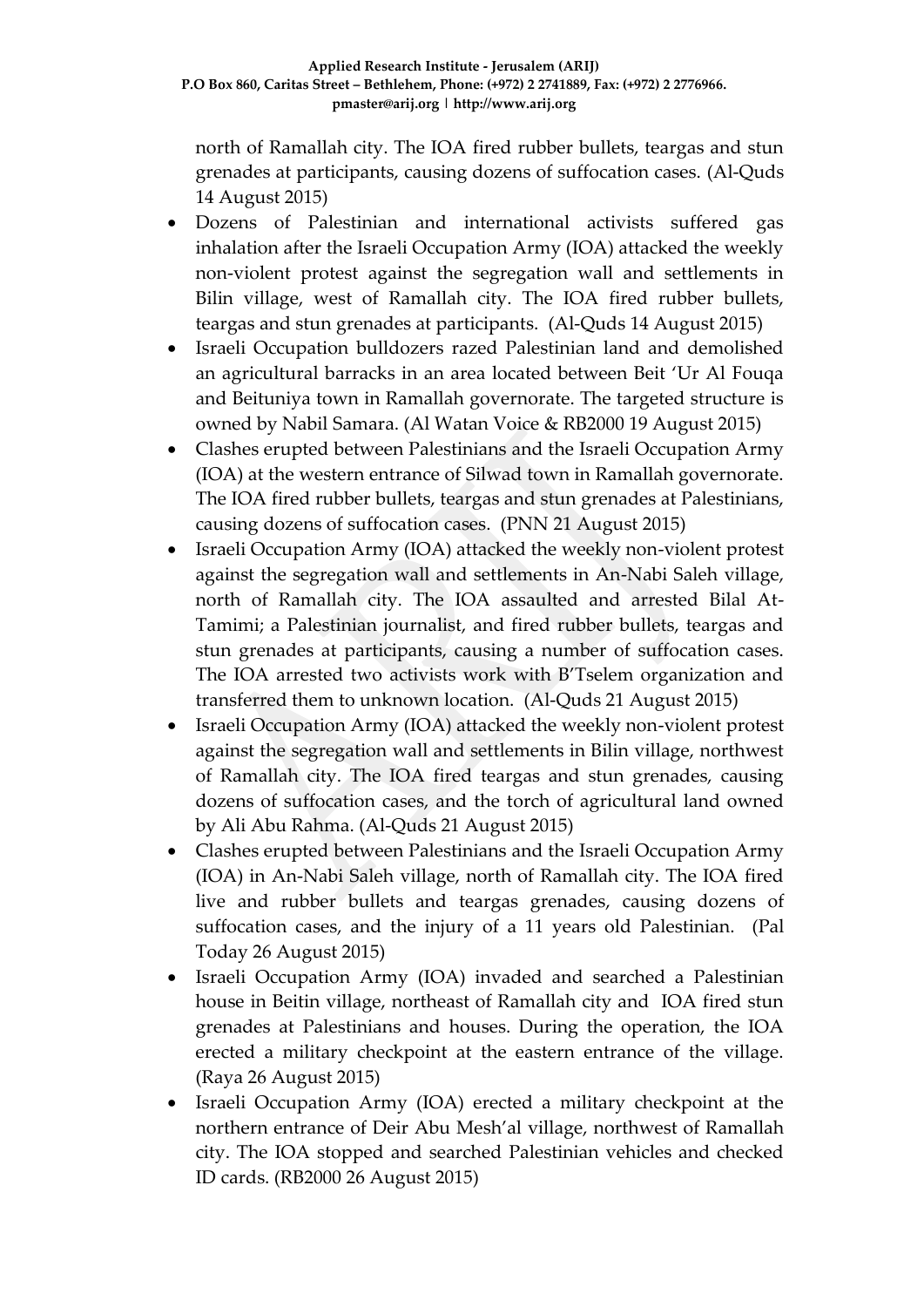- Israeli Occupation Army (IOA) attacked the weekly non-violent protest against the segregation wall and settlements in Nilin village in Ramallah governorate. Clashes erupted between Palestinians and the IOA, where the IOA fired rubber bullets, teargas and stun grenades at Palestinians, causing dozens of suffocation cases. (Safa 28 August 2015)
- Clashes erupted between Palestinians and the Israeli Occupation Army (IOA) in Silwad town in Ramallah governorate. The IOA fired live and rubber bullets and teargas grenades, causing dozens of suffocating cases and the injury of three people. (Al-Quds 28 August 2015)
- Israeli Occupation Army (IOA) attacked the weekly non-violent protest against the segregation wall and settlements in Bilin village, northwest of Ramallah city. The IOA fired teargas grenades at participants, causing dozens of suffocation cases, and the injury of Mohammad Bassman Yassen; a Palestinian journalist. During the operation, the IOA arrested Hamza Yassen; a Palestinian journalist. The IOA transferred the arrestee to unknown location. (Maannews 28 August 2015)
- Israeli Occupation Army (IOA) attacked the weekly non-violent protest against the segregation wall and settlements in An-Nabi Saleh village, north of Ramallah city. The IOA fired rubber bullets and teargas grenades at Palestinians, causing dozens of suffocation cases. The IOA also, arrested Mahmoud At-Tamimi and an International activist and tried to arrest Mohammad Bassem. (Maannews & Sama News 28 August 2015)

# **Jericho**

- Israeli Occupation Army (IOA) demolished 10 residential tents and 7 animal sheds owned by Arab Ar-Rashida and At-Ta'amra in Al-Fasaiyal area in the southern of Jordan valley. (Maannews & B'Tselem 18 August 2015)
- Israeli Occupation Army (IOA) demolished an agricultural barracks at Al Ma'aber area in Jericho city. (Maannews 18 August 2015)

## **Salfit**

• Israeli setters escorted by the Israeli Occupation Army (IOA) stormed Haris village in Salfit governorate and tried to attack Palestinian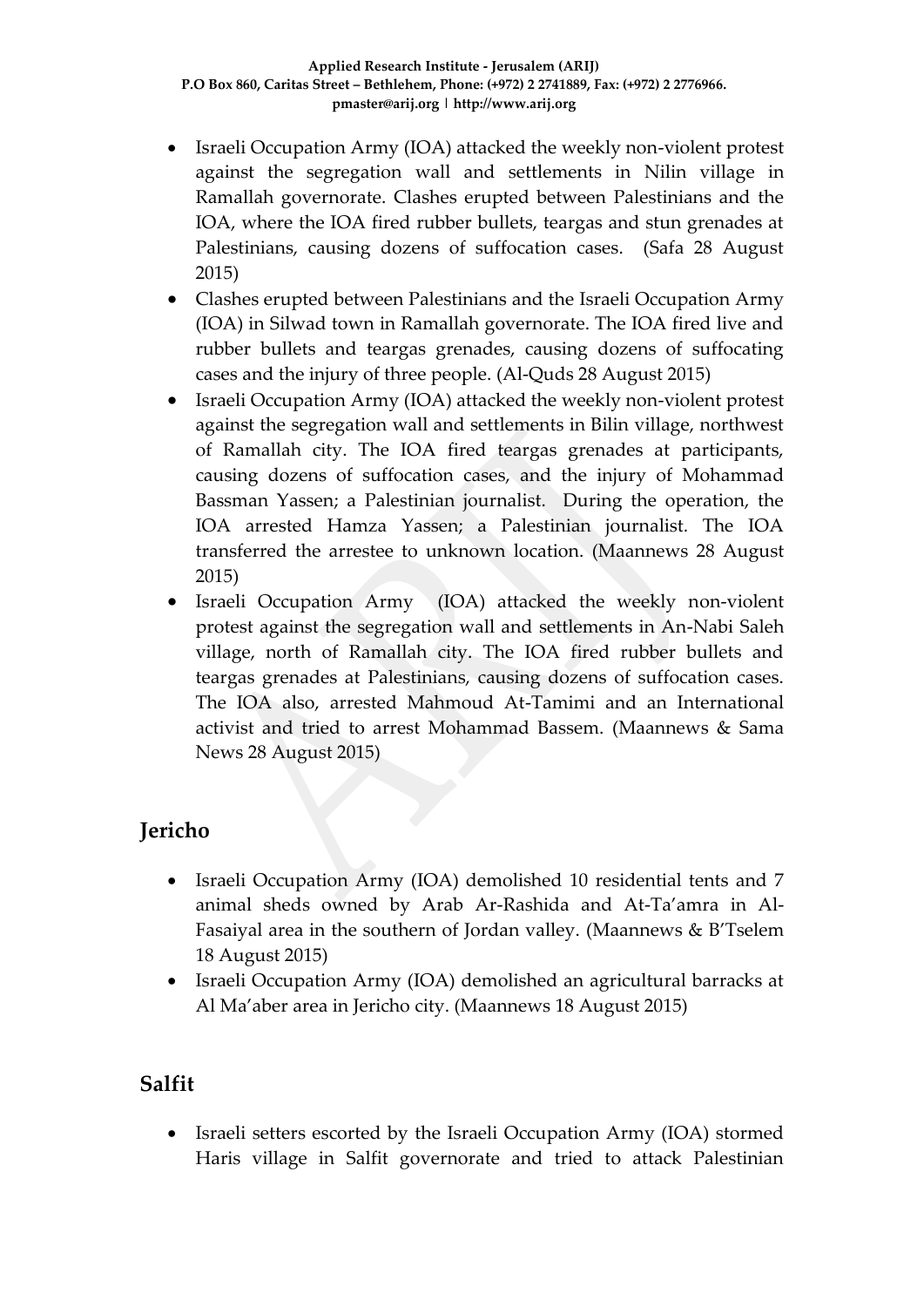houses. As result, clashes erupted between Palestinians and the Israeli settlers and the IOA. (Maannews 5 August 2015)

- Israeli settlers stole Palestinian land at Nwetef area in Qarawat Bani Hassan, northwest of Salfit city and prevented the owners of the land from entering it, under the claim that the targeted land classified as a "Natural reserve". (Pal Info 5 August 2015)
- Israeli Occupation bulldozers escorted by the Israeli Army demolished a 300 square meters under construction house at Khallit Qassoul area in Deir Ballut village in Salfit governorate. The targeted house is owned by Adnan Abdalla. (PNN 10 August 2015)
- Israeli settlers escorted by the Israeli Occupation Army (IOA) carried out dig work in an archaeological area called "Khirbet Ash-Shajara", north of Salfit city. (Pal Info 14 August 2015)
- Israeli settlers living in Revava settlement control over two Palestinian water wells in Deir Istya village, northwest of Salfit city and used them for swimming. (NBPRS 27 August 2015)

# **Tulkarem**

- Israeli Occupation Army (IOA) invaded and searched a Palestinian house owned by Mohammad Fawzi Salem. (RB2000 12 August 2015)
- Clashes erupted between Palestinians and the Israeli Occupation Army (IOA) in Tulkarm city. The IOA fired teargas and stun grenades at Palestinians, causing dozens of suffocation cases. (ARN 20 August 2015)

## **Nablus**

- Israeli settlers escorted by the Israeli Occupation Army (IOA) assaulted and injured Nasser Haj Mohammad (40 years) from Jalud village in Nablus governorate, while he was working in his land which located between Jalud and Qusa village. The IOA also, fired live bullets at him. (Al-Quds 1 August 2015)
- Israeli settlers living in Yesh Kodesh outpost escorted by the Israeli Occupation Army (IOA) attacked a number of Palestinian farmers while they were working in their land in Qusra village, south of Nablus city. Clashes erupted between Palestinians and the IOA, where the IOA fired rubber bullets, teargas and stun grenades at farmers, causing dozens of suffocation cases and the injury of 4 people. (NBPRS & Wattan 1 August 2015)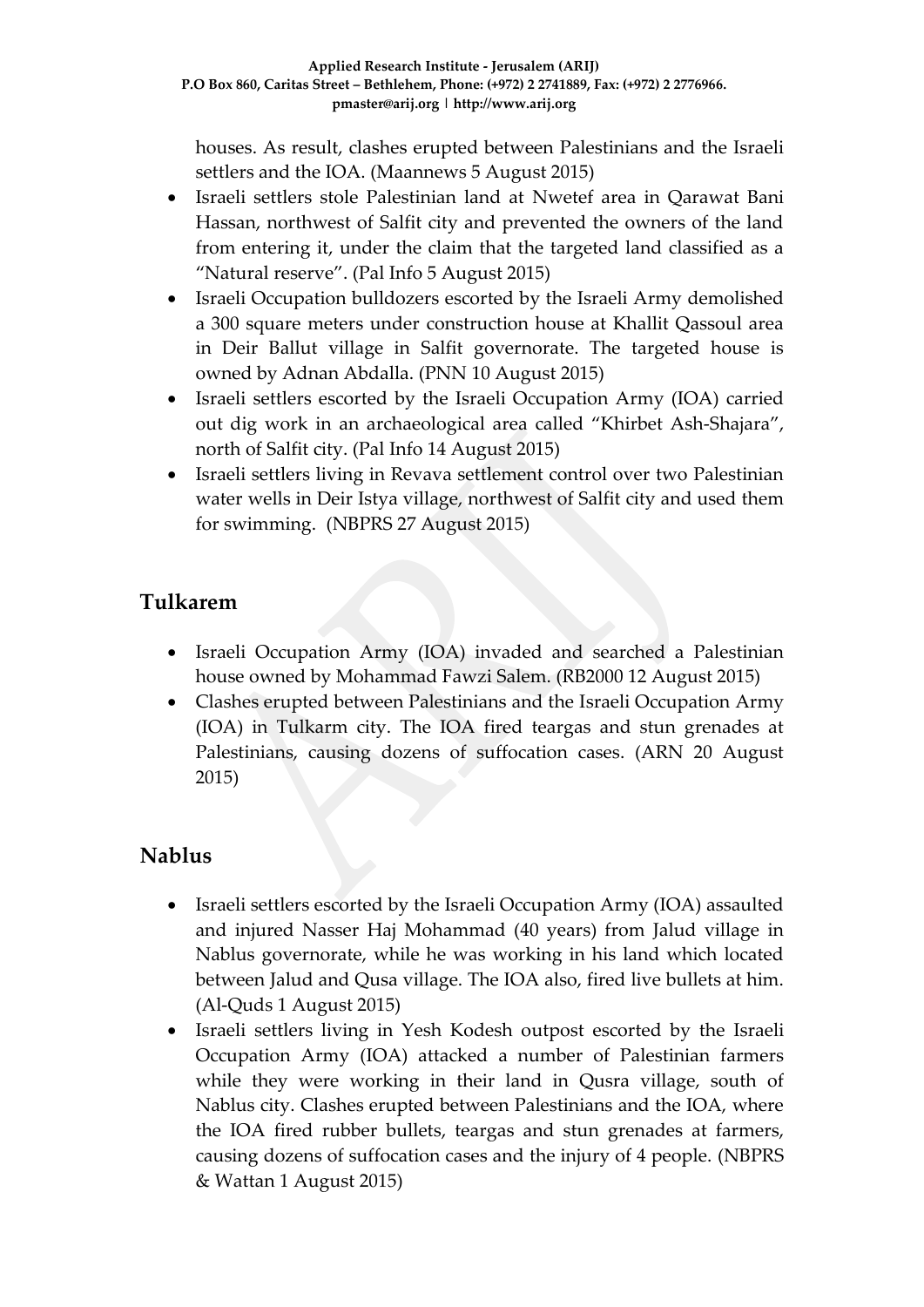- Israeli settlers tried to storm the southern part of Duma village, southeast of Nablus city. (Al-Quds 1 August 2015)
- Clashes erupted between Palestinians and the Israeli Occupation Army (IOA) at the entrance of Duma village, southeast of Nablus city. The IOA fired rubber bullets, teargas and stun grenades, causing dozens of suffocation cases. (RB2000 & ARN 2 August 2015)
- Israeli Occupation Army (IOA) prevented the Mayor of Ramallah and Al-Bireh governorate; Laila Ghanam, from reaching Duma village, southeast of Nablus city. (Al-Quds 2 August 2015)
- Baha Mohammad Talab Hirizat (22 years) from Hebron governorate, was injured after the Israeli Occupation Army (IOA) opened fire at him while he was crossing Za'tara military checkpoint, south of Nablus city. Noted that the IOA arrested Mr. Hirizat after he was injured. (Maannews 3 August 2015)
- Sa'd Dawabsha died of wounds he sustained after the Israeli settlers set fire in his house in Duma village, southeast of Nablus city a week ago. Noted that the Israeli settlers set fire in the house while the family inside it, and as a result, a 18 month old Palestinian child was killed and his mother and brother were injured and still in the hospital. (Maannews 8 August 2015)
- Israeli settlers torched tens of olive trees at Karm Othaman area in Majdal Bani Fadel village in Nablus governorate. (Wattan 8 August 2015)
- Israeli settlers hurled Molotov cocktail and stones at a Palestinian house located at Al Ma'arajat road near Duma village, southeast of Nablus city. The targeted house is owned by Mohammad Faza Ka'abnah. As a result the owner of the house was injured. (Maannews & Wattan 8 August 2015)
- Clashes erupted between Palestinians after the Israeli Occupation Army (IOA) in Duma village, southeast of Nablus city. The IOA fired teargas grenades at Palestinians, causing dozens of suffocation cases. (Wattan 9 August 2015)
- Israeli settlers living in Bracha settlement set fire in hundreds dunums of Palestinian land planted with olive trees near Burin village, south of Nablus city. As a result, clashes erupted between Palestinians and the Israeli settlers, the Israeli Army came to the location and fired teargas grenades at Palestinians. (ARN & Pal Today 9 August 2015)
- Israeli settlers living in Yetzher settlement torched 120 dunums of Palestinian land at Al Habaiyl area in Asira Al Qabaliya village, south of Nablus city. (Al-Quds 9 August 2015)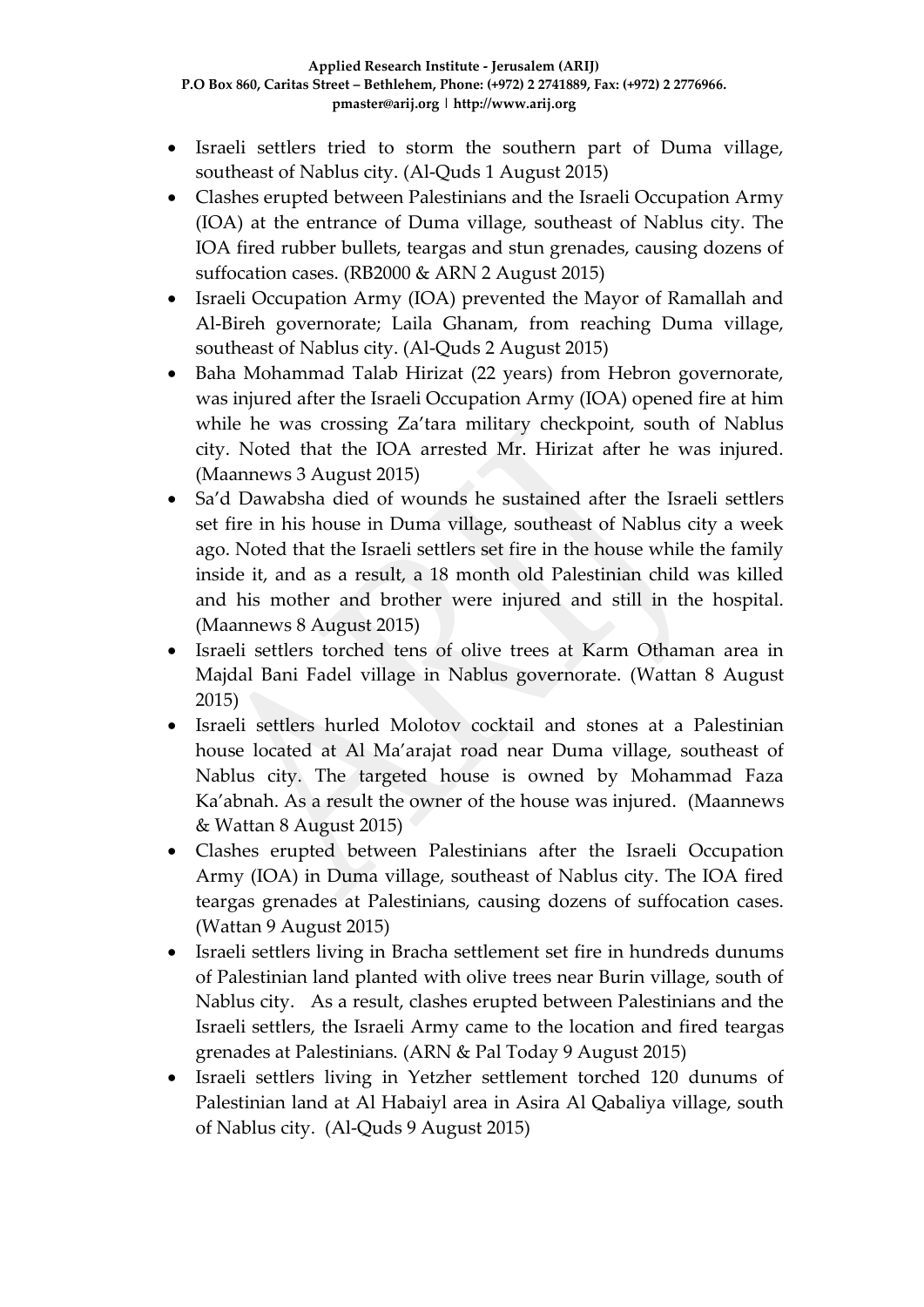- Israeli Occupation Army (IOA) confiscated a Palestinian truck carried sand in Khirbet At-Tawel in Aqraba village in Nablus governorate. (RB2000 10 August 2015)
- Israeli settlers escorted by the Israeli Occupation Army (IOA) stormed Joseph tomb, near Balata refugee camp, east of Nablus city, and performed Talmudic rituals. As a result, clashes erupted between Palestinians and the IOA, where the IOA fired rubber bullets and teargas grenades, causing dozens of suffocation cases and the injury of two people. (RB2000 10 August 2015)
- Israeli Occupation Army (IOA) stormed and searched 6 Palestinian houses in Beit Furik village in Nablus governorate. The targeted houses are owned by: Ala Ahmed Hinne, Imad Ahmed Himme, Ahmed Nader Nasasrah, Majed Theib Hinne, Wael Adel Nasasrah and Said Mustafah Hinne. (Maannews 11 August 2015)
- Israeli Occupation Army (IOA) invaded and searched four Palestinian houses in Beit Dajan village in Nablus governorate. The targeted houses are owned by: Mute' Abu Zalan, Bara' Hinne, Manal Hamed and Ra'fat Abu Hanesh. (Maannews 11 August 2015)
- Israeli settlers tried to set fire in a Palestinian park and to attack a number of Palestinian houses in Qaryut village, south of Nablus city, after they stormed the village. Clashes erupted between Palestinians and Israeli settlers (Al-Quds 11 August 2015)
- Israeli settlers gathered at the northern areas of Awarta village, south of Nablus city and assaulted a Palestinian. As a result, clashes erupted between Palestinians and the settlers. (Raya 13 August 2015)
- Israeli Occupation Army (IOA) attacked a non-violent protest to support the Palestinian hunger-striker; Mohammad Alan, at Huwara military checkpoint, south of Nablus city. The IOA fired teargas grenades at participants, causing dozens of suffocation cases. (Wattan 16 August 2015)
- Rafeq Kamel Rafeq At-Taj (16 years) from Tubas city, was killed after the Israeli Occupation Army (IOA) opened fire at him while he was near Beita village, south of Nablus city. (Al-Quds 16 August 2015)
- Mustafah An-Najar (10 years) was injured after an Israeli settler hit him by his vehicle near Yatma village in Nablus governorate. (Al-Quds 16 August 2015)
- Israeli Occupation Army (IOA) stationed at Za'tara military checkpoint, south of Nablus city, opened fire at a Palestinian and killed him while he was crossing the checkpoint. (Maannews 17 August 2015)
- Israeli Occupation Army (IOA) invaded and searched dozens of Palestinian commercial stores in Yatma village, south of Nablus city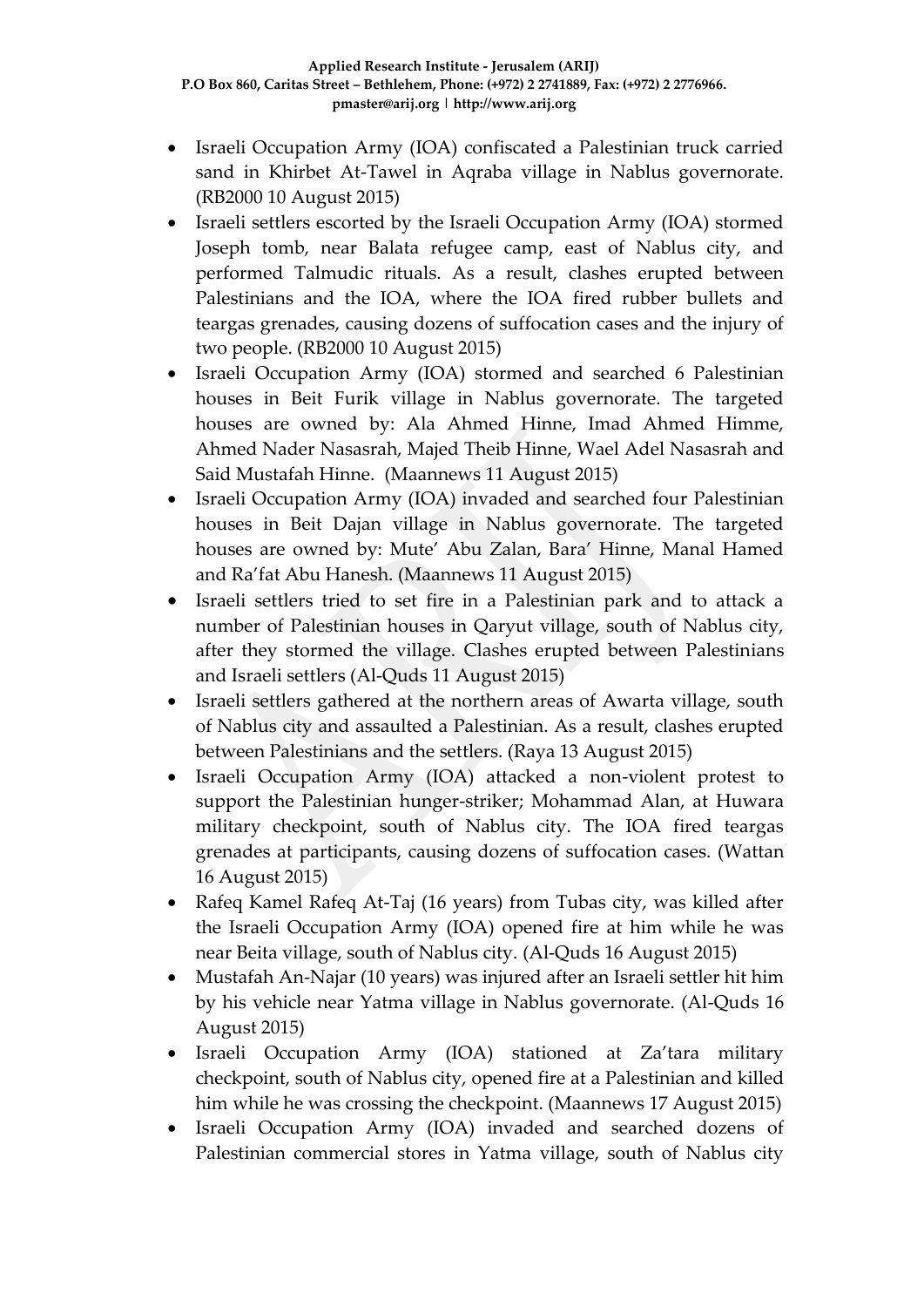and confiscated the security camera' records. (Maannews 20 August 2015)

- Israeli Occupation Army (IOA) stormed a number of Palestinian stores in Qabalan village, south of Nablus city. (Maannews 20 August 2015)
- Israeli Occupation Army (IOA) raided and searched a Palestinian store in Talfit village, south of Nablus city. The targeted store is owned by Anas Na'em Shaheen. (Maannews 20 August 2015)
- Israeli settlers escorted by the Israeli Occupation Army (IOA) stormed Joseph tomb, east of Nablus city and performed Talmudic rituals. Clashes erupted between Palestinians and the IOA, where the IOA fired rubber bullets, teargas and stun grenades at Palestinians, causing dozens of suffocation cases. (Al-Quds 20 August 2015)
- Israeli settlers living in Yetzher settlement torched Palestinian agricultural land planted with olive and almond trees in Burin village, south of Nablus city. As a result 30 olive trees and a number of almond trees were torched. (Pal Info 21 August 2015)
- Israeli settlers living in Yash Kodesh outpost escorted by the Israeli Occupation Army (IOA) attacked a Palestinian farmer while he was working his land in Qusra village, south of Nablus city. As a result, clashes erupted between Palestinians and the Israeli settlers and the IOA, where the IOA fired rubber bullets, teargas and stun grenades at Palestinians, causing the injury of 20 Palestinians. (Al-Quds 22 August 2015)
- Israeli settlers assaulted and injured Mahmoud Ahmed Johar (28 years) from Majdal Bani Fadel village in Nablus governorate, while he was near Za'tara military checkpoint. (Wafa & Al-Quds 23 August 2015)
- Israeli Occupation Army (IOA) assaulted and injured Amid Othman As'ad Al Bahesh (33 years) from Nablus city after stopping him at Za'tara military checkpoint, south of Nablus city. (RB2000 25 August 2015)
- Israeli settlers tried to attack a Palestinian vehicle while its was at the main road near Huwara village, south of Nablus city. (Pal Info 25 August 2015)
- Clashes erupted between Palestinians and the Israeli Occupation Army (IOA) in Tell village, west of Nablus city. The IOA fired rubber bullets, teargas and stun grenades at Palestinians, causing dozens of suffocation cases and the injury of 6 people; identified as: Amir Basel Al Hindi (19 years) Yahya Abed Al Karem Ramadan (21 years), Adnan Khalid Ramadan (65 years), Anas Yousif Hamdi (21 years) and Ahmed Abed Al Fatah Asidi (21 years). (Maannews 29 August 2015)
- Israeli Occupation Army (IOA) tightened its procedures at Huwara military checkpoint, south of Nablus city. The IOA stopped and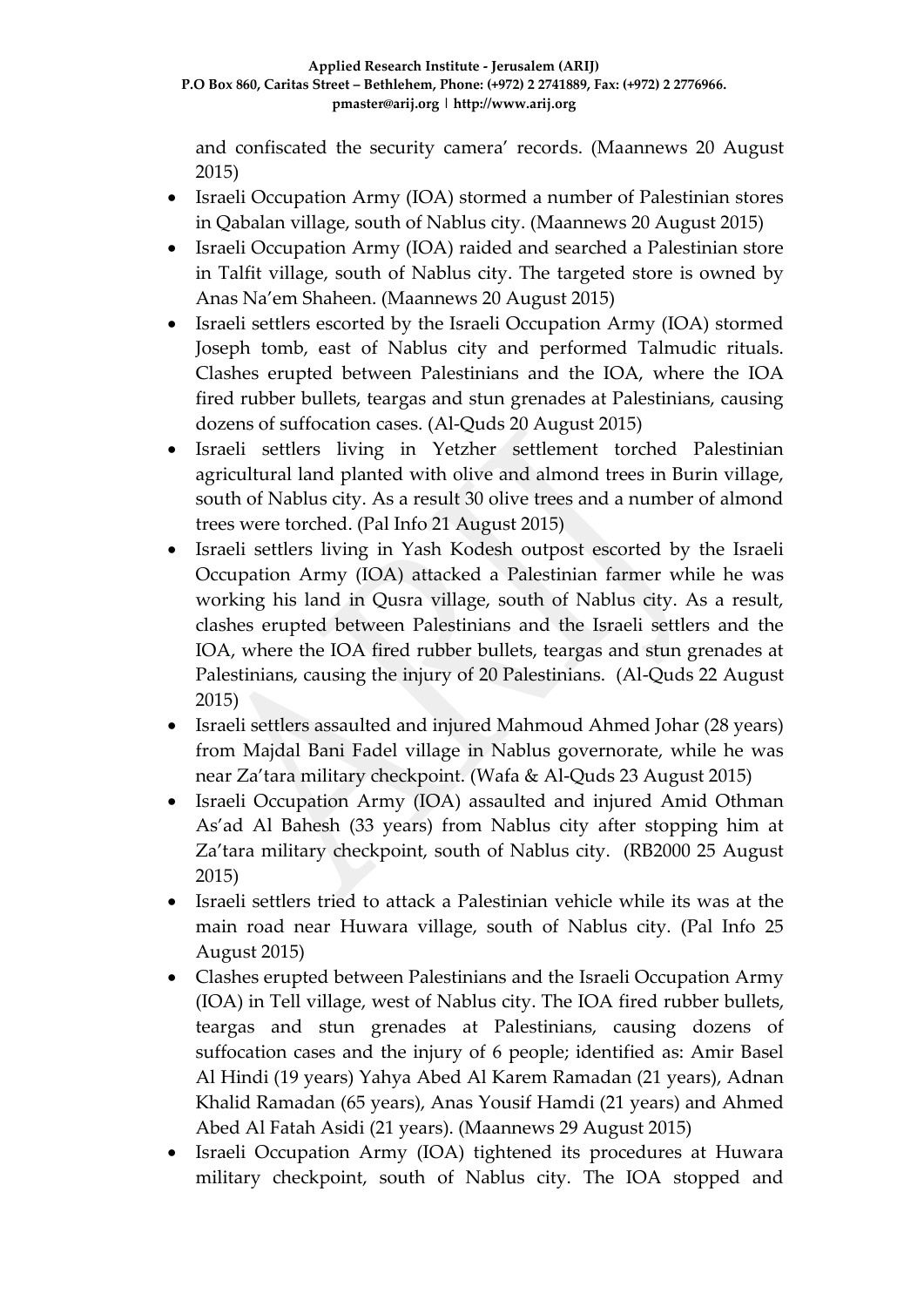searched Palestinian vehicles and checked ID cards. (ARN 30 August 2015)

- Israeli settlers living in Kfar Tapuah settlement escorted by the Israeli Occupation Army (IOA) closed the main entrance of Yasouf village, south of Nablus city and carried out provocative actions. (Al-Quds 30 August 2015)
- Israeli Occupation Army (IOA) erected a military checkpoint near Deir Sharaf village, northwest of Nablus city. The IOA stopped, searched and detained dozens of Palestinian vehicles and checked ID cards. (Safa 30 August 2015)

## **Gaza**

- Israeli Occupation gunboats opened fire at Palestinian fishing boats while they were sailing at As-Sudaniya shore, northwest of Gaza strip and at Az-Zwidat and Deir Al Balah shores. (Al-Quds 1 August 2015)
- Israeli Occupation Army (IOA) opened fire at Palestinian land and houses at the eastern part of Wadi Al-Salqa and Bu'ri Abu Samra areas, east of Gaza city. (Al-Quds 1 August 2015)
- Yousif Al-Kafarnah (67 years) was injured after the Israeli Occupation Army (IOA) opened fire at him in Beit Hanoun town, north of Gaza strip. (Raya 2 August 2015)
- Israeli Occupation gunboats opened fire at Palestinian fishing boats while they were sailing at Al Waha shore, northwest of Beit Lahiya town, and As-Sudaniya shore, northwest of Gaza city. (Al-Quds 2 August 2015)
- Israeli Occupation jeeps and bulldozers staged 100 meters into the eastern part of Al-Qarara town, east of Khan Younis city and razed Palestinian agricultural land. (Maannews 4 August 2015)
- Israeli Occupation Army (IOA) opened fire at Palestinian farmers while they were working in their land at Bo'rit Samra area, north of Gaza strip and at Al Malika area, south of Gaza city. (Al-Quds 5 August 2015)
- Israeli Occupation jeeps and bulldozers staged few meters at the eastern part of Al Burij refugee camp, in the central of Gaza strip. (Wattan 6 August 2015)
- Four Palestinians were killed and 30 others were injured after an Israeli missile explored inside the rubble of a house at Ash-Shaboura area in Rafah city, south of Gaza strip. Noted that the house was demolished by the Israeli missiles during the last war against Gaza strip in the Summer of 2015. The Palestinian martyrs were identified as: Abed Ar-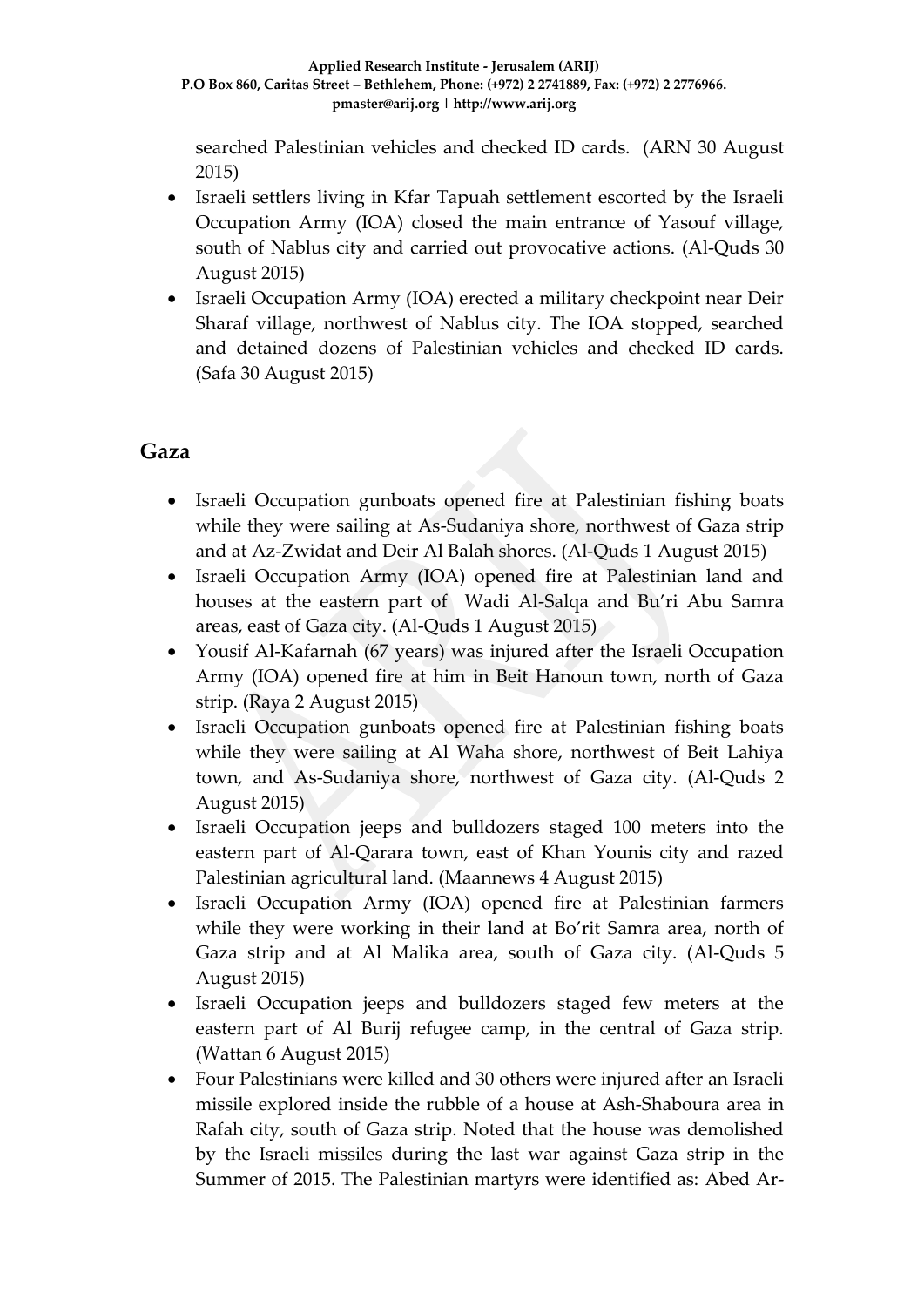Rahman Abu Naqrah (20 years), Bakir Hassan Abu Naqrah (21 years) and Hassan Ahmed Abu 'Ayad (45 years) and his son Ahmed (22 years). (Wafa 6 August 2015)

- Israeli Occupation warplanes launched several missiles at an agricultural Palestinian land located between Al Burij and Al Maghazi refugee camps in the central of Gaza strip. As a result, five Palestinians were injured. (Wafa & Al-Quds 7 August 2015)
- Maher Shatat (14 years) was injured after the Israeli Occupation Army (IOA) opened fire at him while he was near the border fence, east of Beit Hanoun town, north of Gaza strip. (Wattan 8 August 2015)
- Israeli Occupation gunboats opened fire at Palestinian fishing boats while they were sailing at A-Sudaniya shore, northwest of Gaza city. (Al-Quds 8 August 2015)
- Israeli Occupation Army (IOA) opened fire at Palestinian houses and land located near the border fence at the eastern part of Al Qarara town, east of Khan Younis city, south of Gaza strip. (Maannews 8 August 2015)
- Israeli Occupation Army (IOA) opened fire at Palestinian houses and agricultural land, east of Al Maghazi refugee camp in the central of Gaza strip. (RB2000 9 August 2015)
- Israeli Occupation gunboats opened fire at Palestinian fishing boats while they were sailing at As-Sudaniya shore, northwest f Gaza city and at An-Nasriyat and Az-Zwiedat shores. (Al-Quds 9 August 2015)
- Israeli Occupation gunboats opened fire at Palestinian fishing boats while they were sailing at As-Sudaniya shore, northwest of Gaza city, and arrested two Palestinian fishermen. (Al-Quds 10 August 2015)
- Israeli Occupation gunboats opened fire at Palestinian fishing boats while they were sailing at As-Sudaniya shore, northwest of Gaza city and Al Waha shore, northwest of Beit Lahiya town. (Al-Quds 11 August 2015)
- Israeli Occupation Army (IOA) opened fire at three Palestinians while they were near the border fence at Abu Safiya area, east of Deir Al Balah town in the central of Gaza strip. (Raya 11 August 2015)
- Israeli Occupation gunboats opened fire at Palestinian fishing boats while they were sailing at As-Sudaniya shore, northwest of Gaza strip. (RB2000 12 August 2015)
- Israeli Occupation Army (IOA) opened fire at Palestinian farmers while they were working in their land, east of Deir Al Balah town in the central of Gaza strip. (Safa 12 August 2015)
- Israeli Occupation Army (IOA) opened fire at Palestinian land, located near the border fence, east of Deir Al Balah town in the central of Gaza strip. (Shasha news 13 August 2015)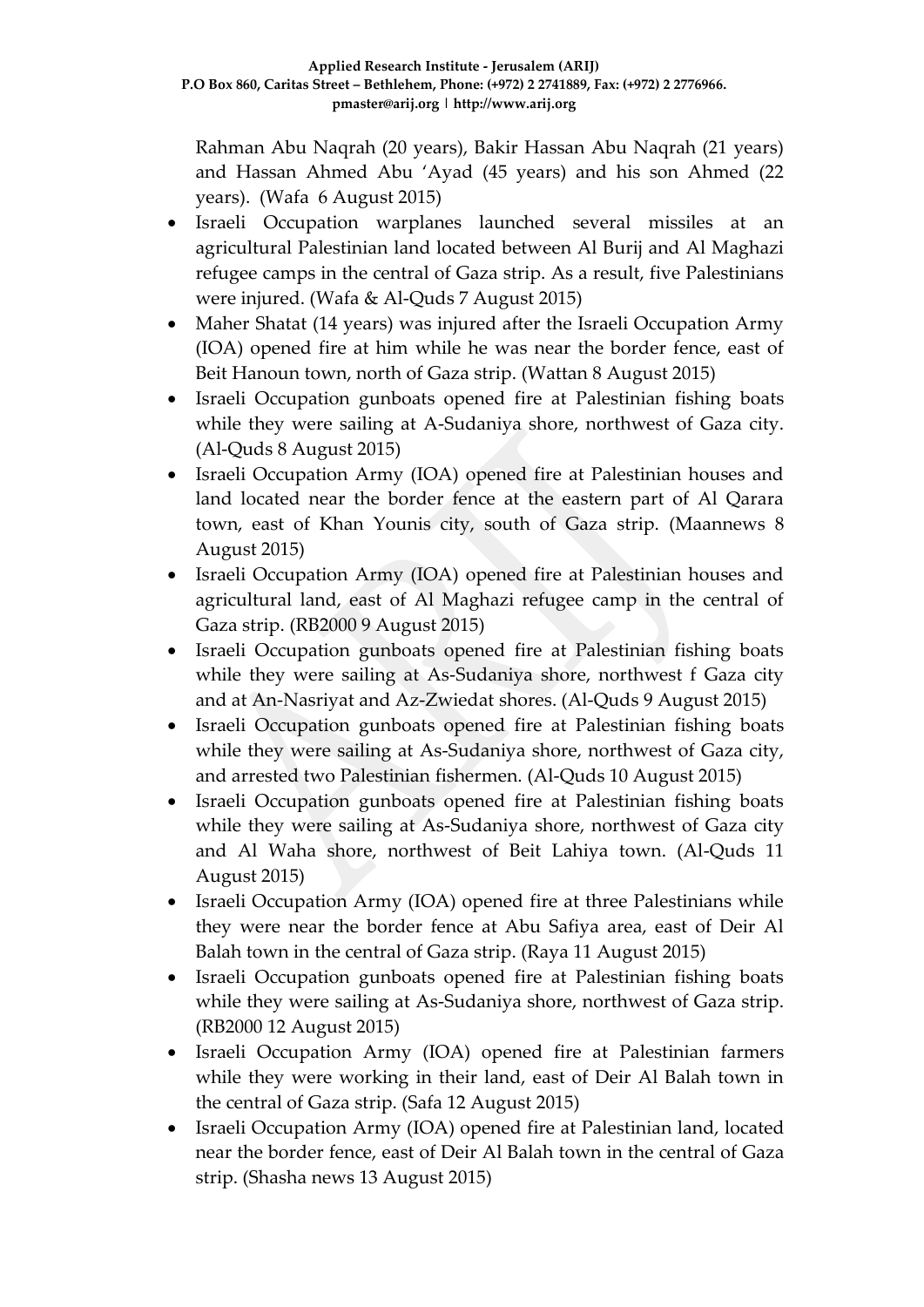- Israeli Occupation Army (IOA) launched a number of luminescent bombs (ILLUM) over Palestinian houses and land, east of Rafah city, and east of Al Khaza'a and Al Fakhari towns, east of Khan Younis city, south of Gaza strip. (Safa 16 August 2015)
- Israeli Occupation Army (IOA) opened fire at Palestinian farmers while they were working in their land, north of Bo'rit Abu Samra and Site 16, north of Gaza strip. (Al-Quds 16 August 2015)
- Israeli Occupation Army (IOA) opened fire at Palestinian farmers while they were working in their land, east of Al Burij and AL Maghazi refugee camp in the central of Gaza strip. (Al-Quds 16 August 2015)
- Israeli Occupation gunboats opened fire at Palestinian fishing boats while they were sailing at As-Sudaniya shore, northwest of Gaza city and at Al Waha shore, northwest of Beit Lahiya town. (Al-Quds 17 August 2015)
- Israeli Occupation Army (IOA) staged few meters into the eastern part of An-Nahda neighborhood in Rafah city, south of Gaza strip, and razed land. (Maannews 17 August 2015)
- Israeli Occupation Army (IOA) opened fire at Palestinian farmers while they were working in their land, near the border fence, north of Bo'rit Abu Samra area, north of Gaza strip. (Al-Quds 18 August 2015)
- Israeli Occupation jeeps and bulldozers staged 150 meters into Palestinian agricultural land, north of Beit Hanun town, north of Gaza strip, razed land and opened fire at houses. (ARN 20 August 2015)
- Israeli Occupation gunboats opened fire at Palestinian fishing boats while they were sailing at As-Sudaniya shore, northwest of Gaza city and at Al Waha shore, northwest of Beit Lahiya town. (Al-Quds 20 August 2015)
- Israeli Occupation Army (IOA) opened fire at Palestinian houses and land located near the border fence, north of Gaza strip. (ARN 23 August 2015)
- Israeli Occupation gunboats opened fire at Palestinian fishing boats while they were sailing at As-Sudaniya shore, northwest of Gaza city and at An-Nasriyat and Az-Zwidaty shore in the central of Gaza strip. (Al-Quds 23 August 2015)
- Israeli Occupation gunboats opened fire at Palestinian fishing boats while they were sailing at As-Sudaniya shore, northwest of Gaza strip. (Pal Today 24 August 2015)
- Israeli Occupation jeeps and bulldozers staged few meters into Palestinian land, north of Beit Hanun town, north of Gaza strip, opened fire at houses and razed land. (Al-Quds 25 August 2015)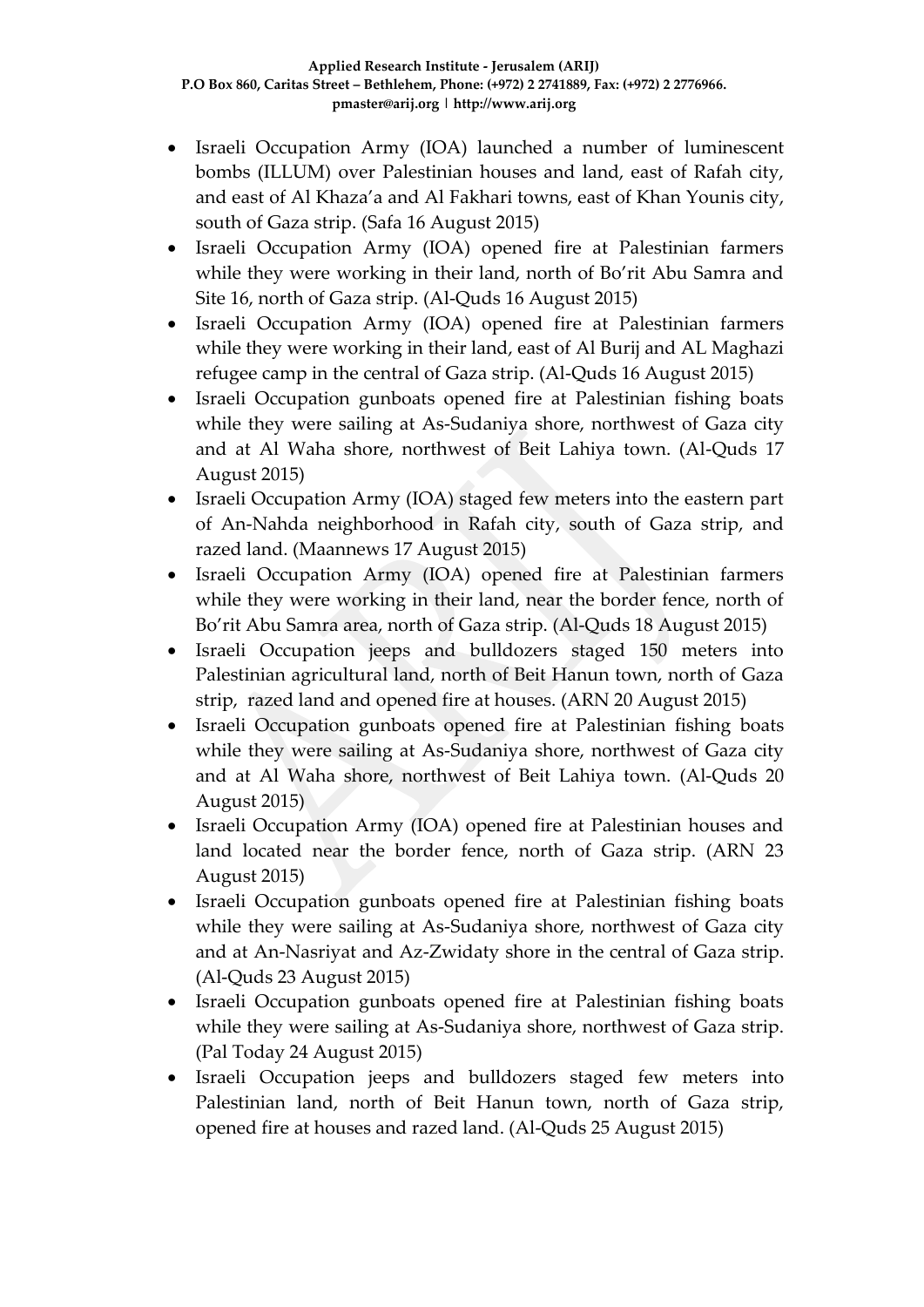- Israeli Occupation Army (IOA) opened fire at Palestinian houses and land, east of Al-Qarara town, northeast of Khan Yunis city, south of Gaza strip. (Safa 27 August 2015)
- Israeli Occupation Army (IOA) staged few meters into the eastern part of Al Qarara town, east of Khan Yunis city, south of Gaza strip. (RB2000 28 August 2015)
- Israeli Occupation Navy opened fire at Palestinian fishing boats while they were sailing at As-Sudaniya shore, northwest of Gaza city and at Al Waha shore, northwest of Beit Lahiya town. (Raya 29 August 2015)
- Israeli Occupation gunboats opened fire at Palestinian fishing boats while they were sailing at As-Sudaniya shore, northwest of Gaza city and Al Waha shore, northwest of Beit Lahiya town. (Al-Quds 30 August 2015)
- Israeli Occupation Army (IOA) opened fire at Palestinian houses and land, east of Al Khaza'a town, east of Khan Younis city, south of Gaza strip. (Wafa 31 August 2015)
- Israeli Occupation Navy opened fire at Palestinian fishing boats while they were sailing at As-Sudaniya shore, northwest of Gaza city. (Pal Info 31 August 2015)

#### **Others**

• Settlers took over abandoned army base – and IDF provided them with electricity. Army evacuates dozens from 'outpost' in Mevo Shilo base, again. Settlers have taken over an abandoned part of an army base near Shilo in the West Bank in recent weeks. The Mevo Shilo base is used by Israel Defense Forces stationed in the Shilo Valley for operational activities in the area. The IDF evacuated part of the base, leaving some buildings empty, even though it is still defined as a military area. A number of settlers have moved in in recent weeks and built an unauthorized outpost there, which they call Malachei Shalom (Angels of Peace) in memory of Malachi Rosenfeld, who was murdered in a drive-by shooting near the settlement of Shvut Rahel nearby, and Shuli Har Melech, who was killed in a terrorist attack on the Alon Road in the eastern West Bank in 2003. The IDF calls the situation an "illegal invasion of a military area," but has nonetheless provided the settlers with water and electricity. Even after the security forces tried to remove them for the first time a month ago, they returned and reconnected to the electricity and water systems at the site – at the IDF's expense. Only after informing the IDF and an examination of the question of who was paying for the water and electricity to the residents of the outpost did it become clear the IDF was still paying,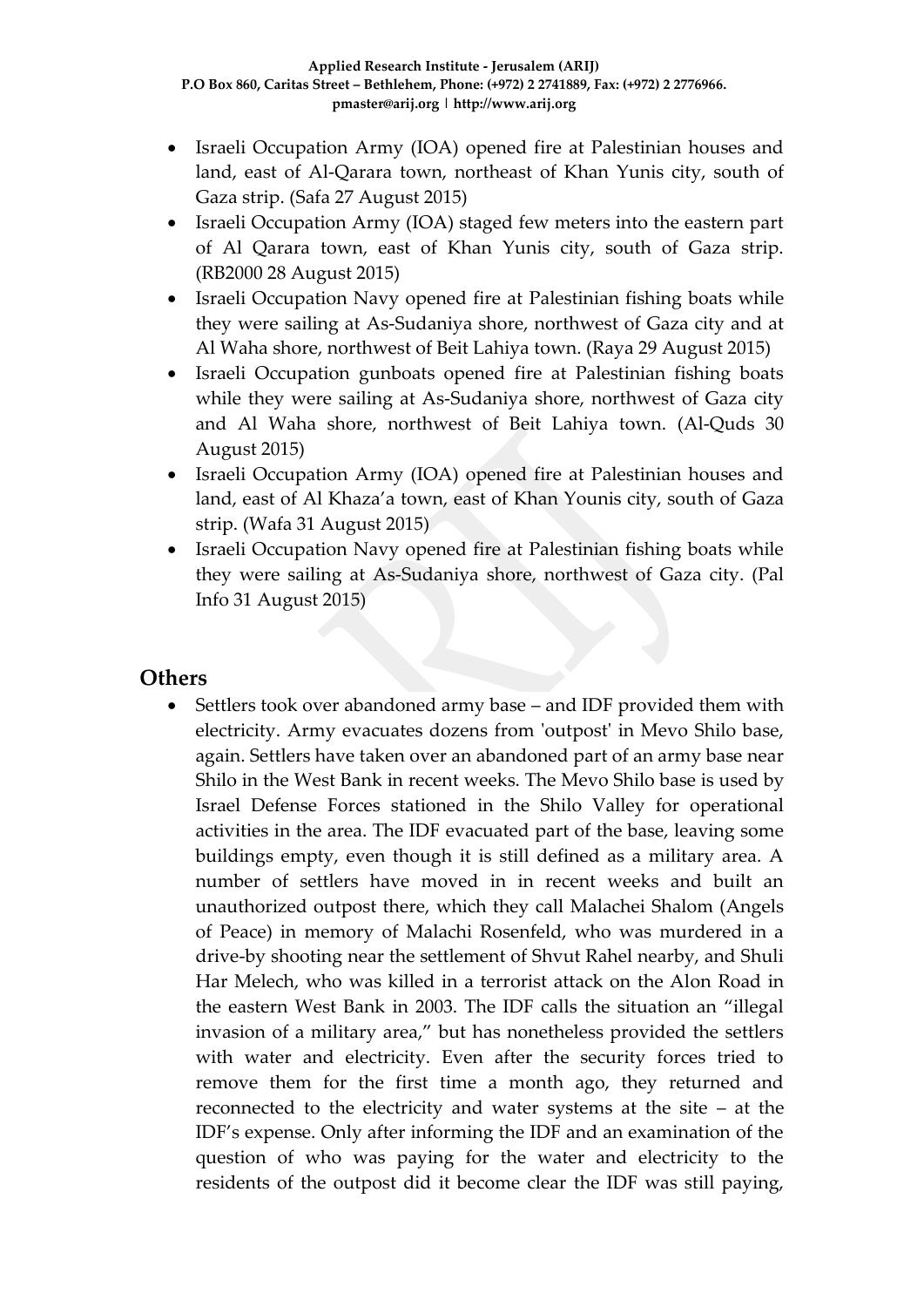and it was decided in the past few days to once again disconnect the water and electricity. On Sunday security forces arrived at the outpost and evacuated it once again. There were dozens of people at the outpost during the evacuation, but it was carried out without any violence, said an army source. The IDF Spokesman's Office called it an illegal invasion of a military area. "The settlers were removed in the past by security forces and the infrastructure at the site was also disconnected. After examining the claims, which turned out to be true, the electricity and water infrastructures were once again disconnected as part of the continuing handling of the incursion." ([Haaretz](http://www.haaretz.com/news/israel/.premium-1.669267) 3 August 2015)

 Special 90 Million Grant for West Bank Settlements Included in New Budget The allocation, which was part of the coalition agreements, will be distributed by the Defense and Transport ministries. Housing project in the West Bank settlement of Ma'aleh Adumim, 2009. Bloomberg Cabinet approves state budget for 2015-2016 Kahlon struggling to win cabinet's support of budget Finance chief makes deals with ministers as budget talks begin A special grant of 340 million shekels (\$90 million) for West Bank settlements was included in the 2015-2016 state budget that was approved by the government early Thursday morning. The grant, which was part of Likud's coalition agreement with Habayit Hayehudi and understandings with the Yesha Council, will be divided equally between the Defense Ministry and the Transport Ministry. The budget specified 14 purposes for which the funds will be used, including road works and road security, development of national parks, access roads, tourism, security provisions for local authorities, public buildings and student villages. The specific allocation of the funds, 240 million shekels of which will be transferred from the 2015 budget and 100 million shekels from the 2016 budget, will be administered by a team of directors-general from the Defense, Transport and Interior ministries. Funds that are not allocated to the various ministries will not return to the treasury but will be transferred to the Interior Ministry's Population Authority as a separate budgetary item. Last December, the Interior Ministry transferred a grant of 62 million shekels to regional councils in the territories, falsely claiming that the funds compensated the regional authorities for aid they would have been eligible to receive from the Jewish Agency if they were not over the Green Line. Interior Ministry documents list the reason for the grant as "originally intended to compensate the communities that meet the criteria for receiving aid from the Jewish Agency, which are not eligible for aid because they are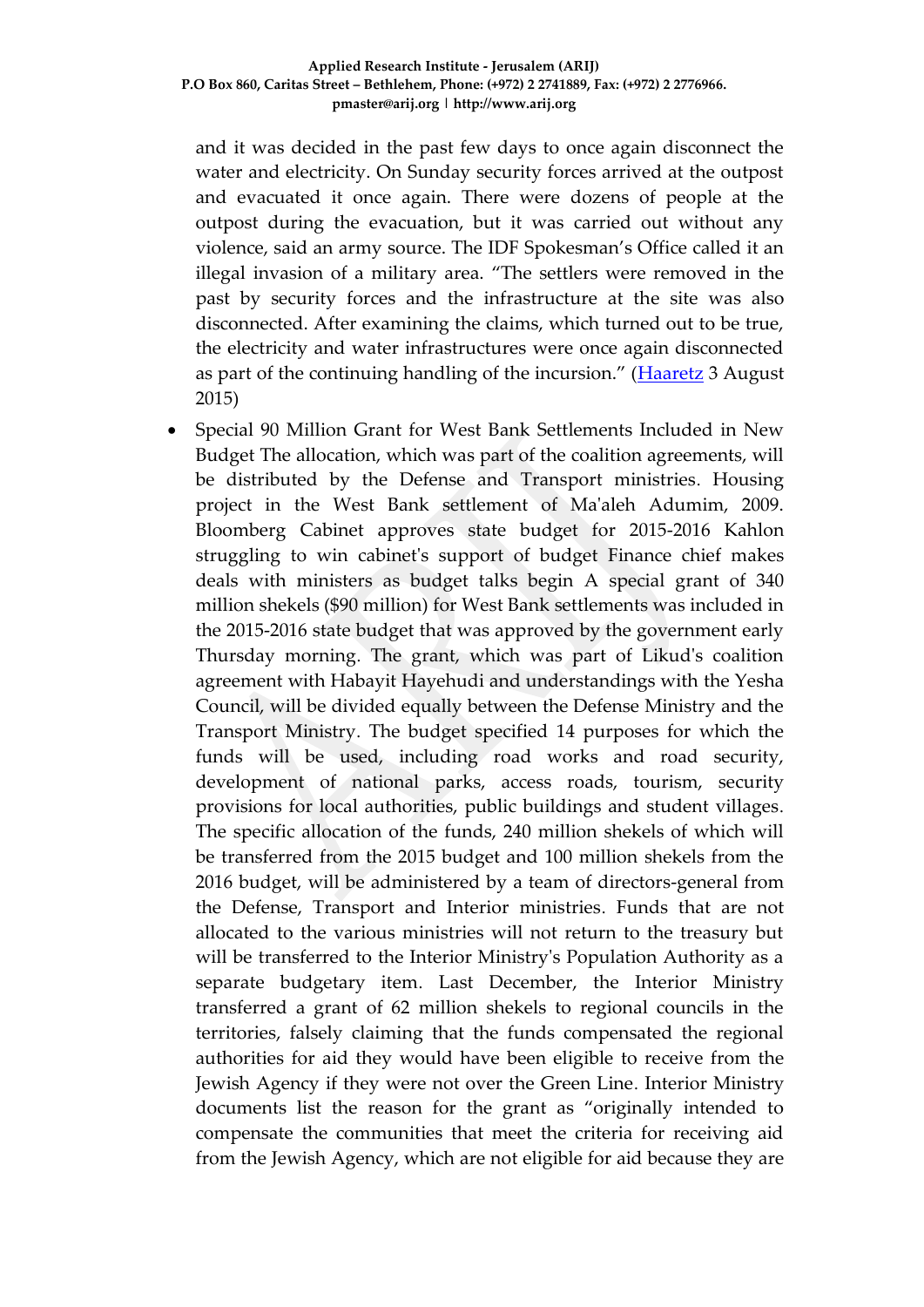over the Green Line". However, the regional authorities do not meet the criteria for Jewish Agency aid because the Jewish Agency stopped handing out grants to young communities in 2003, due to financial difficulties. All the same, the state continues to transfer hundreds of millions of shekels to the regional councils in the territories — despite a state undertaking to the High Court of Justice to cut the funding. The grants received by regional councils in the territories include an Oslo grant (2.5 million shekels,) a security grant (37 million shekels,) a security needs grant (20 million shekels) and a "young settlement grant" for only some of the regional councils. A 24 million shekel young settlement grant goes to the Megilot, Jordan Valley and Golan Heights regional councils and the Ma'aleh Ephraim local council. A 38 million shekel grant goes to the Gush Etzion, Hebron Hills and Binyamin regional councils. These are significant amounts for these regional authorities, which have a hard time creating real revenue. [\(Haaretz](http://www.haaretz.com/beta/.premium-1.669923) 7 August 2015)

 Israel Allocates 3m for Mikveh in Jewish Enclave in East Jerusalem. Opposition city council member decries injustice of spending public funds on project.The Jerusalem municipality recently approved a budget of 11.2 million shekels (\$2.94 million) to build a mikveh, a Jewish ritual bath, in the Ma'aleh Zeitim enclave, where some 100 Jewish families live in the heart of the Ras al-Amud neighborhood of East Jerusalem. The municipality claims the sum is not excessive, noting that a mikveh recently built in the Pisgat Ze'ev neighborhood cost 10.3 million shekels. Pisgat Ze'ev, however, has over 40,000 residents, a significant percentage of whom are religious or traditional. The final sum for the Ma'aleh Zeitim mikveh was arrived at when 1.15 million additional shekels were approved for it at a council meeting six weeks ago. The mikveh planned for Ma'aleh Zeitim will be especially large, covering 401 square meters. Even so, its cost is exceptional. For example, four years ago the Construction and Housing Ministry announced the construction of an especially luxurious mikveh in Bat Yam, with 450 sqare meters of space, special provisions to make it accessible to the disabled and state-of the-art water treatment technologies. Yet all this cost 5.6 million shekels – half the cost of the planned mikveh in Ma'aleh Zeitim. Jerusalem City Councilor Laura Wharton (Meretz) decried the expenditure, saying building ritual baths in Jerusalem costs only a few million shekels. At a time when educational institutions are underfunded, there are potholes in the roads and city services are being reduced, such a project cannot be justified," she said. "The mikveh in Ma'aleh Zeitim will serve a total of 117 families in a settlement at a sum equal to the net municipal budget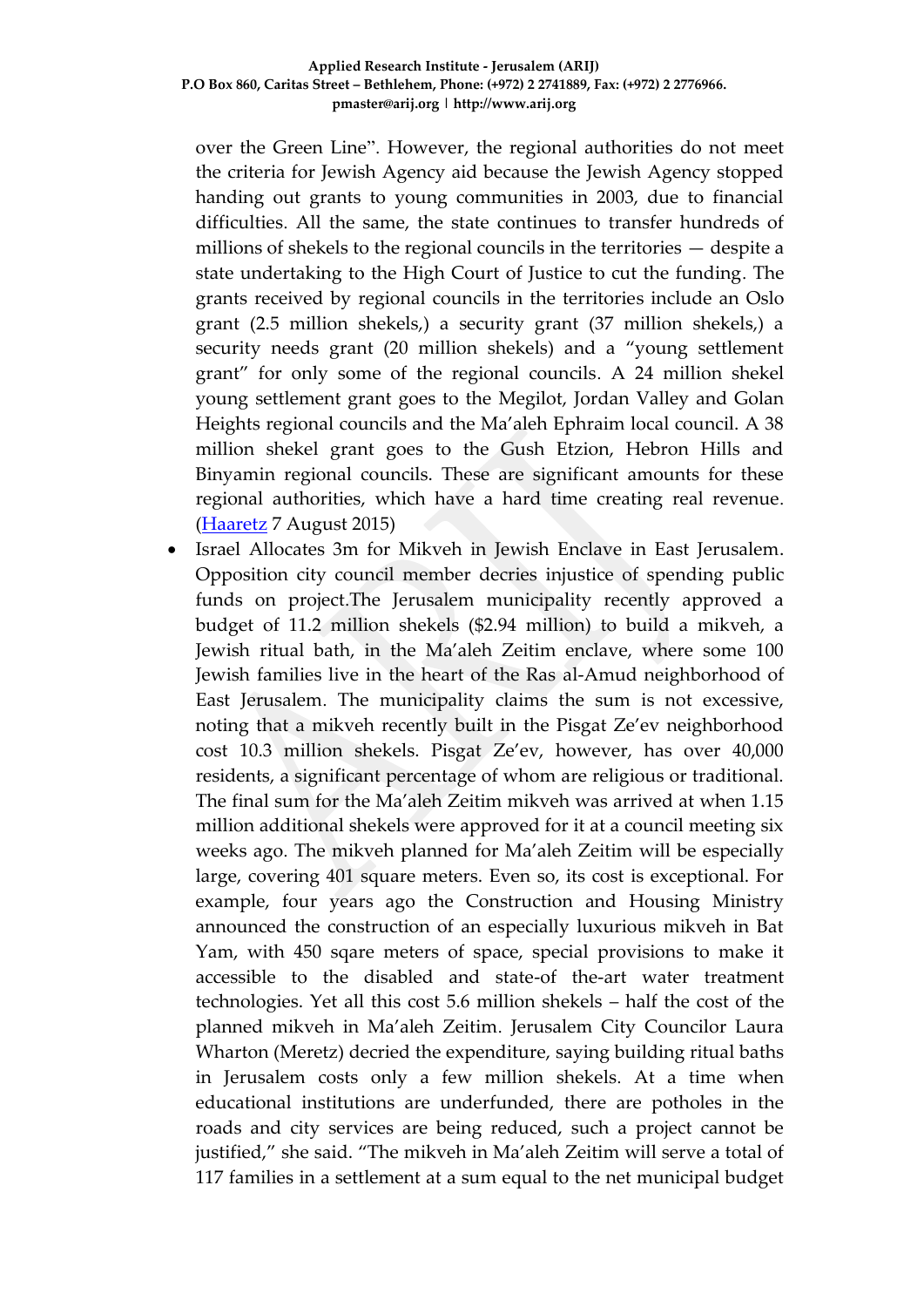for welfare services for all 800,000 Jerusalem residents. No ritual immersion will purify those involved in the corruption and injustice of spending public funds on this project". Jerusalem City Councilor Arieh King (United Jerusalem), a resident of Ma'aleh Zeitim, rejected Wharton's arguments. He said the large mikveh would not just serve Ma'aleh Zeitim residents but residents of all the other Jewish enclaves in East Jerusalem, including Ir David and Kidmat Zion. The mikveh would also serve those visiting the Mount of Olives cemetery, and would have separate ritual baths for women, men, and for immersing tableware and other kitchen items requiring ritual immersion. While King attended the meetings at which the mikveh's budget was approved, he was not present during the debates on the budget, nor did he vote on it. The Jerusalem municipality said, "The claims are not correct; the cost of every mikveh is determined by its size and by the result of a proper tender. The cost of the mikveh in Ma'aleh Zeitim is a standard cost for a mikveh and does not substantially differ from that of other mikvehs, other than additional, insignificant outlays required to deal with security issues due to its location. In addition, it should be noted that the project was initially estimated at around 10 million shekels, but its budget was passed in stages, based on a multiyear budget as often happens with building projects". [\(Haaretz](http://www.haaretz.com/news/israel/.premium-1.670407) 10 August 2015)

 Israeli MKs attack Palestinian building efforts in Area C. An Israeli Knesset subcommittee on Tuesday said that Palestinian efforts to build in Area C were aimed at creating "facts on the ground" to prevent the expansion of Jewish communities, a Knesset press release said. MK Mordhay Yogev, who heads an Israeli foreign affairs and defense subcommittee for the occupied West Bank, said that Palestinian building efforts were "aimed at creating facts on the ground and preventing the expansion of Jewish communities such as Ma'ale Adumim." Yogev said that while "illegal construction exists also in Jewish communities in Judea and Samaria, it is on a much smaller scale and takes place within existing communities," referring to illegal Jewish-only settlements in the occupied West Bank. Yogez is a member of the right-wing Jewish Home party, headed by Nafatali Bennett, who has in the past called for Israel to annex Area C. Area C makes up 61 percent of the occupied West Bank and holds most of its natural resources. The 1993 Oslo Accord places the area under full military and administrative control by Israel with the intention of eventually being transferred to the Palestinian Authority. However, the Israeli Civil Administration responsible for the area has largely used its resources to expand and develop illegal Israeli settlements, and has confiscated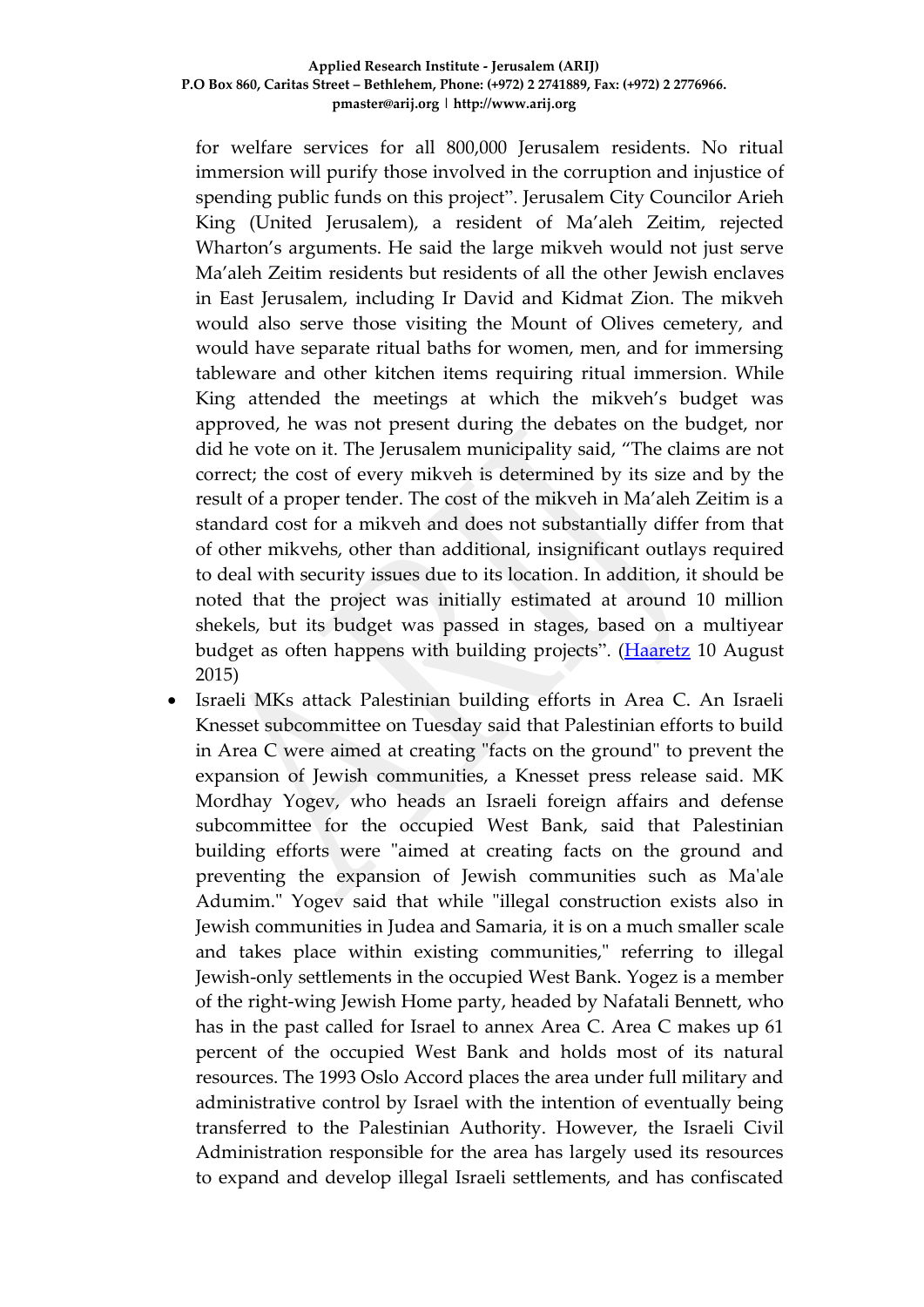Palestinian land and demolished structures toward that end. According to the Israeli Committee Against House Demolitions, Israel has demolished at least 27,000 Palestinian homes and structures since occupying the West Bank in 1967. "Facts on the ground" is a term regularly used to refer to the presence of more than 500,000 Israeli settlers living across the occupied West Bank and East Jerusalem, who have made the possibility of a two-state solution increasingly difficult. Last month, the EU Council warned that: "The viability of the two state solution is constantly being eroded by new facts on the ground." The EU is among many international bodies to have blasted Israeli policy in Area C. EU representative John Gatt-Rutter said in March that Area C is an integral part of the occupied Palestinian territory, comprised of crucial natural resources and land for a viable Palestinian State. "Without this area, the two state solution -- that we have invested in for years -- will be impossible," he said. [\(Maannews](http://www.maannews.com/Content.aspx?id=766996) 12 August 2015)

 **NGO calls to raze outpost homes: 'Israel's complicity in illegal building is outrageous'. Yesh Din petitions High Court against nine illegal homes in the Derech Ha'avot outpost.** Yesh Din has petitioned the High Court of Justice to force the demolition of nine illegally built homes in the Derech Ha'avot outpost in the Gush Etzion Region of the West Bank. It focused on these nine homes in particular because they are under construction and located on land which Yesh Din claims belongs to residents of the nearby Palestinian village of al-Khader. In its petition on behalf of the Palestinian property owners, the nongovernmental group also asked the HCJ to halt all building in the outpost until the legal status of the small community of 60 Jewish families is determined. Those responsible for the building should be "investigated" and "indicted," it told the court in its petition, which it filed this week. Residents of the outpost, it said, have shown flagrant contempt for the law. "It seems that in the entire history of illegal Israeli construction in the West Bank, there has never been a case in which the respondents have demonstrated such consistent and determined reluctance to enforce the law than in the case of this outpost," Yesh Din told the court. Palestinians from the village of al-Khader have spent the last 13 years unsuccessfully petitioning the court against the outpost which was first built in February 2001. According to the 2005 Talia Sasson report on West Bank outposts, the Ministry of Housing and Construction provided NIS 300,000 for the construction of the outpost, even though it was an unauthorized community and no permits were given for its buildings. Some 17 of the already existing structures are on land owned by Palestinians, but the bulk of the outpost is on property whose status was unclear when the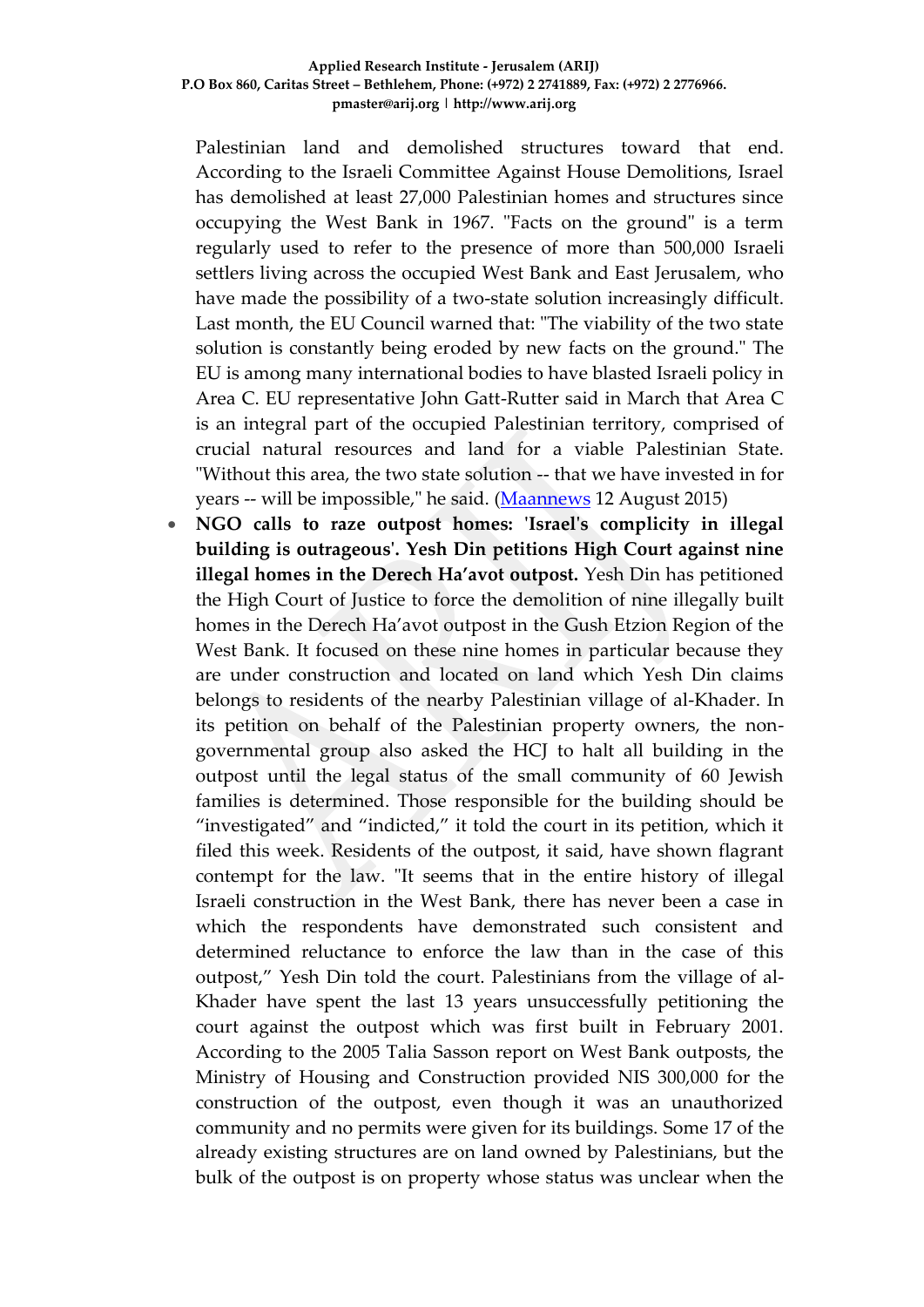community was first created. Four cases were opened and closed against the outpost. A fifth case, jointly filed by the Palestinian land owners and Peace Now in 2008, was closed in 2010 after the state declared its intention to legalize the outpost. In 2014, after completion of a land survey, the civil administration determined that most of the land was on property that did not belong to Palestinians and could therefore be declared state land. Yeah Din and others have appealed this ruling and as a result, the bureaucratic procedures to formalize the declaration of state land have yet to be completed. Until the outpost has been legalized, Yesh Din said in its petition, all illegal construction must be halted. Yeah Din's attorney Shlomy Zachary said, "The law enforcement agencies' complicity is outrageous every time anew: they fail to take action, and explicitly ignore illegal construction undertaken by Israelis, even when it is on land with a controversial status." Separately, the High Court has ruled on a Peace Now petition and ordered the demolition of 17 homes built on private Palestinian property in the Derech Ha'avot outpost. It has given the outpost until mid-September to appeal the ruling. To save the structures, the Gush Etzion Regional Council has proposed a land swap or a re-parceling plan, formally known as "unite and divide." It would offer the Palestinians alternative land in the same area in exchange for the ability to declare as state land the property on which the 17 homes sit. [\(JPOST](http://www.jpost.com/Arab-Israeli-Conflict/NGO-calls-to-raze-outpost-homes-Israels-complicity-in-illegal-building-is-outrageous-411884) 12 August 2015)

- Israeli Authorities will soon publish a tender for the construction of a synagogue in the old city of Jerusalem on some 23 meters high, six floors; two underground and four above, with a total building area of 1400 square meters, on area reach to 378 square meters, with direct support from the Israeli Government, and it will cost of some 50 million shekels (\$ 13 million). According to the plan , the new synagogue will be the second largest Synagogue, and highest in the old city of Jerusalem. It is clear from the attached maps with the plan, the Israeli Authorities are aim to build the synagogue " Jewelry of Israel" tvaert Yisrael- as soon as possible, so that the scheme was approved in various committees, certified monitor budgets, and groundbreaking, and left only the announcement of the tender to begin implementation of the plan sponsored by the so-called "company for the development of the Jewish quarter. [\(Al-Wattan Voice](http://www.alwatanvoice.com/arabic/news/2015/08/12/757603.html) 12 August 2015)
- Israeli water company Mekorot cut off supplies to areas of the northern West Bank, the Palestinian Water Authority said. The PA-body said water supplies north of Nablus were disconnected, with PA crews working to reconnect residents. The PWA has contacted the Israeli company but is yet to receive a response. It is unclear how many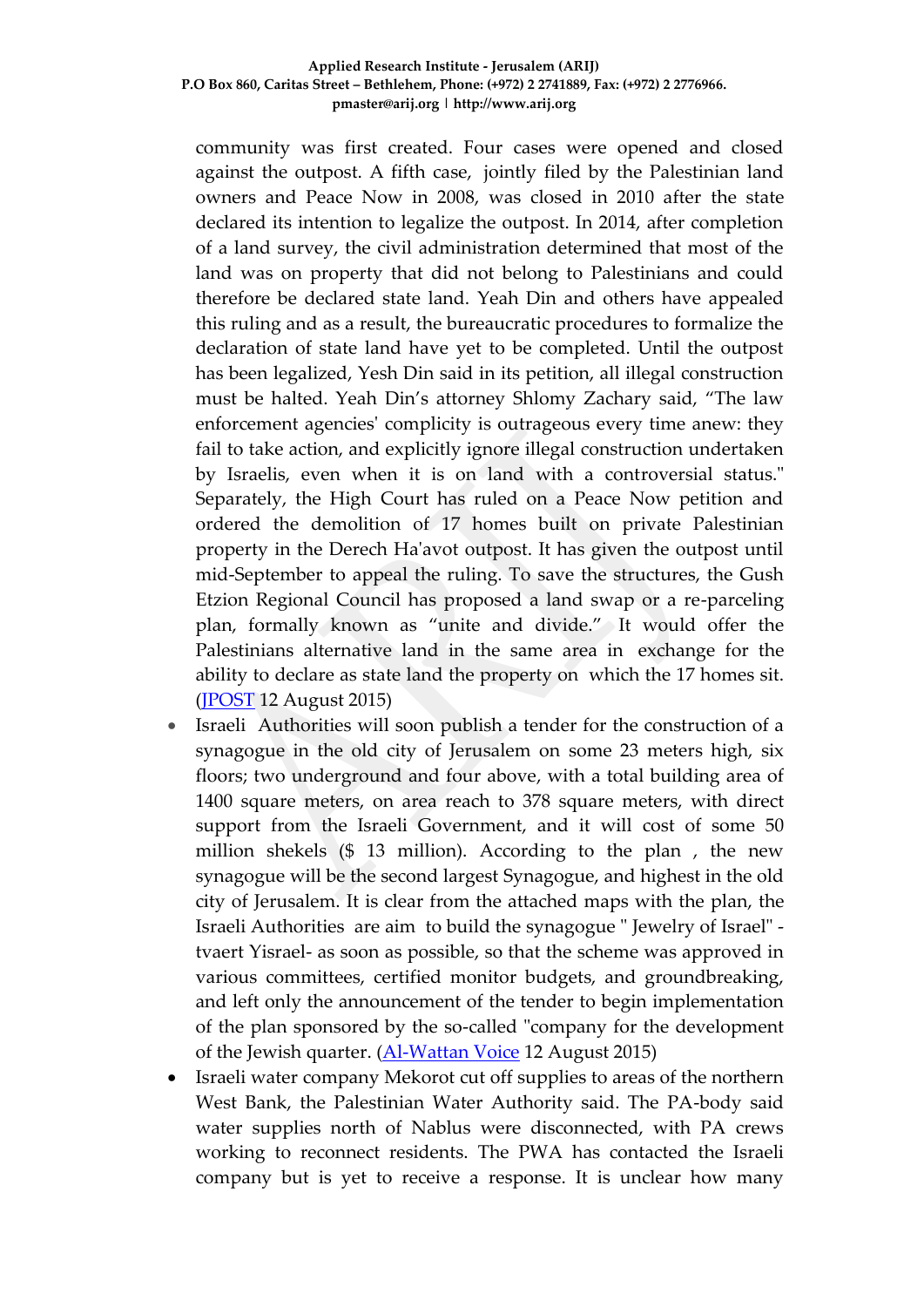people have been affected by the move. Israel's Coordination of Government Activities in the Territories (COGAT) said Monday that Mekorot had decided to adjust water supplies in the northern West Bank due to increased consumption, Israeli media reported, leaving residents of the Salfit villages of Qarawat Bani Hassan, Biddya, and Sarta without running water. Israelis, including settlers, have access to 300 liters of water per day, according to EWASH, while the West Bank average is around 70 liters, below the World Health Organization's recommended minimum of 100 liters per day for basic sanitation, hygiene and drinking. (Maannews 13 August 2015)

 Settler Group Planning 3-story Building in Heart of Palestinian E. Jerusalem Neighborhood. Ateret Cohanim hands eviction orders to Palestinian families and files for permits to build housing and expand a road leading to a Jewish enclave in Silwan. Ateret Cohanim, an organization that purchases properties in Arab neighborhoods of Jerusalem in order to settle Jews in them, has obtained an eviction order against a Palestinian family living in a building the organization now owns in the Batan al-Hawa neighborhood of Silwan in East Jerusalem. The order from the Bailiff's Office was issued just weeks after the organization filed two eviction requests against Palestinian families living in the area. More recently, Ateret Cohanim applied for permits to erect a new building and to expand a road leading to the Jewish settlement enclave there. The organization has worked for decades to settle Jews in the Old City's Muslim Quarter and in Silwan, and more recently has been trying to gain a foothold in Batan al-Hawa, a quarter that was home to Yemenite Jews about a century ago. Ateret Cohanim also maintains the unlawfully built apartment building known as Beit Yonatan, in which 10 Jewish families live. Another family lives in the nearby house known as Beit Hadvash. About two months ago Ateret Cohanim took over half of the so-called Abu Nab building, named for the extended family that lived in it, and which once housed a synagogue for the Yemenite community. The family members apparently moved out voluntarily, after reaching an agreement with Ateret Cohanim. About a week ago, members of the Abu Nab family living in the other half of the house received eviction orders, which could be implemented any day. They have refused to leave, despite being offered money to do so, according to them. A few days ago the family erected a "protest tent" with help from foreign activists. In recent months, eviction orders have been issued to two additional extended families, each with around half a dozen nuclear families. A few days ago Ateret Cohanim also applied to erect a threestory building on a plot in the former Yemenite neighborhood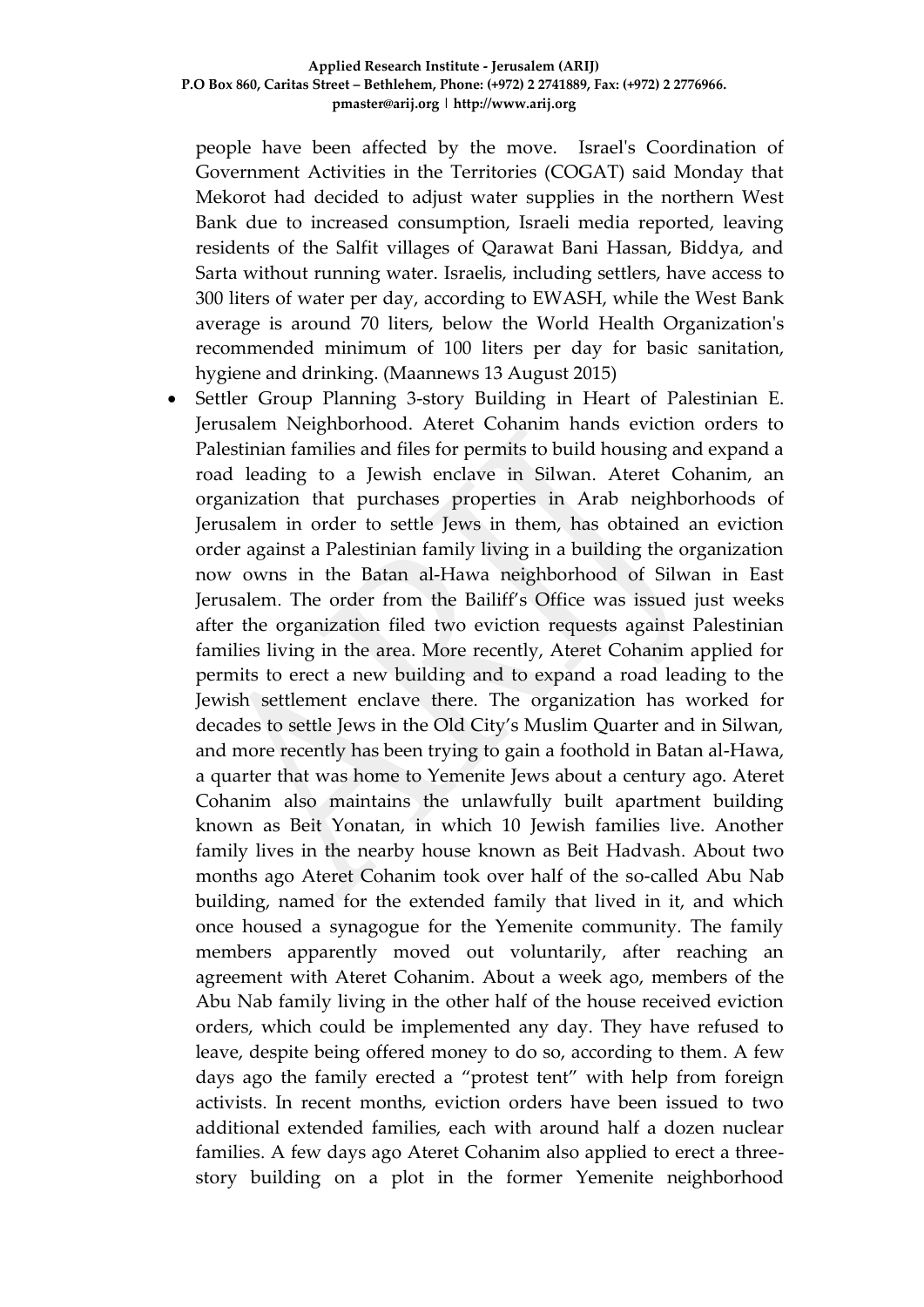belonging to a hekdesh, a traditional Jewish land-holding organization, which purchased it from the state. It also applied for a permit to widen the road and built a small plaza in front of Beit Yonatan, in part so that armored vehicles purchased about two years ago by the Housing Ministry, which is responsible for the security of the Jewish enclave in Silwan, can turn around. There have been no Palestinian objections to the plans for the plaze. In a statement, Ir Amim, a left-wing advocacy organization, said: "Without the state, Ateret Cohanim could not have advanced its takeover. We call on the Jerusalem municipality to stop the continued construction of the settlements". Ateret Cohanim did not issue a response. [\(Haaretz](http://www.haaretz.com/news/israel/.premium-1.670911) 13 August 2015)

 A Decade Behind the Wall: Jerusalem's 100,000 Outcasts. Israeli civil rights NGO sends letter to Netanyahu saying state has violated basic rights of an entire population, and that government's policy 'constitutes criminal negligence' and 'abandonment' of residents beyond separation wall. Ten years after the separation wall was built in Jerusalem, it transpires that the state and municipality have broken almost all their promises to the tens of thousands of Israelis left on the eastern side of the fence. The decade that has passed since Ariel Sharon's cabinet decided to minimize the disruption in the lives of the residents east of the fence "was marked by systematically breaking all the government's commitments," the Association for Civil Rights in Israel wrote in a letter to Prime Minister Benjamin Netanyahu. The association accuses the state of violating the basic rights of an entire population, and says the government's policy "constitutes criminal negligence" and the "abandonment" of the residents beyond the wall. "The government's policy has turned the neighborhoods into a no man's land, in which nobody is interested and for which nobody is responsible," wrote attorneys Nasrin Alian and Ronit Sela. In July 2005 Sharon's cabinet issued a detailed decision, intended to satisfy the Supreme Court that the wall would not disrupt the lives of the Palestinians residents, most of them Israeli citizens, on the eastern side of it. The cabinet tasked the government ministries and Jerusalem municipality to ensure continued health, education, infrastructure, municipal and government services to the people beyond the wall, in the neighborhoods of Ras Khamis, Ras Skhada, Hashalom, Kfar Akav, Semiramis and the Shoafat refugee camp. But practically none of this was carried out. For example, no new schools, clinics or hospital branches opened beyond the wall, no branches of the transportation, labor or interior ministries operate there, no roads or infrastructure were built, no access for emergency vehicles was provided into the neighborhoods, no hotline for municipal services was set up at the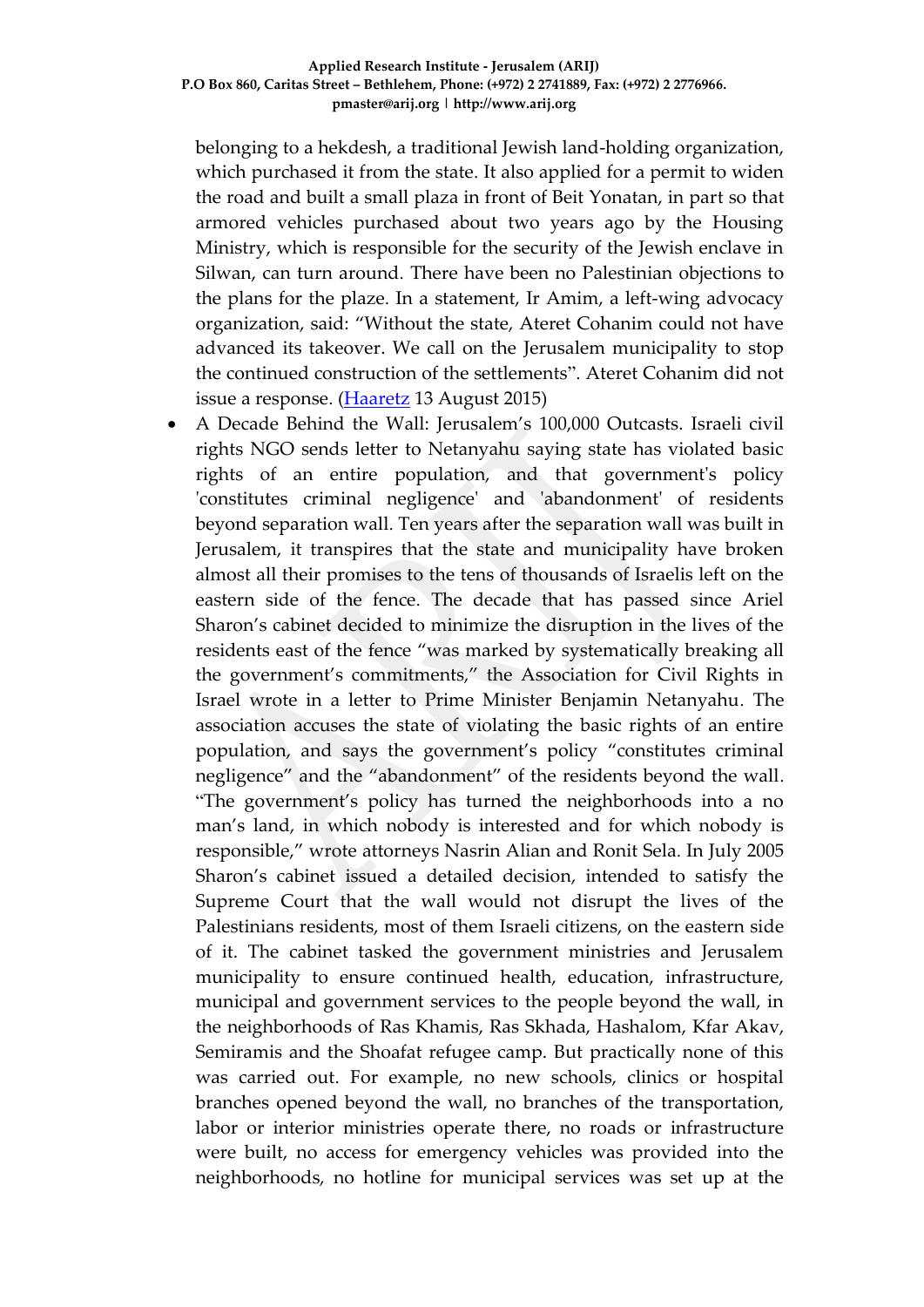roadblocks as promised, the waiting time at the roadblocks wasn't shortened, and on and on. In addition, the garbage in the neighborhoods beyond the wall is only partially collected and there is no supervision on construction, which has led to rampant illegal building. These buildings were quickly inhabited by poor people who couldn't afford to live anywhere else and the population has multiplied. As a result, the water and sewage systems have collapsed, there is a severe shortage of public buildings, schools and classrooms and the traffic is clogged. [\(Haaretz](http://www.haaretz.com/news/diplomacy-defense/.premium-1.670894) 13 August 2015)

 Study: Education in settlements comes at expense of periphery. Ministry says data from Macro Center is incorrect. The state invests almost double the amount of money on pupils living on the east side of the security fence in Judea and Samaria than those in the periphery, according to research published by Macro – The Center for Political Economics on Monday. According to the research, conducted by Dr. Roby Nathanson, director general of the Jerusalem-based research center that focuses on economic and sociological analysis of current and evolving issues on Israel's public agenda, and Itamar Gazala, its head of research, the state invested NIS 12,899 per pupil in what they called "isolated settlements beyond the separation fence" in 2013, as opposed to the national average of NIS 6,540 per pupil. Nathanson and Gazala said per-pupil investment in areas of national priority, the Negev and Galilee, was NIS 7,788 and NIS 6,761, respectively, in 2013, while the average that year in all of Judea and Samaria was NIS 7,253 per pupil and the national average (excluding Judea and Samaria) was NIS 6,540. The research also looked at class sizes in Judea and Samaria, saying they were seven percent below the national average, excluding Judea and Samaria, in 2013. The average class size in Judea and Samaria, according to the research, was 23.4 pupils per class that year compared to the average of 24.5 in the Negev and 24.7 in the Galilee. "The data found in the research shows exceptionally high amounts of resources allocated to Judea and Samaria, and in particular to the isolated settlements east of the fence," said Nathanson. "The conclusion is that this is a conscious and deliberate policy of granting extra positions and additional budget to these settlements, at the expense of those periphery towns in the North and the South that have been defined as national priority areas." The Education Ministry responded to the data, saying the facts presented were wrong, and claiming that "[t]he average cost for the 2013/14 school year per pupil was NIS 16,300 for all stages of education versus NIS 15,500 in the region of Judea and Samaria. It is, therefore, unclear where the data published by the Macro institute was taken from and what it is based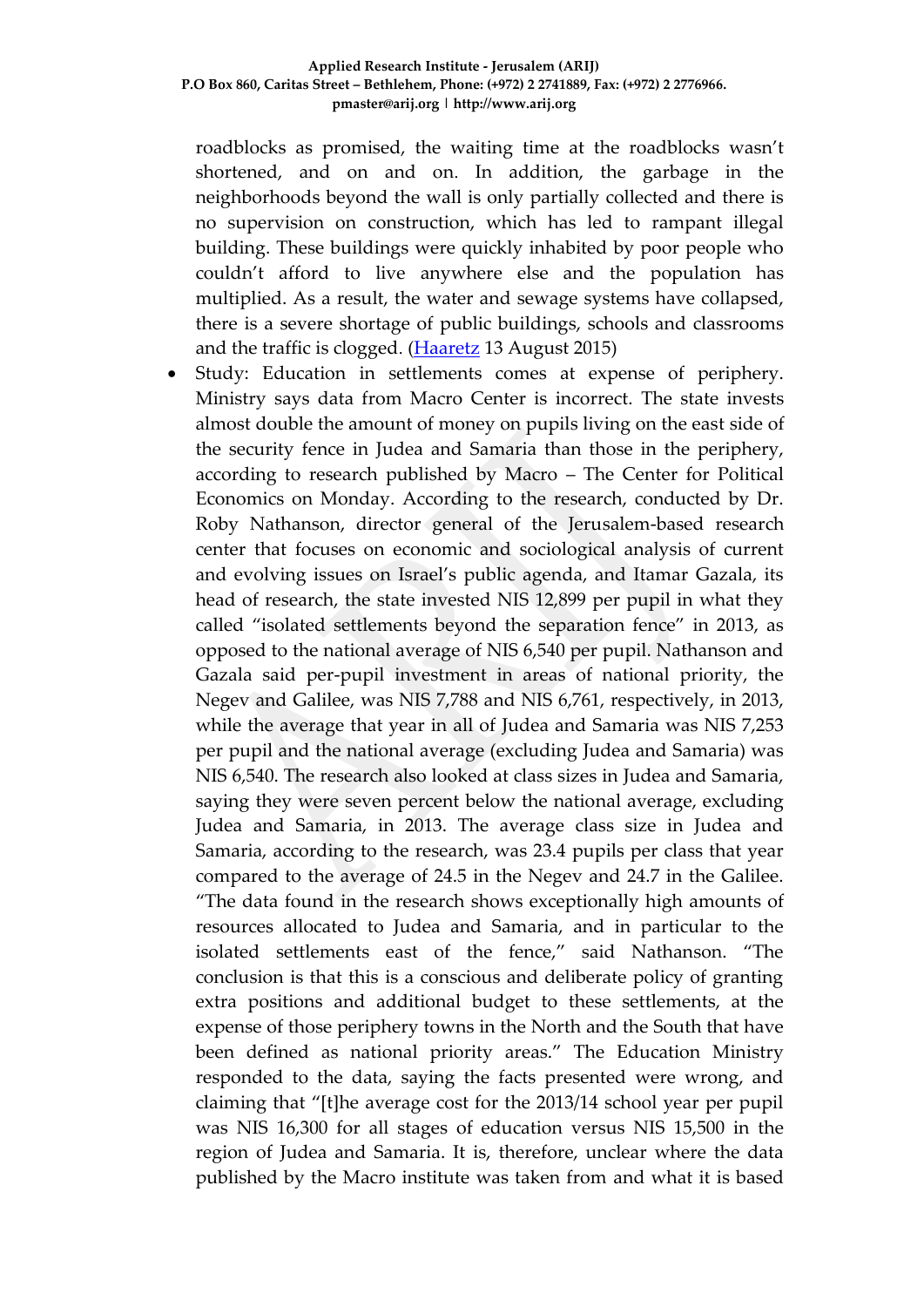on." In addition, the ministry said the average number of pupils in a class in regular institutions and regular classes stands at 28 students on the national level and the average in the towns of Judea and Samaria is 27.2 per class. In terms of eligibility for a bagrut certificate in the settlements to the east of the security fence, the rate stands at 68.7%, more than 11% above the national average excluding Judea and Samaria, the research found, compared with eligibility rates of 55% in the Negev and 61.2% in the Galilee. The rate of eligibility in all of Judea and Samaria was just under 45%, it found. Nathanson and Gazala explained the low rates by the high concentration of ultra-Orthodox Jews living in the region, most of whom do not take the exams. [\(JPOST](http://www.jpost.com/Israel-News/Education-Ministry-disputes-data-brought-in-study-411688) 13 August 2015)

 Israel to European governments: Stop funding illegal Palestinian building. IDF West Bank chief Yoav Mordechai: There is a war over Area C • EU says it's offering humanitarian aid. The Foreign Ministry has warned European governments against flouting Israeli law by funding illegal Palestinian building in Area C of the West Bank and has already razed such structures. "We bring this issue up in almost every conversation we have with the Europeans," said Aviv Shir-On, Deputy Director General for European Affairs in the Foreign Ministry. He spoke on the issue before a Knesset Foreign Affairs and Defense Committee sub-group on Judea and Samaria on Tuesday. "We won't accept illegal building," Shir-On said. The Europeans have been informed about Israel's [stance](http://www.jpost.com/Diplomacy-and-Politics/Settler-leaders-Israel-should-ban-EU-projects-in-Area-C-319991) on this issue, he added. "We've told them they have to take into account, that such construction can be destroyed," Shir-On said. But he has assured the European officials, Shir-On said, that they will be notified before any demolition occurs. Starting in September the EU, the Foreign Ministry and the IDF will meet regularly to tackle the issue, Shir-On added. He explained that both individual European governments and the EU were funding illegal Palestinian projects. The European Union responded to matter in writing on Wednesday through its Embassy in Tel Aviv. It hinted that Israel violated international law, by failing to allow Palestinians adequate recourse to legal housing in Area C of the West Bank. It's activity, the EU said, fits the definition of humanitarian assistance which it planned to continue to provide. "All EU activity in the West Bank is fully in line with international humanitarian law," it wrote. "While Israel has overall security and administrative responsibility in Area C, under international law Israel also has the obligation to protect and facilitate development for the local population, and to grant unimpeded access for humanitarian assistance," it said. "The EU Is providing humanitarian aid to allow the residents to meet their most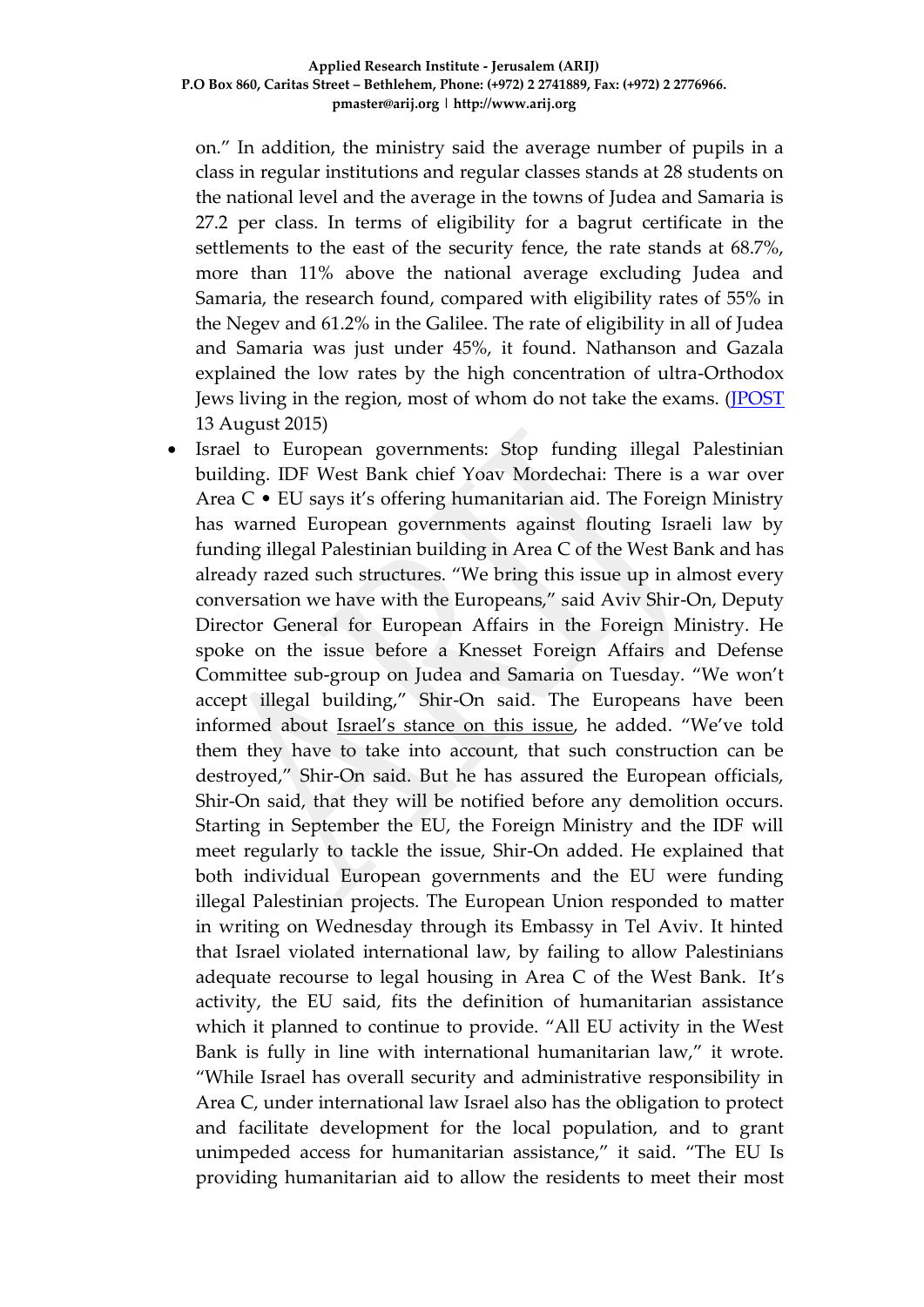basic needs of shelter and sanitation," it said. The EU called on Israel to approve master plans for Palestinian development in Area C of the West Bank that have been submitted by Palestinian communities in that area, it said. "To date only a handful of the proposed plans have been approved. At their last meeting in July the EU foreign ministers unanimously voiced their strong opposition to Israeli demolitions and confiscations, including of EU-funded projects, and called for a fundamental change of Israeli policy to enable accelerated Palestinian construction, as well as social and economic development in Area C," the EU said. The issue of EU funded illegal Palestinian building, was first raised in the last few years by the non-governmental group Regavim, which monitors such activity and gave a power point presentation at Tuesday's meeting. It has estimated that there are close to 1,000 such EU funded structures in the West Bank, which are mostly modular construction with cement floors. The EU's involvement in illegal Palestinian building is obvious to the naked eye, because it often places a large round blue EU logo on the projects its sponsors. Regavim's concern was picked up by right wing politicians, including the head of the FADC subgroup on Judea and Samaria, MK Motti Yogev (Bayit Yehudi). They are particularly concerned that the IDF has refrained from demolishing such structures out of fear of angering the international community. "This isn't spontaneous construction that address a local need. It's an integral part of the Palestinian strategy to establish facts on the ground to stop the expansion of Jewish settlements such as Maale Adumim," Yogev said. The Coordinator of Government Activities in the Territories Maj.-Gen. Yoav Mordechai told the sub-group, he was not sure, if an overall strategy existed when it came to illegal Palestinian construction in Area C. Both men spoke of an area of the West Bank that is under Israeli military and civil control, but which the Palestinians believe will one day be part of their future state. As a result, all Israeli and Palestinians construction there has geopolitical significance. "There is a war over Area C," Mordecai said. He acknowledged that the international community's involvement economic and humanitarian involvement in the area was very helpful and that includes the Europeans. What concerned him was the international involvement, particularly in authorized construction and infrastructure projects that are not coordinated with the IDF, Modechai said. The European are one of the central supporters of such projects, he said. Since April he has held 30 meetings with international officials on this issue, including with the EU's Ambassador to Israel. From January 2014 the Civil Administration has identified 140 such projects and demolished 40 illegal structures funded by the international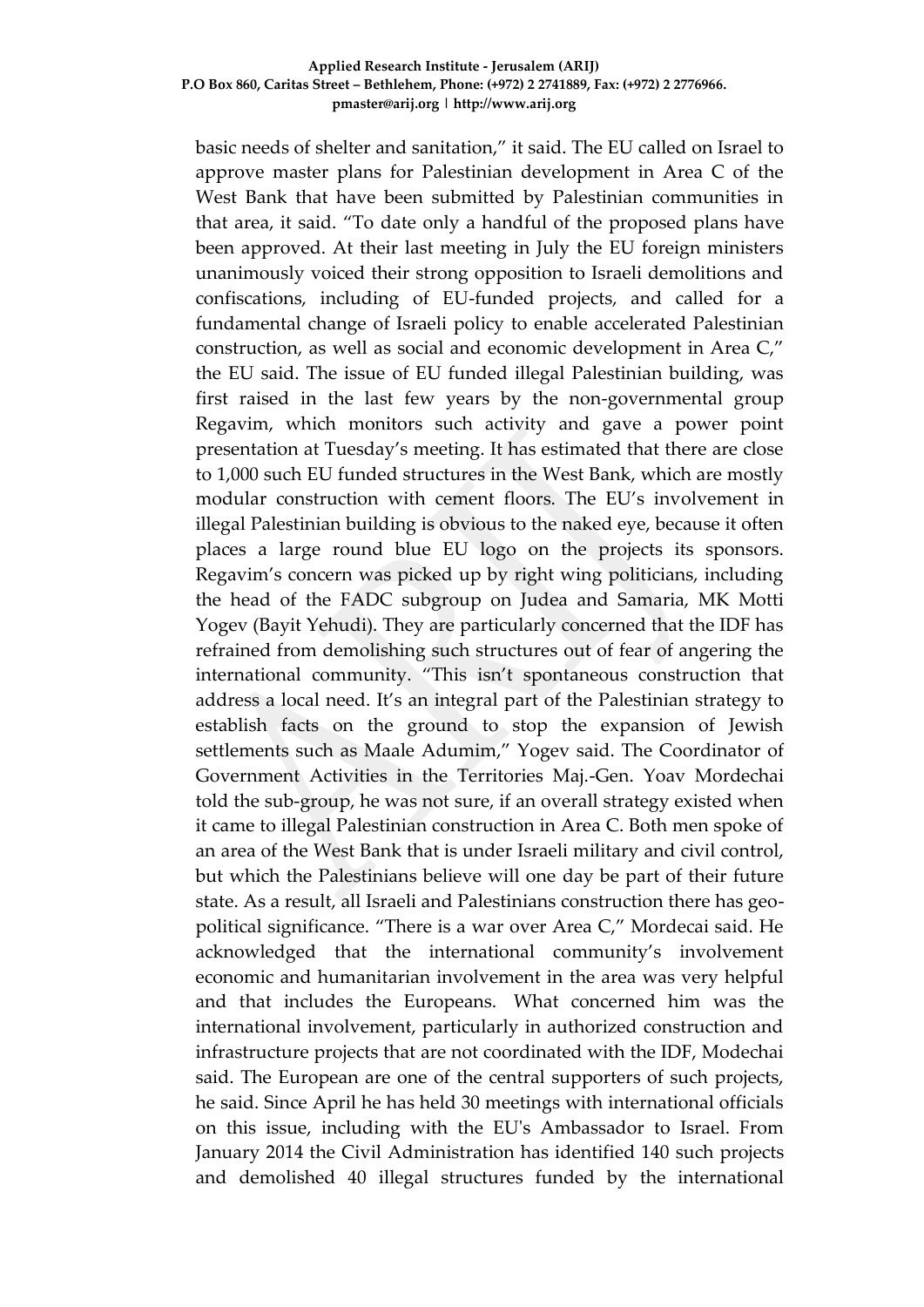community, he said. He clarified however, that much of the Palestinian construction is not funded by the international community. Since January 2014, he said, the Civil Administration has uncovered, 1,619 instances of illegal Palestinian construction, the bulk of which, 1,140 structures, was on private Palestinian property. The IDF's prefers to resolve the issue of illegal construction though joint dialogue with the Palestinians, to find an alternative to forced demolitions. This is particularly true with the Palestinian Beduins in the area of the Ma'aleh Adumim settlement and in the Palestinian village of Sussiya in the South Hebron Hills. MK Bezalel Smotrich (Bayit Yehudi) told Mordechai he had to more than just talk."So what are you going to do about it, just wag your finger? My fear is that such conversations will led to the authorizations of such projects." Mordechai assured him the IDF took the matter seriously. In the last year-and-half, the IDF has moved immediately against illegal Palestinian building with demolitions orders, Mordechai said. These are handed to European governments as well, if they are involved in the projects, he said. The highest priority areas for cracking down on illegal Palestinian construction is in the E1 area of Ma'aleh Adumim and in the IDF's firing ranges, he said. The Civil Administration is advancing a master plan to provide housing for the Palestinian Beduin near the city of Jericho, he said. [\(JPOST](http://www.jpost.com/Israel-News/Israel-to-European-governments-Stop-funding-illegal-Palestinian-building-411973) 13 August 2015)

 Former ISA Chief Calls to Segregate Roads. Avi Dichter says separating roads between Israelis, Palestinians the only way to prevent terror attacks. Former Israel Security Agency (ISA or Shin Bet) chief Avi Dichter has called to separate the roads between Israeli and Palestinian Arab motorists on Sunday, in order to prevent more vehicular terror attacks. "This is a significant point politically, not only operationally," Dichter stated on *Israel Radio*. "Ultimately we have to separate them." "They are there and we are here," he continued. "You want to get to us? Pass the checkpoint with the all-clear that you are not carrying a weapon. If you are on our list of potential suspects, you can't enter." "The solution to the problem is the isolation or detachment of [Palestinian] areas," he added, noting that potentially dangerous suspects passing from Shechem into Israel is "a real problem." This way, he said, "a Palestinian vehicle can't get into an Israeli settlement, and Israeli vehicles cannot get into Palestinian settlements." Dichter cited the integration of Route 443 as an example of how this policy has led to more attacks. The former ISA chief made the remarks after a resurgence in vehicular or other roadrelated attacks in the Judea-Samaria area over the past month. [\(Israel](http://www.israelnationalnews.com/News/News.aspx/199509#.VdGQvPmqqko)  [National News](http://www.israelnationalnews.com/News/News.aspx/199509#.VdGQvPmqqko) 16 August 2015)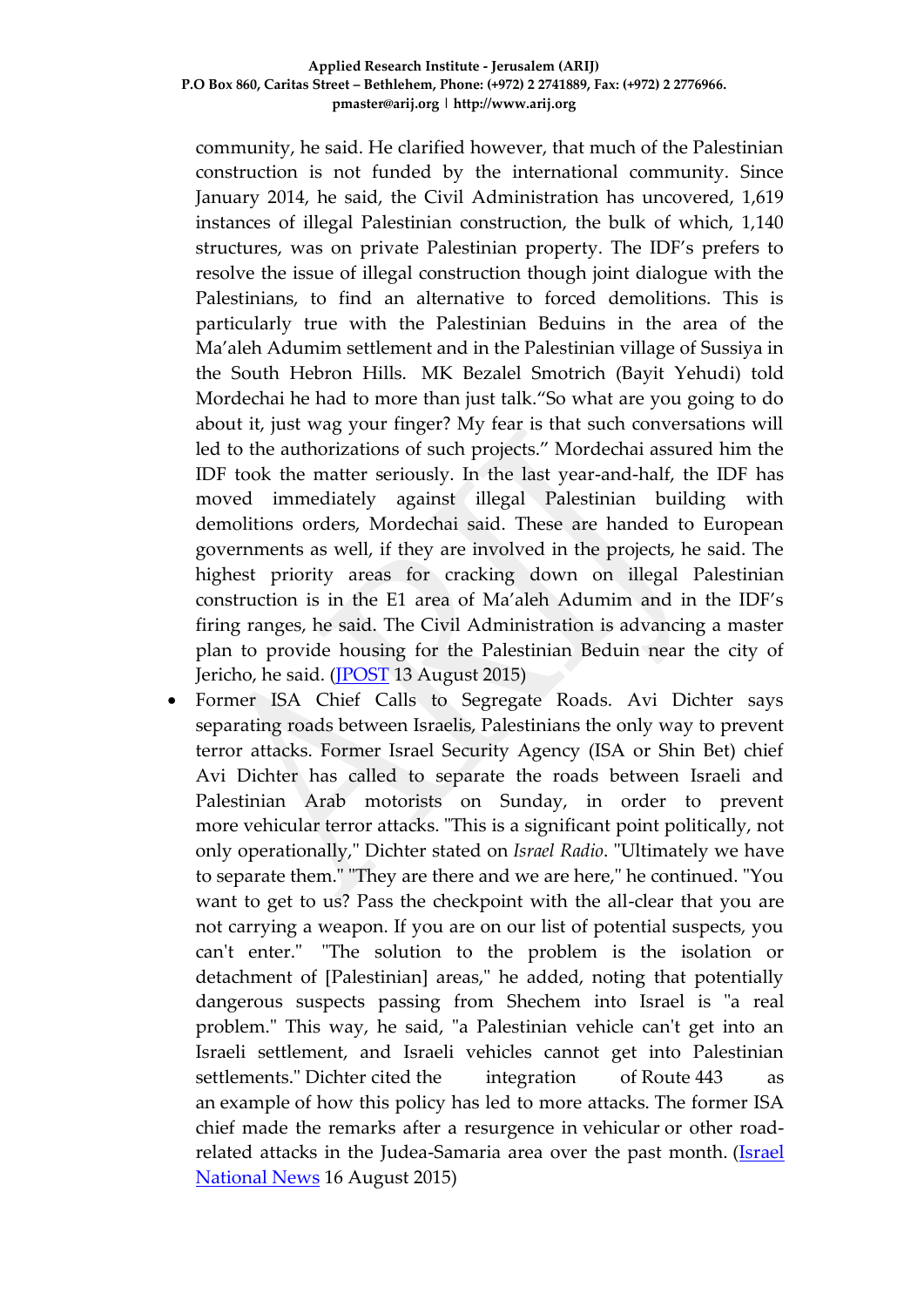• High Court to discuss appeal to release Palestinian hunger-striker. Police prepare for more clashes outside Ashkelon hospital where Mohammad Allaan is being treated, after 15 arrests during protest Sunday. The High Court of Justice is expected to convene on Monday to discuss the appeal filed by the lawyer of Palestinian hunger-striker Mohammad Allaan calling for his immediate release from Israeli detention. Allaan slipped into a coma on Friday and has been described in critical condition following over 60 days of a hunger strike. His lawyer, Kamal Natur, appealed to the court on Saturday to release him on medical grounds. Allaan has been held by Israel without trial since November under a special anti-terror measure called "administrative detention." He is allegedly affiliated with the Islamic Jihad terror group, and Israeli intelligence claims he played a role in the group's activities. He has been hospitalized since Friday at the Barzilai Medical Center in Ashkelon where he remains unconscious but stable after being given fluids and salts intravenously. He was also breathing with the aid of an artificial respirator. If and when he regains consciousness — and if he continues to refuse to eat — Israel's government must decide whether it will invoke a law passed in July allowing the force-feeding of prisoners when their lives are in danger. The Palestinian Prisoners' Club submitted a request to hospital officials Sunday asking them to wake Allaan from the coma in order to check where he stands on his condition, according to Haaretz. Several demonstrations in support of Allaan have been held since his condition began to deteriorate over the past two weeks, and especially over the weekend. On Sunday, at least 15 people were arrested in demonstrations outside the Barzilai Medical Center. Two people were slightly injured. Police were deployed in force to separate some 200 Jewish and Arab protesters. Activists from a demonstration held by far-right Jewish protesters clashed with those from the opposing Arab rally. The demonstration called by far-right Jewish activists, including prominent lawyer Itamar Ben-Gvir, was joined later Sunday evening by some Ashkelon residents. Demonstrators shouted "Death to Arabs." The arrests were made from both sides. One of those arrested at the Jewish demonstration was reportedly a local minor. Three buses of Arab Israelis were stopped by police at Ashkelon Junction, the southern entrance to the city, to prevent them from joining the demonstrations outside Barzilai. The passengers clashed with police, throwing rocks and rioting at the highway intersection. Police responded with tear gas and arrested several rioters. By late evening, police said they had brought the demonstrations under control. They said they were braced for more protests Monday. Earlier Sunday, a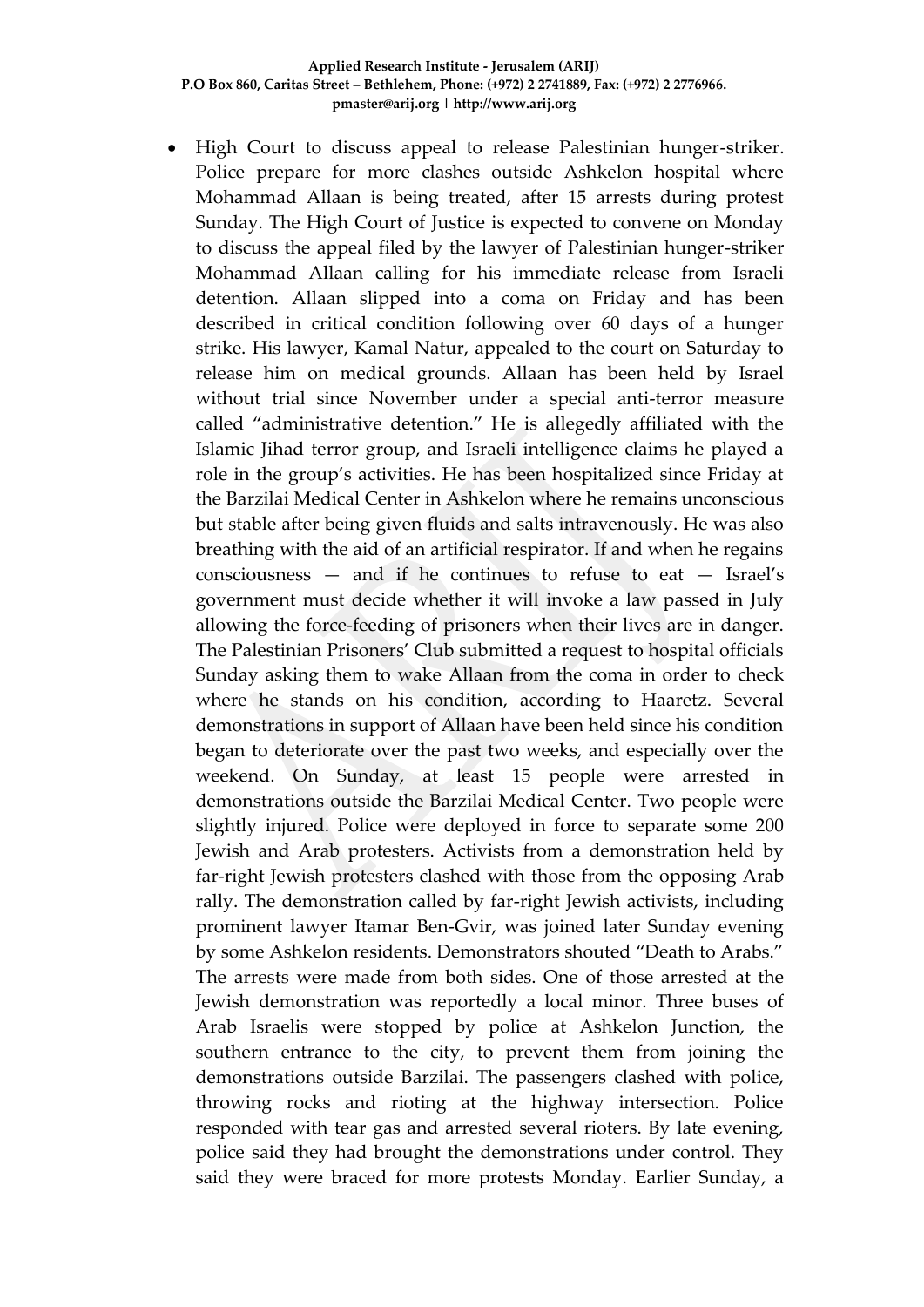Palestinian doctor, Dr. Hani Abedin, was prevented by the Israel Prison Service guards from seeing Allaan. According to the Maariv news site, Abedin coordinated his visit with Barzilai officials and was set to visit Allaan together with Joint (Arab) List MK Ahmad Tibi, who is also a doctor, a gynecologist. According to Tibi, Prime Minister Benjamin Netanyahu personally intervened to prevent the visit. It was an "inexplicable political decision," Tibi said. On Saturday, demonstrators in the northern area of Wadi Ara called for an "intifada" in all Israeli prisons should Allaan die. [\(Time of Israel](http://www.timesofisrael.com/high-court-to-discuss-appeal-to-release-palestinian-hunger-striker/) 17 August 2015)

• In Jerusalem, Even a Temporary Pool Is Cause for Controversy. The city's call for proposals to restore and develop Mamilla Pool draws protest. A call for proposals to restore and develop an ancient reservoir in downtown Jerusalem — earlier suggestions for which have included the installation of a giant Ferris wheel and a landing strip for hot air balloons — has drawn opposition from environmentalists, preservationists and people who fear a disruption of relations between Jews and Arabs in the city. Mamilla Pool is a precious archaeological site and also the city's only vernal pool, a temporary pond that is dry for most of the year and is filled by rain in the winter, providing an important habitat for a wide variety of plants and animals. In addition, the pool lies within Jerusalem's biggest Muslim cemetery. The municipality will award a prize of 25,000 shekels (\$6,550) for the winning proposal. Located between Agron and Ben Sira streets in downtown Jerusalem, Mamilla Pool was built during the Second Temple or late-Roman period, and for nearly 2,000 years it was an important component of Jerusalem's water supply system. It was operational until the British Mandate period, and historic photos show that at least until 1946 it filled up with water every winter. Aggressive development in the area blocked the flow of water into the pool, and in recent decades it has been no more than an ephemeral pool, tens of centimeters in depth. Neglected, many Jerusalemites are unaware of its existence. But it is home to an exceptional array of flora and fauna. The latter include primitive crustaceans, amphibians such as toads and tree frogs, many species of birds and hedgehogs as well as other mammals. The Sicilian snapdragon (Antirrhinum Siculum) that grows along the walls of the pool is an endangered species. It was not until a number of years ago that it was determined that a tree frog of the Hylidae family living in the pool was a previously unrecognized species. Known officially as Hyla heinzsteinitzi, it is often called the Mamilla tree frog. In recent years it has disappeared from the pool, presumably as a result of massive spraying of pesticides by the city. Over the years, all sorts of ideas were proposed for the site, including building a landing strip for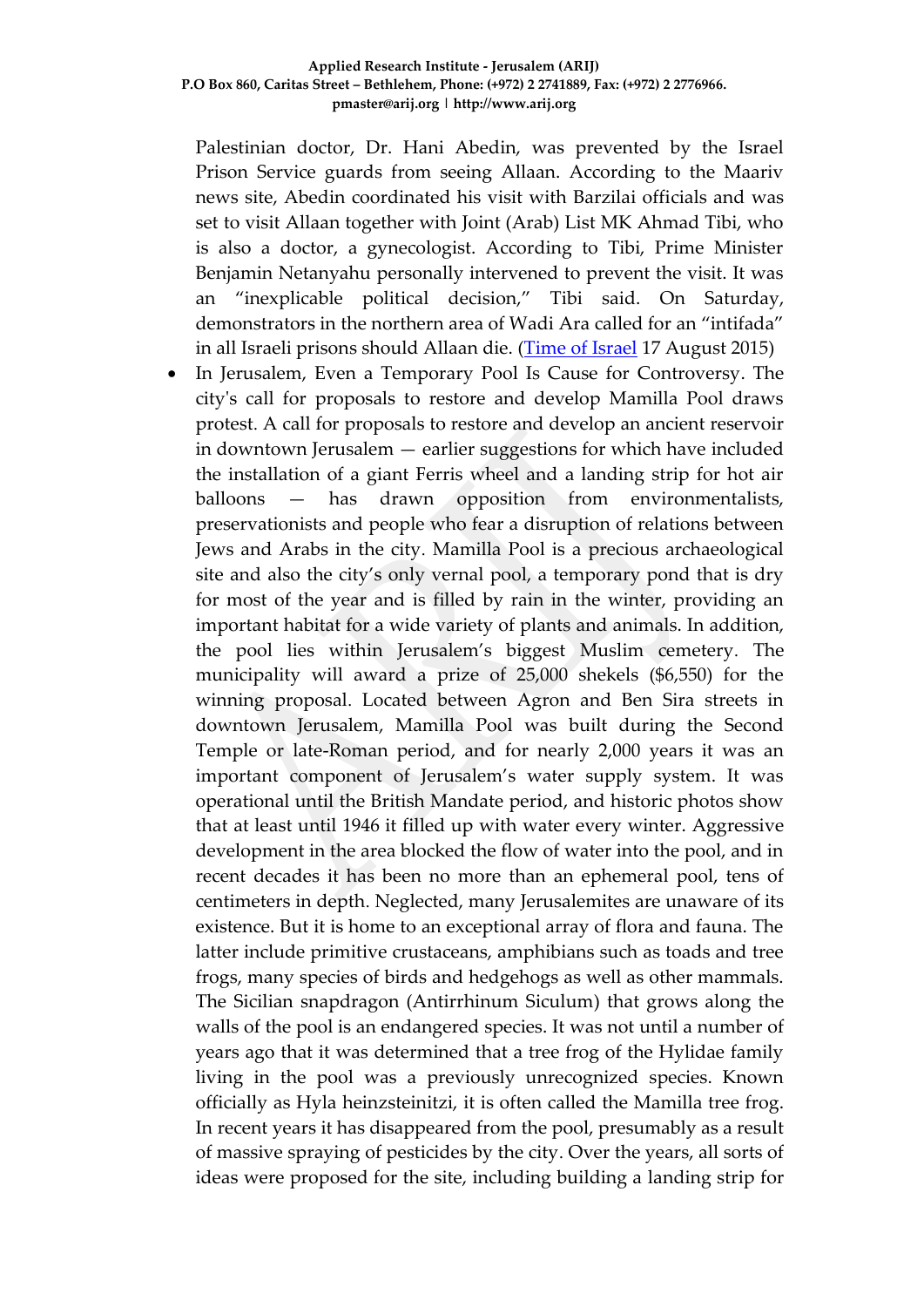hot air balloons for tourists and installing a giant Ferris wheel. As part of a comprehensive plan to develop Independence Park, which the pool borders to the east, the architectural firm of Shlomo Aronson submitted a number of proposals, including flooding it with water. But the architects admitted to Eden the Jerusalem Center Development Company, the municipal company responsible for developing the downtown, that they weren't happy with any of them and urged the city to issue a call for proposals to develop the pool and to make it more accessible to the public. Soon after the call was issued, a group of residents organized to protest what they said was the anticipated harm to the pool. They said they were particularly worried by a short animated promotional video distributed by the city and depicting ideas such as a water park or a giant soap-bubble installation on the site. The opponents argue that even though the video was clearly meant to be humorous, it reveals the city's lack of awareness as to the importance of preserving the nature and history of the pool. A petition circulated by the group says the move, "could lead to irreversible destruction, disturb the ecological balance, ruin the important historic site and cause tension between Muslims and Jews." The Waqf, or Islamic religious trust, and the Islamic Movement are extremely sensitive about construction in the area, especially after losing a legal battle against the erection of the Museum of Tolerance on the other side of the cemetery. "This worries me a great deal," said Michal Shaw, one of the organizers of the protest. "We're talking about a valuable site that many elements want to take bites out of". Eden CEO Alon Speiser suggested that the protesters read the provision in the call for proposals stipulating that the site's archaeological and environmental importance as well as the presence of the Muslim cemetery must be taken into account, and that the jury includes a representative from the Society for the Protection of Nature in Israel. "People think we're going to build a water slide from the cemetery right onto the head of a toad in the winter pool. It's not like that at all," Speiser said. In a written response, the municipality said that the site's historic elements will be preserved as part of whatever development is carried out. "The goal is to turn it from a neglected place into a pearl that combines preservation with renewal of the area. Similarly, the jury includes representatives from SPNI and the Israel Antiquities Authority. The video was intended purely for the purposes of humorous illustration". [\(Haaretz](http://www.haaretz.com/news/israel/.premium-1.671577) 19 August 2015)

 Israel Demolishes Over 30 West Bank Structures in Two Days, Leaving Over 100 Palestinians Homeless. Move is largest-scale destruction of illegal dwellings in nearly three years. The IDF's Civil Administration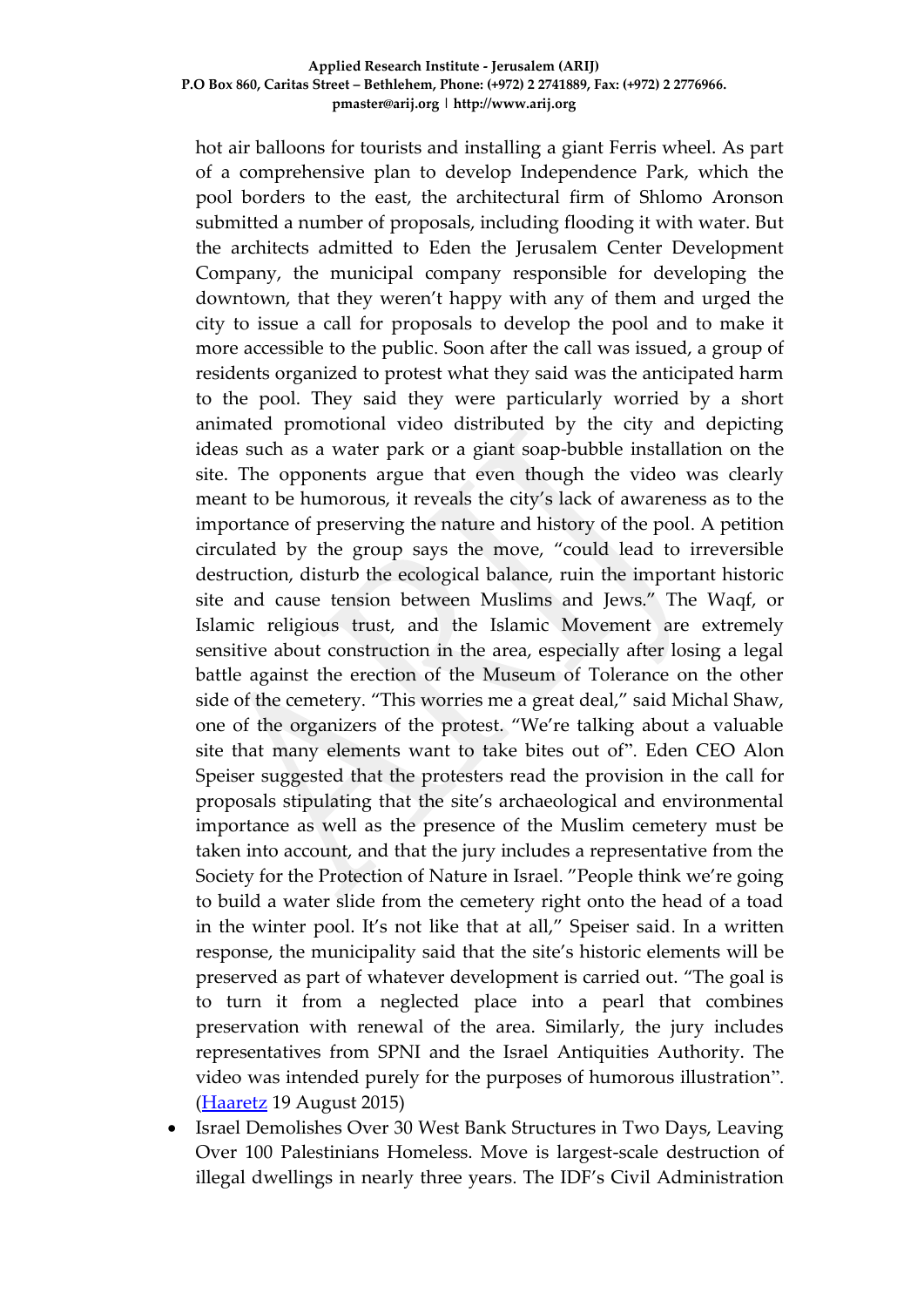in the West Bank left 127 Palestinians homeless in the last two days as a result of the largest-scale demolitions of homes in nearly three years. On Monday, the Civil Administration in the West Bank demolished 22 buildings, including huts used as dwellings and sheep pens, in four Bedouin communities near Ma'aleh Adumim. Seventy-nine people, including 49 children, were left without shelter, along with their flocks, in the harsh heat. Tuesday, the Civil Administration demolished 17 structures in the village of Fasa'il (pop. 1,700) in the Jordan Valley. Part of the village is in Area B and the rest in Area C. Forty-eight people lived in the dwellings that were demolished, including 31 minors. A Palestinian Bedouin man in front of his dwelling demolished by Israeli bulldozers in the village of Um Alkhier near Hebron, Oct. 27, 2014. Reuters. According to figures from the United Nations, Monday's demolitions caused the largest number of West Bank Palestinians to lose their homes on the West Bank in a single day since October 31, 2012. The four communities where the demolitions took place are al-Saidi, near the town of al-Zaim, west of Ma'aleh Adumim; and three others to the north of Ma'aleh Adumim: Bir el-Maskub, Wadi Sneysel and Abu Falah, all in the area of Khan al-Ahmar. A total of 400 people live in these communities. Attorney Shlomo Lecker, who is representing the families from Bir al-Maskub, said the demolitions were carried out even though objections to the demolition orders were submitted in May to Etti Sofer, coordinator of the Civil Administration's oversight subcommittee. Lecker said that in contrast to the usual procedures, he never received any response to these objections. In response to a request from Haaretz, it turns out that the Civil Administration's response to Lecker was sent to an incorrect phone number, and therefore never reached him. The attorney had written that the demolition orders were issued seven years ago but were never implemented because the Civil Administration apparently understood that it could not destroy structures when there was no reasonable alternative for relocating the residents. Lecker said he cannot recall an instance in which the authorities carried out demolition orders without responding to the objections and to a request for a postponement to allow for legal action on the matter. Israel does not include the Bedouin communities in its master plans for Area C, the areas of the West Bank under full Israeli control, which is why Bedouin residents are forced to build huts and other temporary structures without permits from the Civil Administration. In recent years Israel has expedited its demolition activities, along with efforts to concentrate all Bedouin communities in permanent towns. A plan to build a Bedouin town called Nueimah, north of Jericho, generated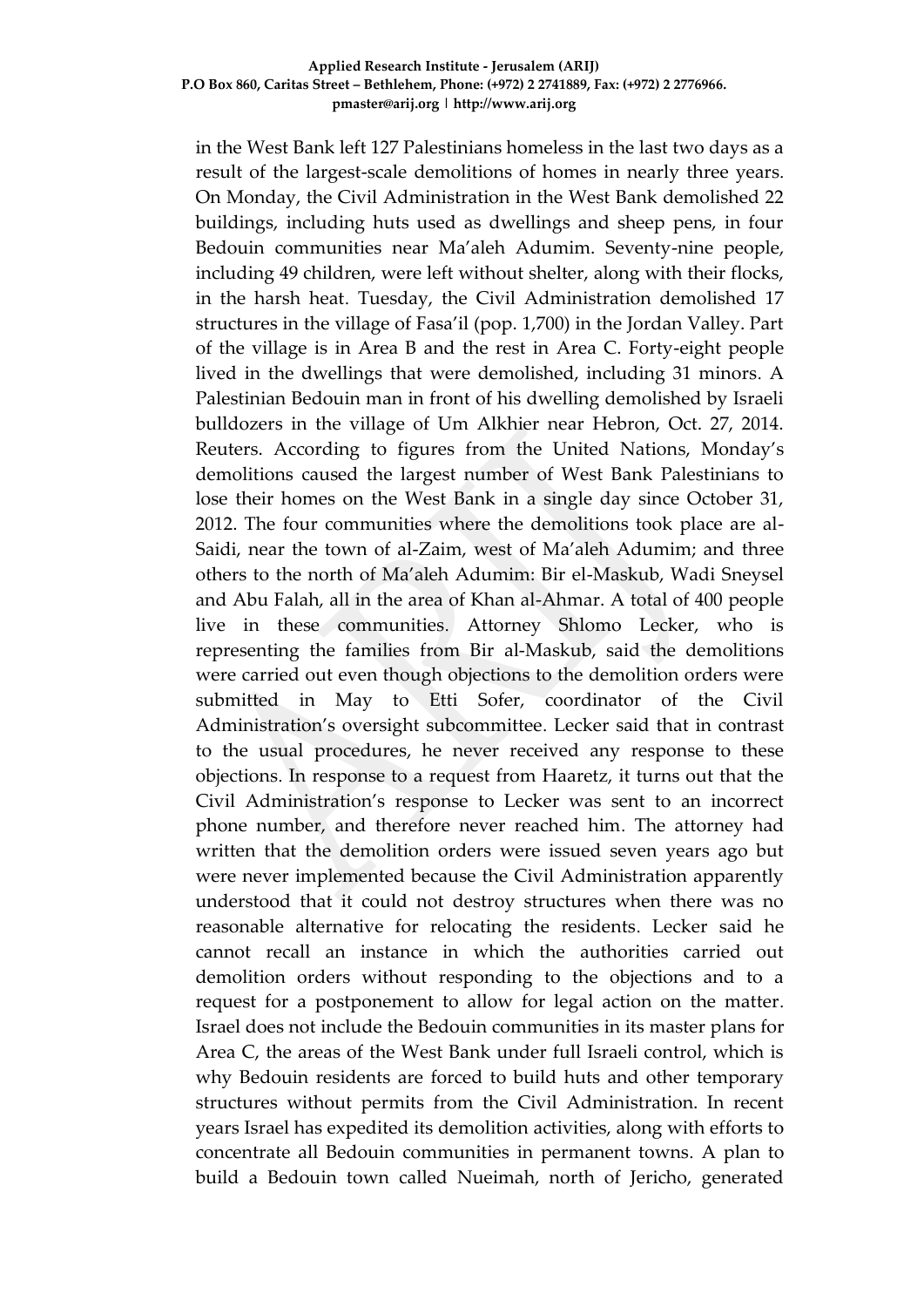numerous objections from residents, who complained that the authorities were not consulting with them. As a result, in March, the coordinator of government activities in the territories and the head of the Civil Administration appointed Brig. Gen. (res.) Dov Tzedaka as their liaison to the Jahalin Bedouin tribe, regarding their planned evacuations from where they have lived for decades and resettlement in a permanent town. Tzedaka is a former head of the Civil Administration and a member of the Council for Peace and Security. One of the persistent demands of the Knesset Foreign Affairs and Defense Committee's subcommittee on settlement matters is to demolish all the Bedouin communities in Area C, in general, and near Ma'aleh Adumim in particular, to allow for expansion of Jewish settlements in that area. Some of the neighborhoods of Ma'aleh Adumim were built on sites where Bedouins from the Jahalin tribe lived for years, until they were evacuated in the 1990s. The office of the Coordinator of Government Activities in the Territories said: "These are illegal structures that were built without permits in violation of the law, some of which have been built in recent years. The structures were demolished after the enforcement process was completed and the appropriate orders were issued. In addition, no request for building permits was submitted and the owners of the structures did not appear before the subcommittee for oversight to which they were invited. Attorney Lecker filed on May 17, 2015 an objection on the announcement of the intention to demolish the structures, which was recently delivered to the owners of the structures. Attorney Lecker's letter was answered in a detailed letter sent to him on May 26, 2015. In this letter, the objections were rejected and he was given, above and beyond the letter of the law, an extension of 14 days to turn to the [courts]. [\(Haaretz](http://www.haaretz.com/news/diplomacy-defense/.premium-1.671838?date=1439965718900) 19 August 2015)

 EU, UN 'concerned' by Israeli demolitions of illegal Palestinian structures in West Bank. "The strategic implications of these demolitions are clear. These demolitions are occurring in parallel with settlement expansion," said coordinator for Humanitarian and UN Development Activities. The European Union and United Nations issued statements of concern over the IDF [demolition](http://www.jpost.com/Arab-Israeli-Conflict/20-Palestinian-Beduin-families-displaced-after-govt-razes-illegally-constructed-homes-in-E1-412385) of illegal [Palestinian](http://www.jpost.com/Arab-Israeli-Conflict/20-Palestinian-Beduin-families-displaced-after-govt-razes-illegally-constructed-homes-in-E1-412385) shacks and tents this week that has displaced more than a 100 homeless people in the area of the Jordan Valley and the Ma'aleh Adumim settlement. "The scale of displacement is particularly concerning," Robert Piper, the coordinator for Humanitarian and UN Development Activities for the occupied Palestinian territory, said on Tuesday. "The strategic implications of these demolitions are clear. These demolitions are occurring in parallel with settlement expansion,"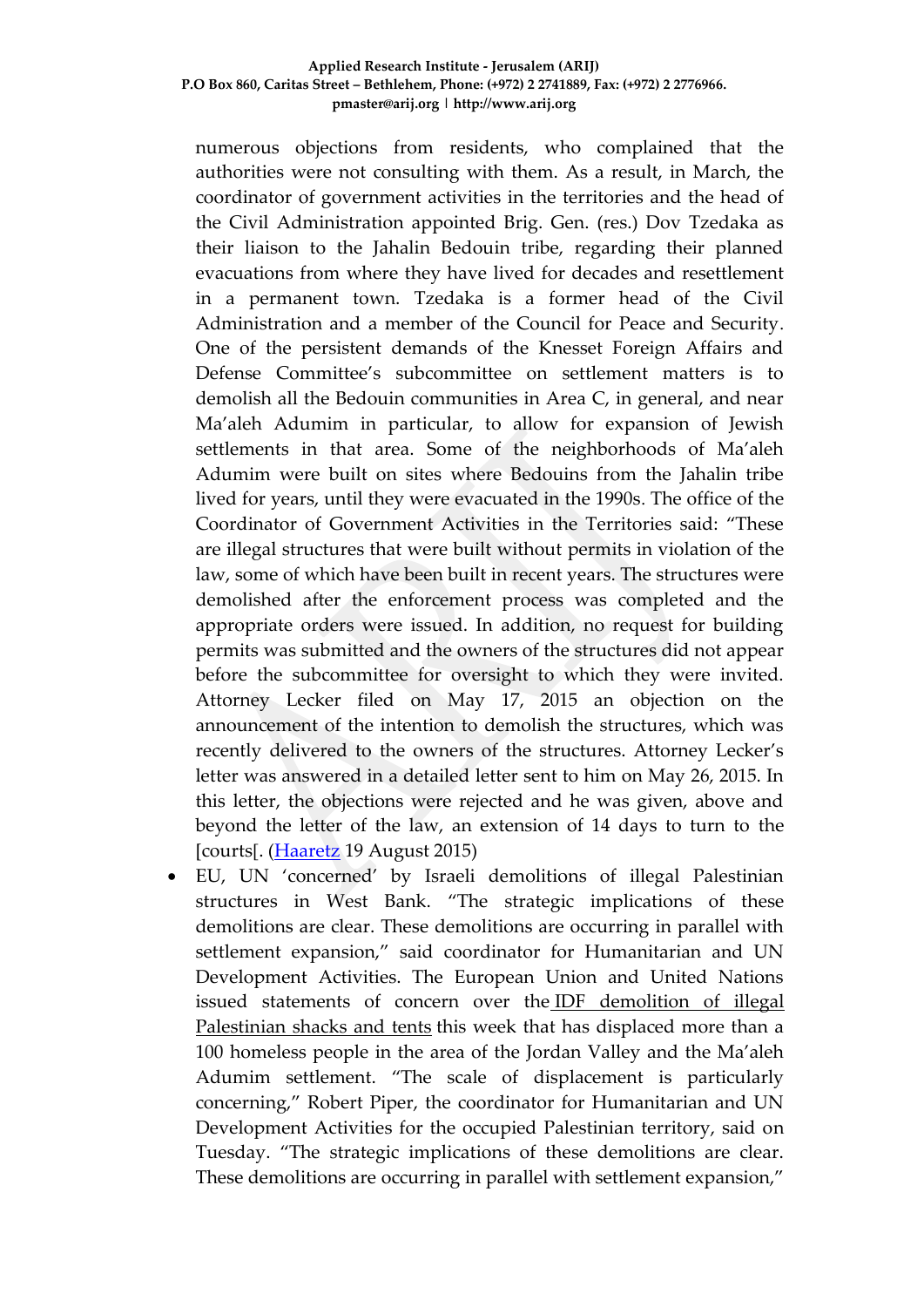Piper said. The EU missions in Ramallah and Jerusalem also issued a statement against the demolitions on Wednesday. The NGO B'Tselem charged that on Monday, the Civil Administration for Judea and Samaria demolished 17 temporary structures in Palestinian Beduin herding communities in the area of Ma'aleh Adumim, of which 14 were residential. The civil administration, however, said it had taken down only eight, which were illegally constructed on state land. It added that no one had even applied for a permit for those structures. According to B'Tselem, the civil administration demolished another 17 structures on Tuesday, of which 10 were residential and the rest used for livestock. The civil administration had no response to that report. B'Tselem added that since August 5, the civil administration has taken down 57 unauthorized Palestinian temporary structures in herding communities in the area of the Jordan Valley and the Ma'aleh Adumim settlement. It stated that 31 of those structures had housed 167 people, including 101 minors, and that the others had sheltered livestock. Last week, the Knesset Foreign Affairs and Defense Committee subcommittee on Judea and Samaria met with the Coordinator of Government Activities in the Territories Maj.-Gen. Yoav Mordechai and urged him to do more to combat illegal Palestinian construction in that area, which it warned was strategically placed to halt the expansion of Jewish settlement. [\(JPOST](http://www.jpost.com/Arab-Israeli-Conflict/EU-UN-concerned-by-Israeli-demolitions-of-illegal-Palestinian-structures-in-West-Bank-412662) 20 August 2015)

 Israeli sources revealed unveiled a new method used by the Israeli municipality of Jerusalem to control more Palestinian land in the city, under the plan of Judaization of the Holy city, with the co-operate with several organizations and ministers. The weekly newspaper "Yroshalim" revealed in the report, that the occupation's municipality has decided to set up a "temporary" Park for five years, on an area reach to 1,300 dunums at the Mount Scopus in East Jerusalem between the towns of Al-Issawiya and At-Tur, where the targeted land owned by citizens of Issawiya and At-Tur, and a part of it owned by the Hebrew University and Al-Mutala' hospital and there is an Israeli military base in the aforementioned area. According to the Israeli newspaper, during the last four years the occupation's municipality tried to implement a plan to establish a so-called "National Park" over a wide area in the region, but objection from Tur and Al Issawiya residents forced the Appeal Committee to reject the implementation of the plan, and instructions to conduct an in-depth study of the needs of the region's population. The Committee also were based on the opinion presented by the Israeli Environment Ministry, confirmed that there was no need to establish environmental National Park specifically in this area.  $(\underline{Al}\text{-}\underline{Quds}$  22 August 2015)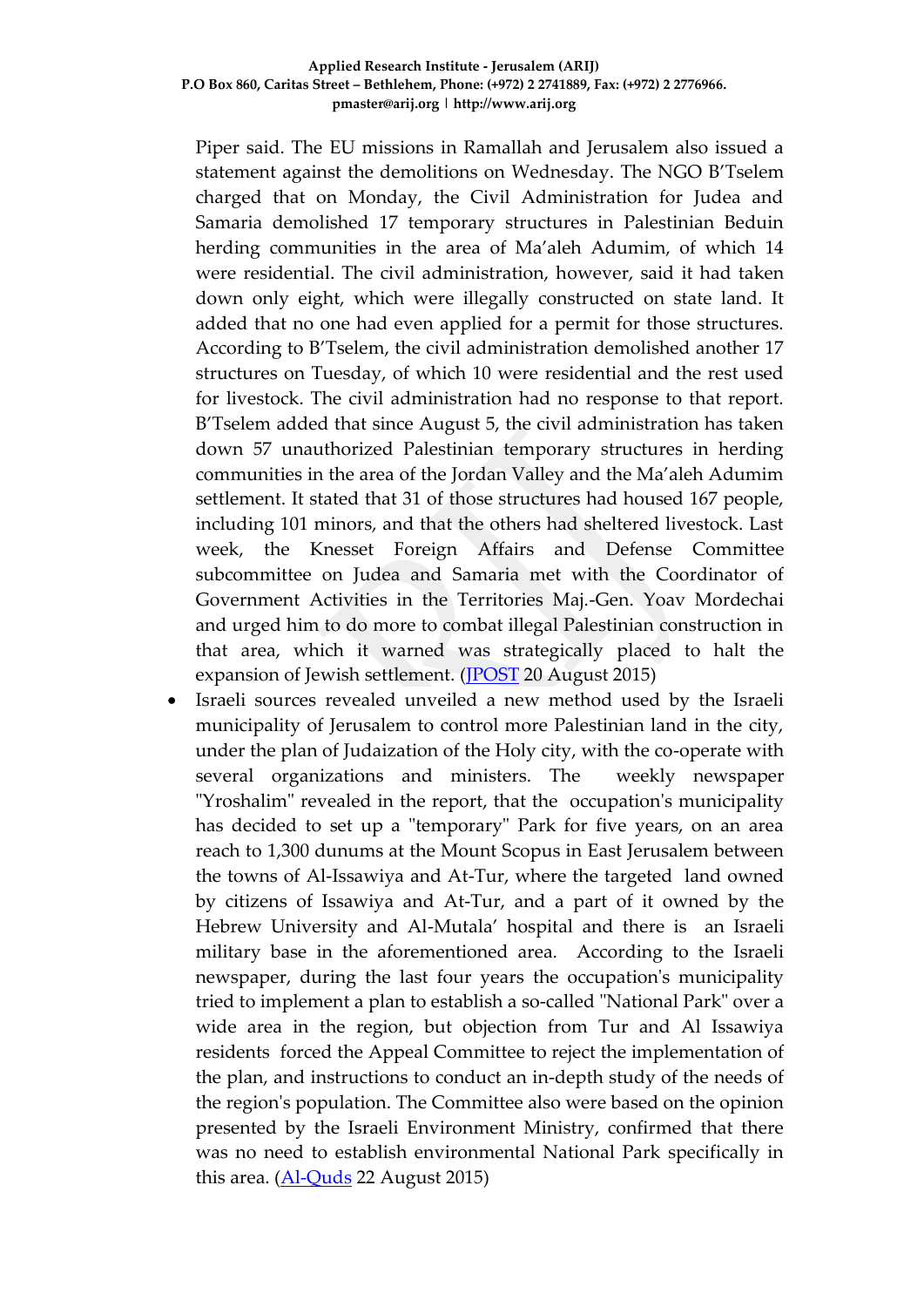- Rivlin: Israel has 'right' to settle in West Bank. President makes remarks in meeting with settler leaders in the wake of harsh criticism leveled at him during the aftermath of the Duma attack. President Reuven Rivlin said during talks with settler leaders on Monday that Israel had a "right" to build settlements in the West Bank, his office said in a statement. "I love the land of Israel with all my heart. I have never and will never give up on this land. For me, our right to this land is not a matter of political debate. It is a basic fact of modern Zionism," Rivlin said, For Rivlin the "land of Israel" includes the West Bank, where Jewish settlements are considered illegal under international law. "We must not give anyone the sense that we are in any doubt about our right to our land. For me, the settlement of the land of Israel is an expression of that right, our historical right, our national right," Rivlin said. "I have no doubt that it is clear to all of us, that in order to realize the ultimate goal of building the land of Israel, we must be sure to do so only with the use of the legal tools available to us. Our sovereignty in this land, means responsibility for all those who live here, and obliges all of us to uphold the strictest of moral codes, which is inherent in each and every one of us," the president continued. His comments come at a time of heightened tension between Israel and the Palestinians following the death in July of a Palestinian toddler and his father in an arson attack on their home. In the wake of the firebombing in the West Bank village of Duma, three alleged Jewish extremists were placed in administrative detention. On Sunday, the Shin Bet domestic security agency said the deadly attack had "emanated" from a wildcat Jewish settlement outpost near Duma. The agency said "restraining orders" restricting the movement of 10 activists had been issued as a result. Rivlin condemned "Jewish terrorism" after the July arson attack in a post on Facebook, which was later followed by death threats against him. [\(Ynetnews](http://www.ynetnews.com/articles/0,7340,L-4694181,00.html) 25 August 2015)
- Jewish NGO says EU is supplying Arabs with hundreds of permanent structures in order to grab land. Jewish land rights group Regavim and the community of Kfar Adumim filed a motion to the High Court Monday in an attempt to halt illegal construction of structures by the European Union in Judea and Samaria.In recent years, foreign diplomatic elements – and most prominently, the EU – have been heavily involved in building illegal outposts in areas designated under "Area C" in the Oslo Accords. This is especially true in the Gush Adumim area east of Jerusalem. Despite numerous requests to the Defense Ministry and the IDF Civil Administration, the illegal construction continues unabated and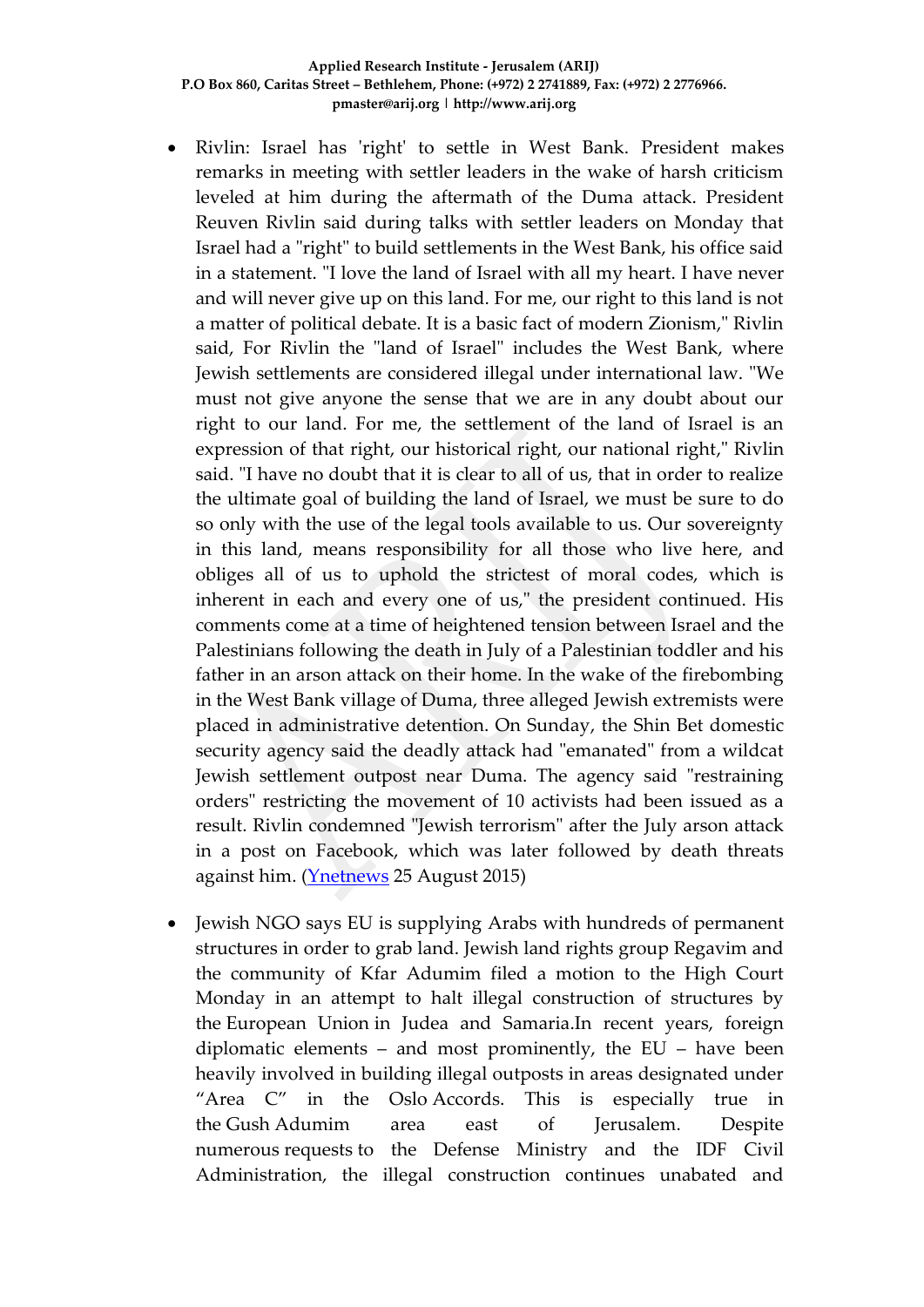serious enforcement is nowhere to be seen. In their motion, Regavim and Kfar Adumim ask the court to tell the prime minister and defense minister to explain why they are not enforcing the law against the EU's illegal construction in areas that are under full Israeli control – both civilian and military. The motion details the situation on the ground, in which the EU supplies the local Arabs with hundreds of permanent structures that are placed illegally on state lands, with the aim of helping the Arabs take over land that does not belong to them and to act in contravention of local and international law. The petitioners want to court to issue temporary orders to block the EU's activities. They also want the prime minister and defense minister to explain why they are not taking steps to immediately tear down the EU buildings. **[A](http://www.israelnationalnews.com/News/News.aspx/191036)  recent [Regavim report](http://www.israelnationalnews.com/News/News.aspx/191036)** detailed the EU's construction of hundreds of structures in Areas C. It found that the EU had invested tens of millions of euros in the construction. [\(Israel National News](http://www.israelnationalnews.com/News/News.aspx/199894#.VdxTiPmqqko) 25 August 2015)

 Israeli Cabinet Minister Pressing Settlement to Build Yeshiva Without a Permit. Agriculture Minister Uri Ariel trying to accelerate construction of pre-army religious academy in Ma'aleh Efraim, without following zoning protocols. Agriculture Minister Uri Ariel is pressuring the settlement of Ma'aleh Efraim to quickly begin construction on a branch of the pre-army religious academy Bnei David, even though it has no legal permit. Ariel, of the religious Zionist Habayit Hayehudi party, is also the minister responsible for the World Zionist Organization's settlement department, a major source of funding for the settlements. Bnei David, located in the settlement of Eli, was the first pre-army academy in Israel. Since its establishment in 1988, it has become one of the religious Zionist movement's most influential institutions. It also runs a regular yeshiva, a program for post-army men and a program for women. Two months ago, Bnei David decided to open a branch in the Jordan Valley settlement of Ma'aleh Efraim, at the urging of Ariel and Ze'ev Hever, secretary general of Amana, the construction arm of the Gush Emunim settlement movement. Ariel and Hever have been striving for years to obtain a foothold in the Jordan Valley, where most of the settlements are secular kibbutzim and moshavim. Ma'aleh Efraim Mayor Shlomo Lalush agreed to let Bnei David open a branch there. But a group of residents opposed the plan, fearing a hostile takeover of the tiny settlement  $-$  population  $1,100 -$  that would turn it into a religious community dominated by Bnei David graduates. The town engineer wrote an opinion saying the land allocated to Bnei David was zoned for residential housing, so in order to obtain a building permit Ma'aleh Efraim would need to seek approval from the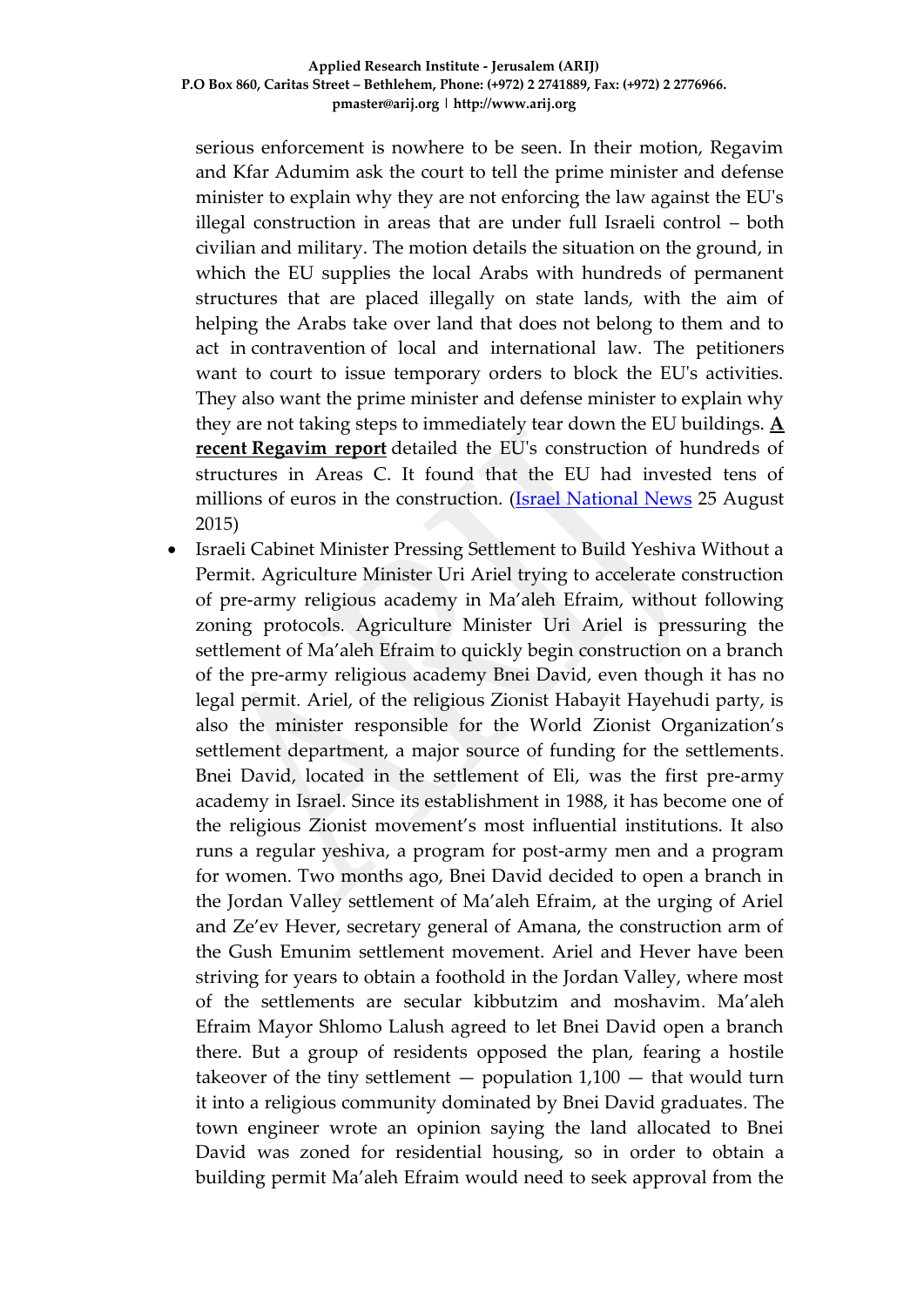Civil Administration's planning committee, which it hadn't done. Nevertheless, Ariel went to Eli to celebrate the planned opening last month, and the next day, work began at the site. In addition, mobile homes were set up to serve as dormitories and classrooms. The haste to set up the dormitories is because the 2015-16 state budget includes funds to turn temporary dorms into permanent buildings — an item added at Ariel's insistence, according to a source in Habayit Hayehudi — and Bnei David hopes to benefit. Ariel responded, "None of this ever happened. The local council is responsible for approving construction, and it's leading this worthwhile project. I only wish I could claim credit". Lalush responded, "Nobody pressured me. Regarding the building permits, ask the Civil Administration". [\(Haaretz](http://www.haaretz.com/news/israel/1.673110) 27 August 2015)

 Study: Americans make up 15% of settler population in West Bank. The study is the first time evidence has been presented approximating the number of American settlers living in the West Bank. Fifteen percent of the total Jewish settler population in the West Bank are Americans, an Oxford University scholar revealed Friday, detailing for the first time the number of US citizens living beyond the Green Line, according to Newsweek. Speaking at the Limmud conference in Jerusalem, Sara Yael Hirschhorn, in a promotional lecture for her soonto-be published book, said that out of the approximately 400,000 Jews living in the West Bank, 60,000 were Americans. The figures did not include east Jerusalem, Newsweek added. "This provides hard evidence that this constituency is strikingly over-represented, both within the settler population itself and within the total population of Jewish American immigrants in Israel," Hirschhorn said. Anat Ben Nun, director of development and external relations for the dovish Israeli NGO Peace Now, said that the findings reveal that the settlement enterprise has expanded beyond its internal dimensions and has morphed into "an international problem." "Unfortunately, while the Obama administration has been persistently vocal against settlement developments, some 60,000 American citizens are taking an active part in an attempt to make the two state solution impossible," Ben Nun said. "With no possibility for real bilateral negotiations in sight, the American administration must be actively involved in promoting a solution to the Israeli Palestinian conflict through the international arena," she added. Hirschorn, whose efforts span over a 10-year period, went on to say that despite common tropes labeling American emigrants to Israel as Right-wing or religious ideologues , many of the settlers were left-leaning, educated professionals with strongly held Zionist beliefs. "What my studies reveal is that they were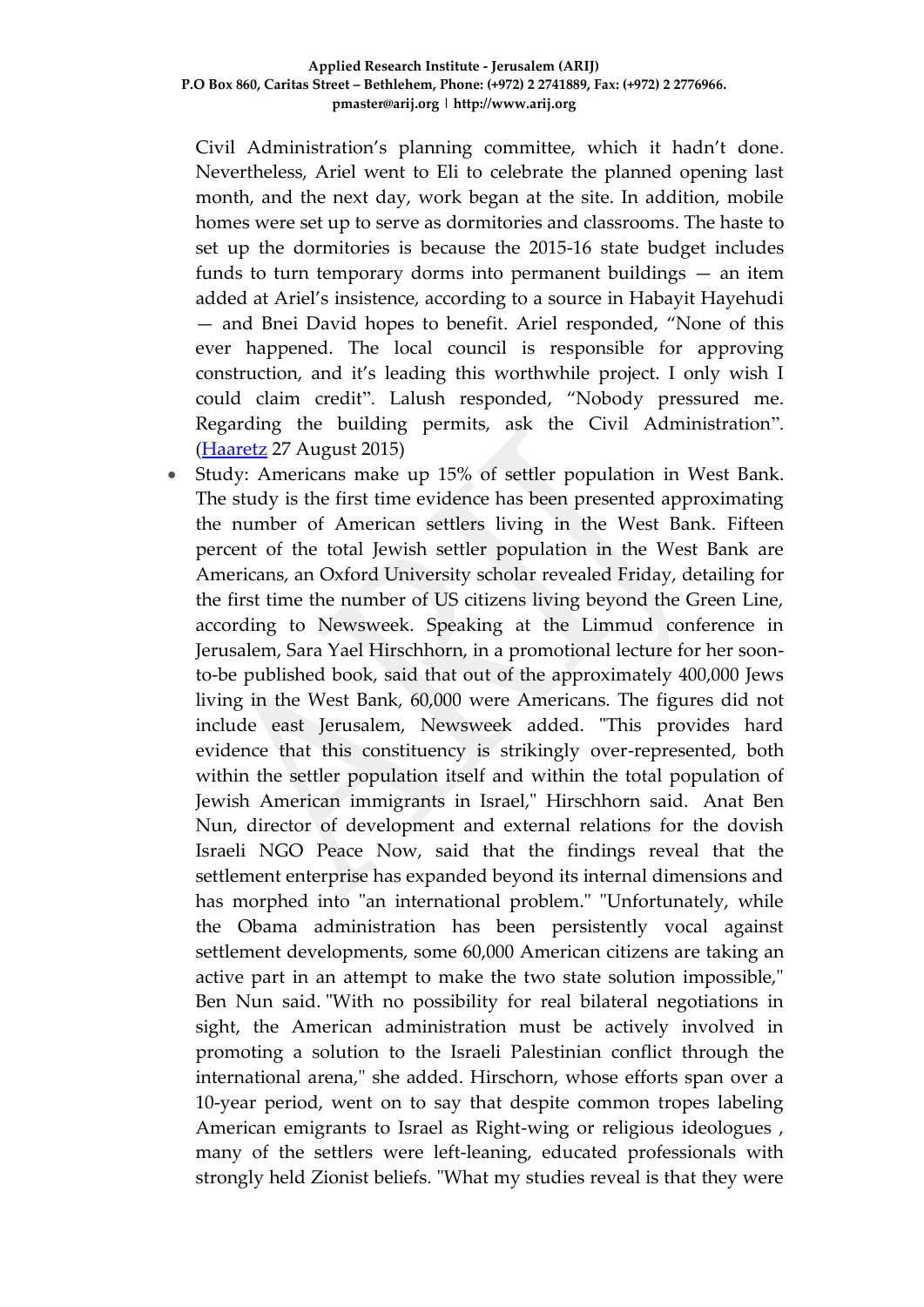young, single, highly-educated... upwardly mobile," she said. "Most importantly, they were politically active in the leftist socialist movements in the US in the 1960s and 70s and voted for the Democratic Party prior to their immigration to Israel." Hirschorn went on to say that the picture that emerged from her years-long study of American settlers "is one of young, idealistic, intelligent and seasoned liberal Americans who were Zionist activists, and who were eager to apply their values and experiences to the Israeli settler movement," according to Newsweek. The US State Department's official position is that under international law, Israeli settlements are illegal. [\(JPOST](http://www.jpost.com/Israel-News/Politics-And-Diplomacy/Study-Americans-make-up-15-percent-of-settler-population-in-West-Bank-413610) 29 August 2015)

• Israel to Remove Jordan Valley Settlers Farming Private Palestinian Land. Haaretz exposé prompted High Court petition over allocation of land to settlers. The Defense Ministry's Civil Administration is planning to evacuate settlers from more than 5,000 dunams (1,250 acres) of private Palestinian farmlands in the Jordan Valley, Haaretz has learned. In recent weeks a Civil Administration team has begun negotiating with the settlers on the compensation they would be paid for their evacuation. The settlers have been farming the lands in question, located between the border fence and the actual border with Jordan, since the 1990s. The lands' owners fled in 1967 and the entire area was closed to Palestinians in 1969, when Israel declared it a military zone. Until 1994, the area was completely abandoned, including the ancient churches in the area, because of a large number of mine fields in the region. At the beginning of the 1980s, the government decided to encourage farmers to work the fields in the area to create a buffer zone along the border and prevent infiltration from Jordan. However, the government also banned farming the privately-owned Palestinian lands. In January 2013 Haaretz reported that the World Zionist Organization's settlement division, which had received the lands from the state, had leased the land to Jewish farmers in the Jordan Valley, after an assistant to the defense minister revoked the state's decision not to farm them. The original owners, some of whom returned to the West Bank after the 1993 Oslo Accords signing and the 1994 peace treaty with Jordan, are still not allowed to access the land because of a military order preventing them from entering the border area. Following Haaretz's exposé in January 2013 of the allocation of the lands to the settlers, some of the owners petitioned the High Court of Justice and asked for their land back. The state's representative told the court that the government would have to decide on the issue, since it was a state matter. At a hearing in April this year the High Court justices slammed the state's conduct. Justice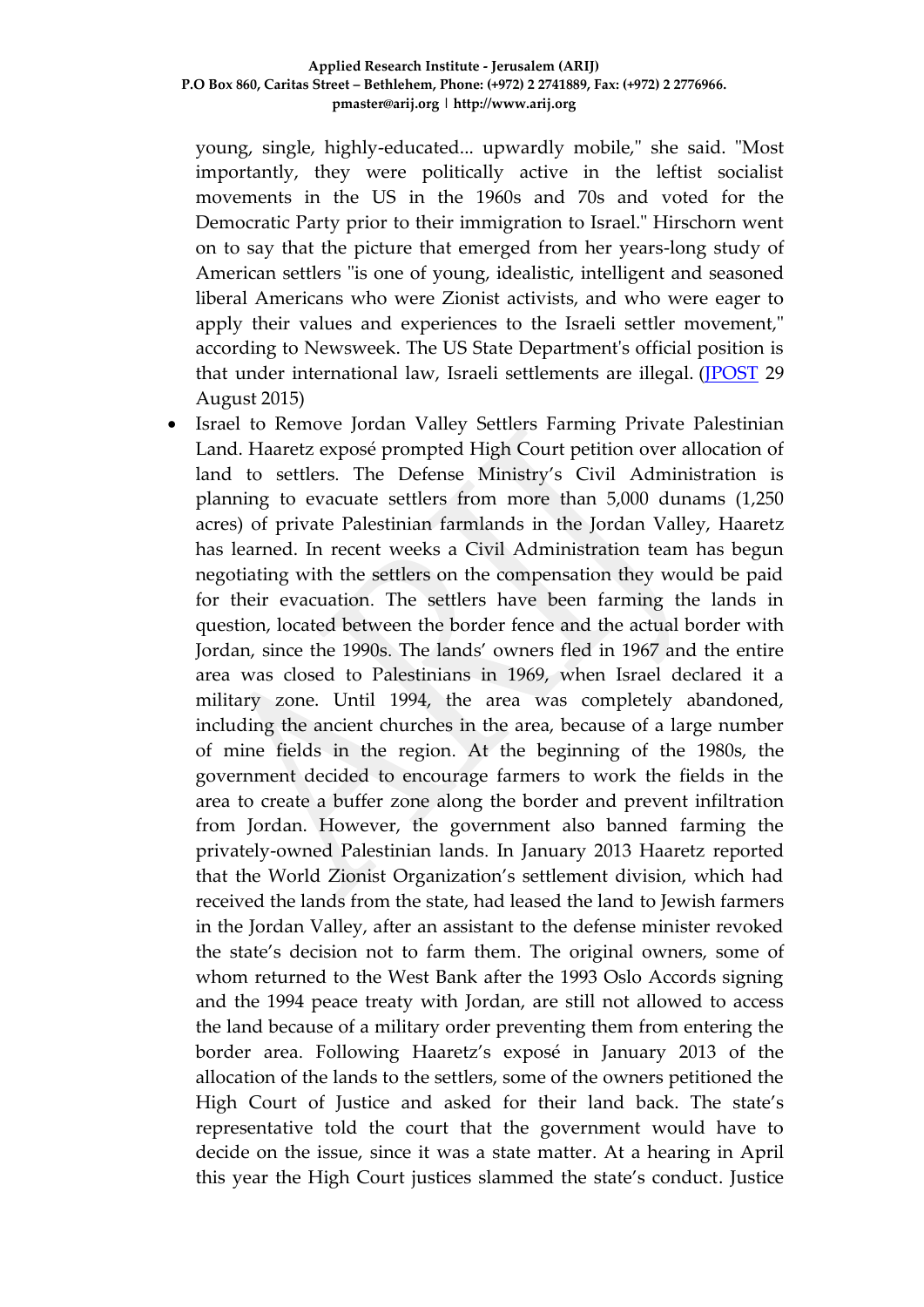Menachem Mazuz said "this is an illicit act. Someone decided on his own accord to ignore [state] decisions and granted rights on private land". Supreme Court President Miriam Naor said, "I don't understand how this could be happening". The court issued an order nisi instructing the state to explain why the petitioners' lands should not be returned to them. Since then, Palestinian owners of land in the north of the Jordan Valley have also petitioned to have their land returned to them. The Defense Ministry's legal advisors said in internal discussions that the justices were so firm about the matter it was hard to believe they would not rule to evacuate the lands. The ministry decided not to continue the fight in court and instead to find another solution for the Jordan Valley settlers. The Civil Administration will also have to find alternative land for the 5,000 dunams of date plantations slated for evacuation — a challenging task since most of the Jordan Valley land has been allocated to moshavim and kibbutzim in the region. The farmers slated to be evacuated have been demanding larger compensation than the sum proposed by Civil Administration officials. [\(Haaretz](http://www.haaretz.com/news/diplomacy-defense/.premium-1.673527) 30 August 2015)

• How Many New Schools Does East Jerusalem Have? Depends Who's Counting. Jerusalem Municipality and nonprofit dispute the number of new classrooms on eve of new school year. Jerusalem Mayor Nir Barkat likes to boast about his administration's investment in East Jerusalem, but statistics released by the municipality last week don't correspond with data recently given by various council departments to a local NGO. According to the municipality, there will be 112 new classrooms in East Jerusalem elementary schools and 68 new secondary school classrooms when the school year starts Monday. But according to data given to Jerusalem nonprofit Ir Amim, there will be only 38 new classrooms in East Jerusalem, with another 44 under construction and some 400 in the planning stages. The municipality also said there would be five new schools opening in East Jerusalem. However, according to the Ir Amim report, there will be just the one new school, in the Beit Safafa neighborhood. The municipality said it hadn't meant five new schools built from scratch, but that various residential buildings had been rented and turned into new learning facilities. These schools are relatively small: one has nine classes, another eight classes, and the third – a cluster of kindergartens for autistic children in Abu Tor – has only six classes. Similarly, the differences in the number of classrooms cited stems from the fact that most new classrooms claimed by the municipality were not newly built, but converted rooms rented in residential buildings. The biggest gap lies in the number of classrooms Barkat claims to have built during the six years of his